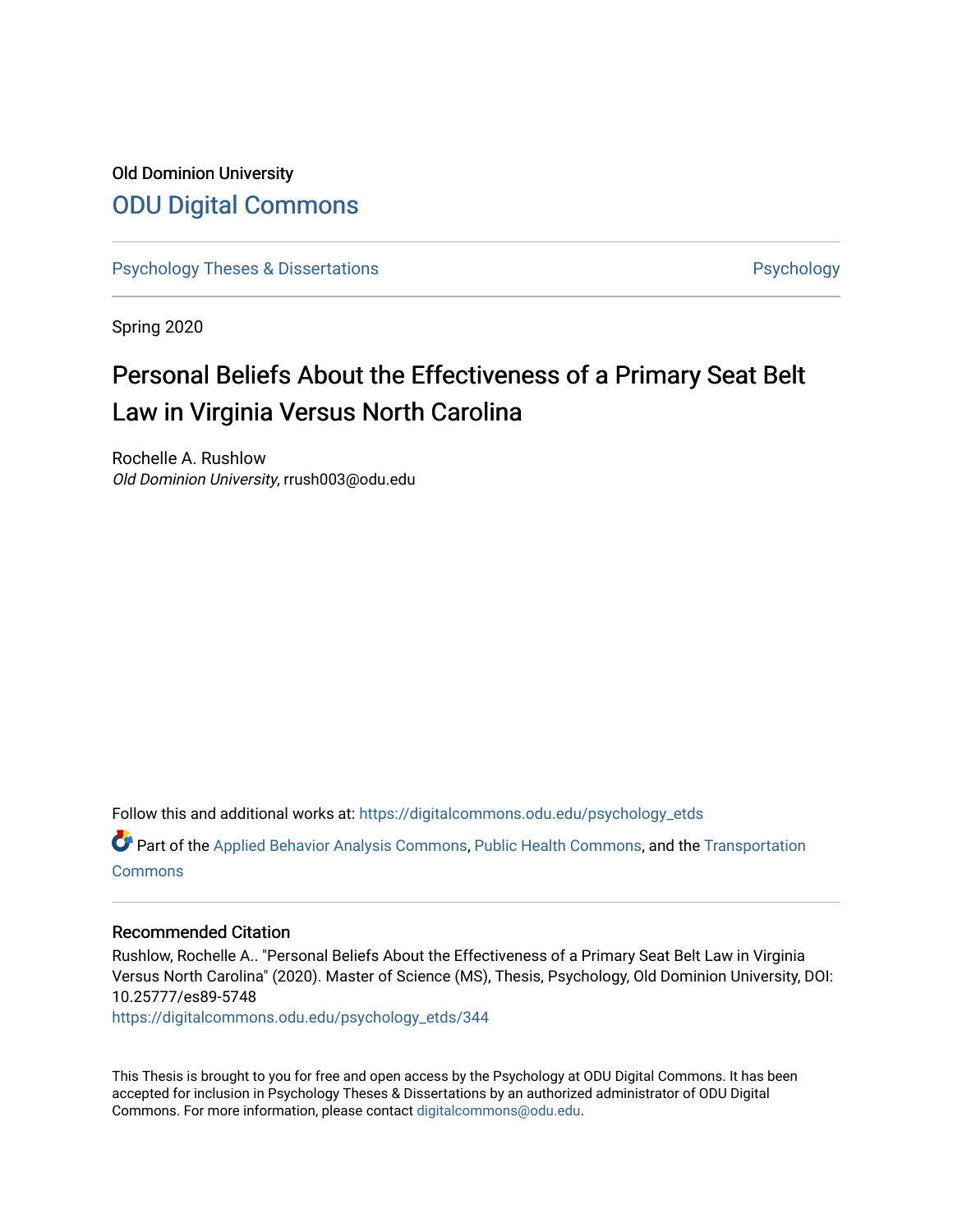# PERSONAL BELIEFS ABOUT THE EFFECTIVENESS OF A PRIMARY SEAT BELT LAW IN VIRGINIA VERSUS NORTH CAROLINA

by

Rochelle A. Rushlow

B.A. 2014, Saginaw Valley State University

A Thesis Submitted to the Faculty of Old Dominion University in Partial Fulfillment of the Requirements for the Degree of

# MASTER OF SCIENCE

# **PSYCHOLOGY**

# OLD DOMINION UNIVERSITY

May 2020

Approved by: Bryan E. Porter (Director) James F. Paulson (Member) Barbara A. Winstead (Member)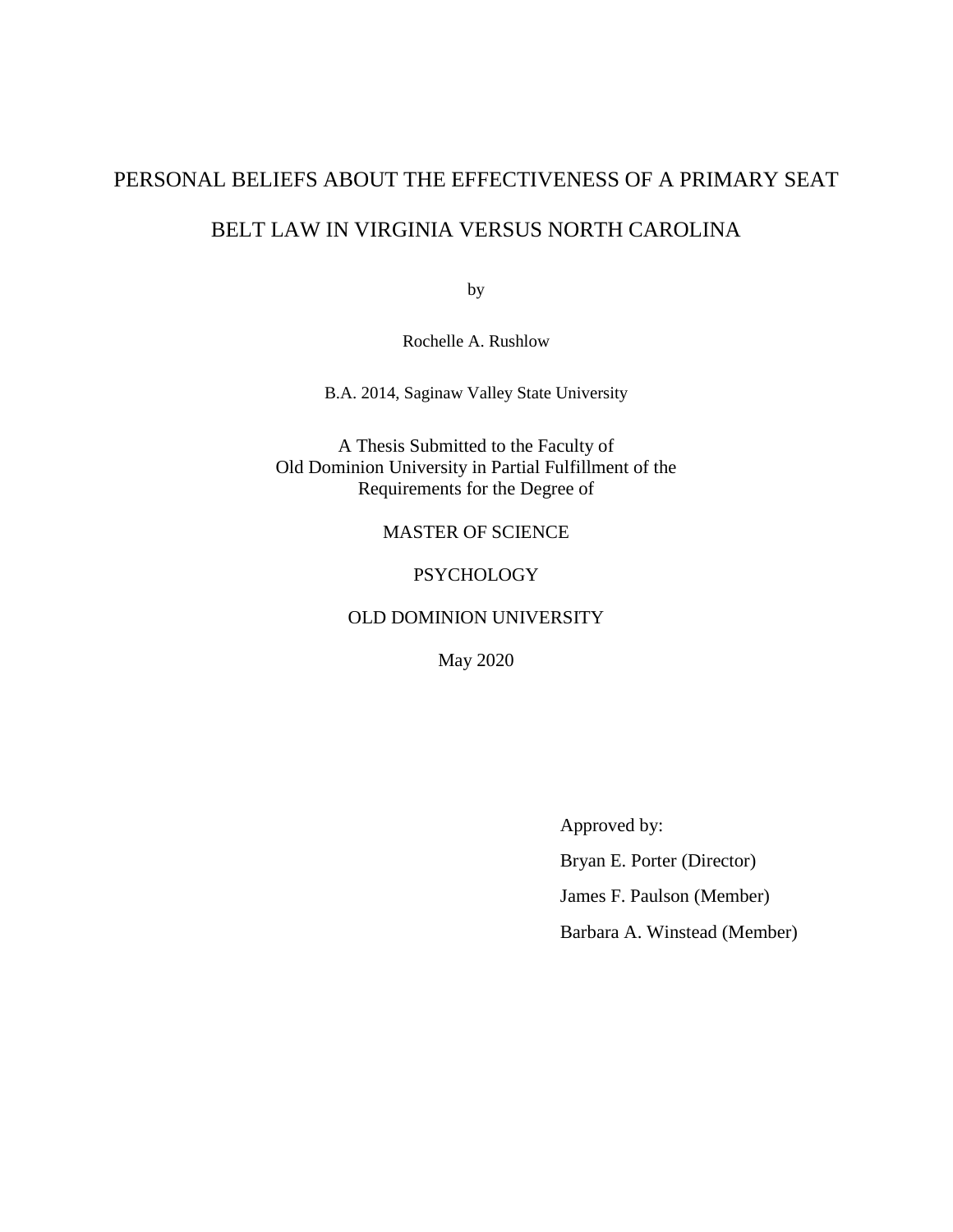## ABSTRACT

# PERSONAL BELIEFS ABOUT THE EFFECTIVENESS OF A PRIMARY SEAT BELT LAW IN VIRGINIA VERSUS NORTH CAROLINA

Rochelle A. Rushlow Old Dominion University, 2020 Director: Dr. Bryan E. Porter

Seat belt law strength (primary versus secondary) affects the ability of law enforcement to enforce consistent seat belt use, especially in secondary seat belt law states. Certain demographics correlate with seat belt law effectiveness beliefs and overall seat belt use. The current study used an overall omnibus model to determine the strength of the relationship among demographics and beliefs in the effectiveness of primary seat belt laws. A survey was deployed to Mechanical Turk (MTurk) users who were Virginia or North Carolina residents, held a valid United States driver's license, and were at least 18 years old. Three hundred twenty-four participants were analyzed using ANCOVA and regression techniques to address hypotheses concerning primary law effectiveness beliefs and self-reported seat belt use as a driver, and the role demographics such as gender, self-rated driving behaviors as measured by the Driver Behavior Questionnaire (DBQ), education level, health insurance status, population density, and state of residence correlate with these beliefs. Education level and the sum of the DBQ Errors subscale were the two significant contributors in the omnibus model for how effective one believed a primary seat belt law would be in increasing overall seat belt use. This study helped further identify demographics that contribute to an understanding of a traffic culture model hypothesized by Özkan and Lajunen (2011).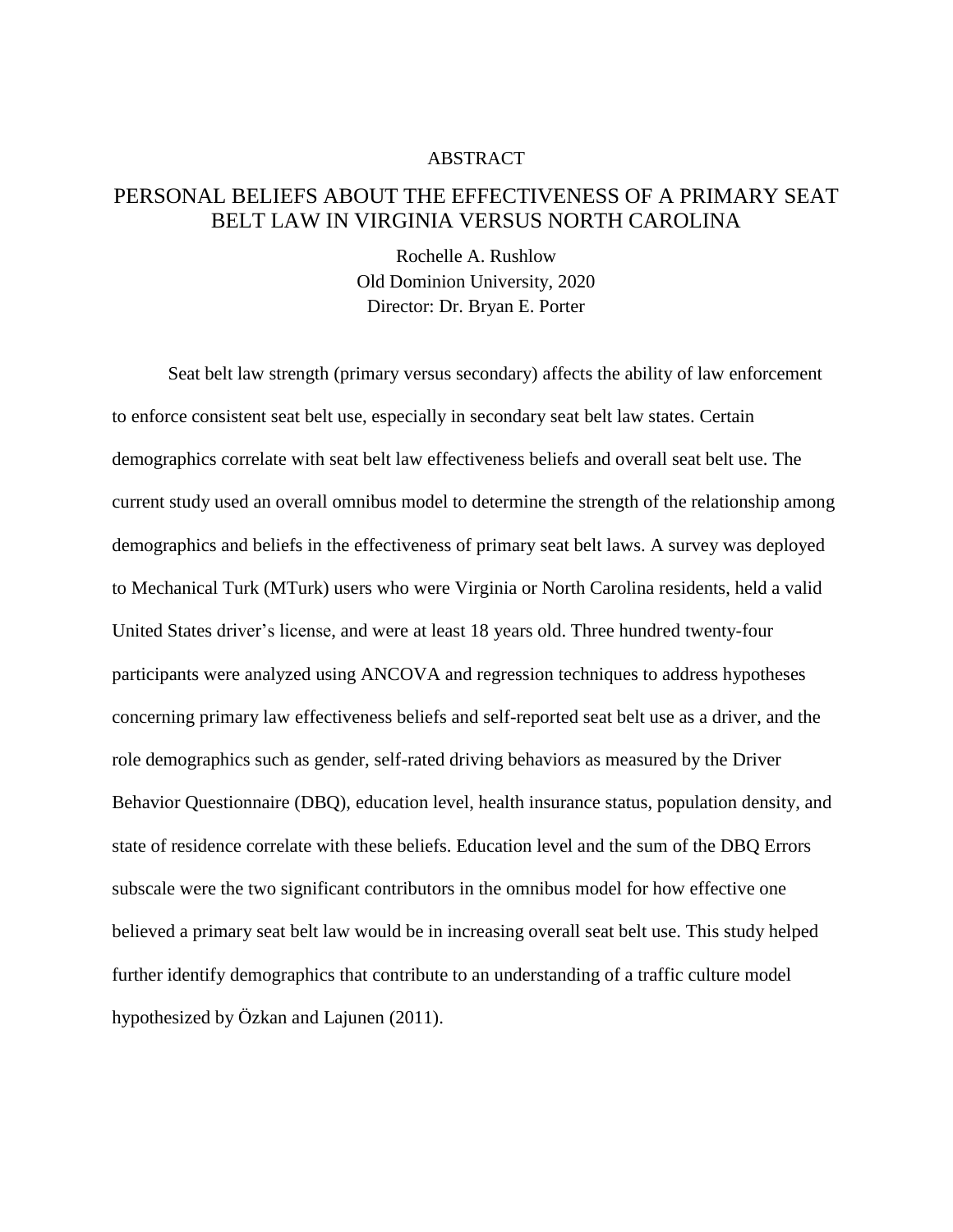Copyright, 2020, by Rochelle A. Rushlow, All Rights Reserved.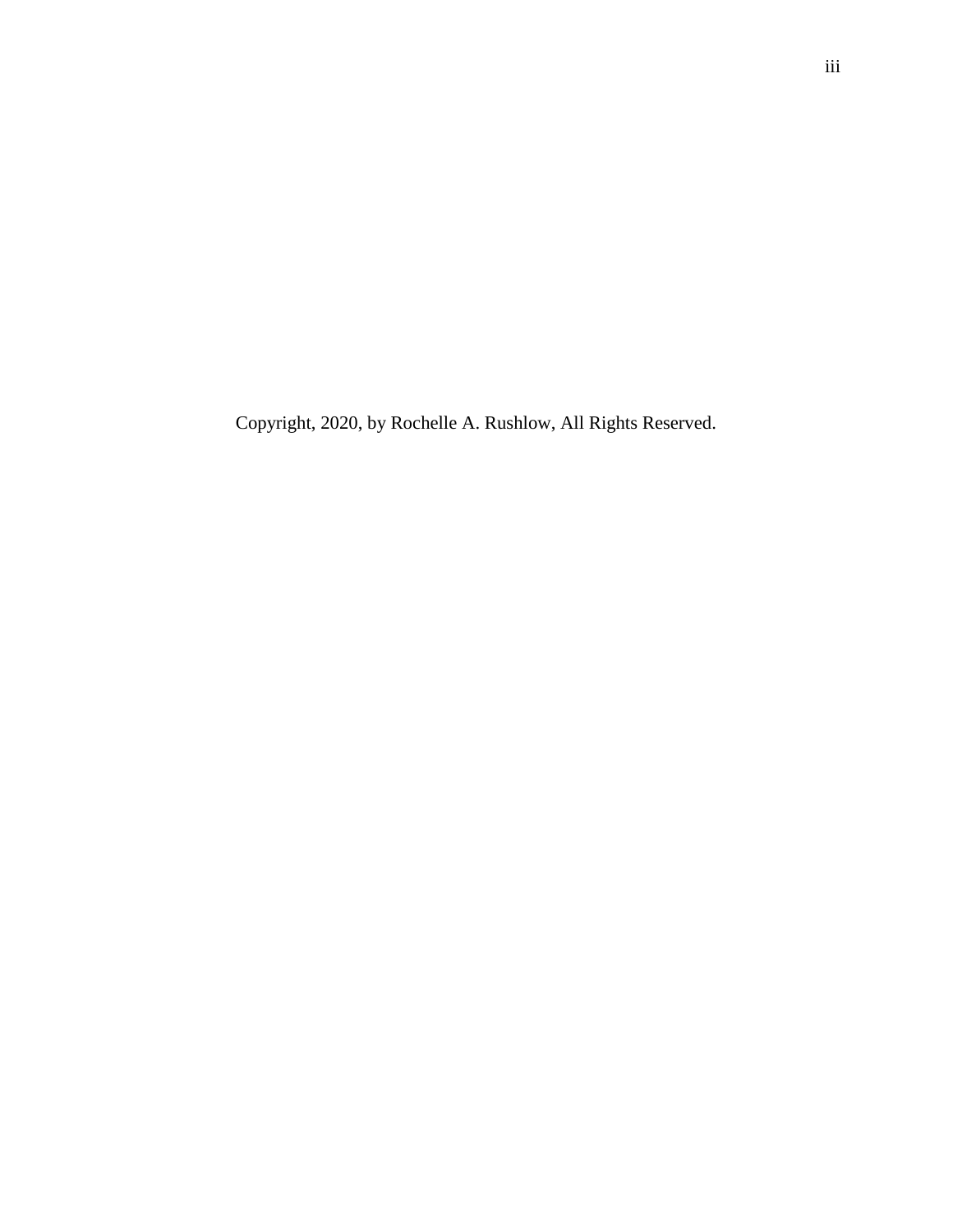This thesis is dedicated to those families that have lost someone

in a transportation related incident.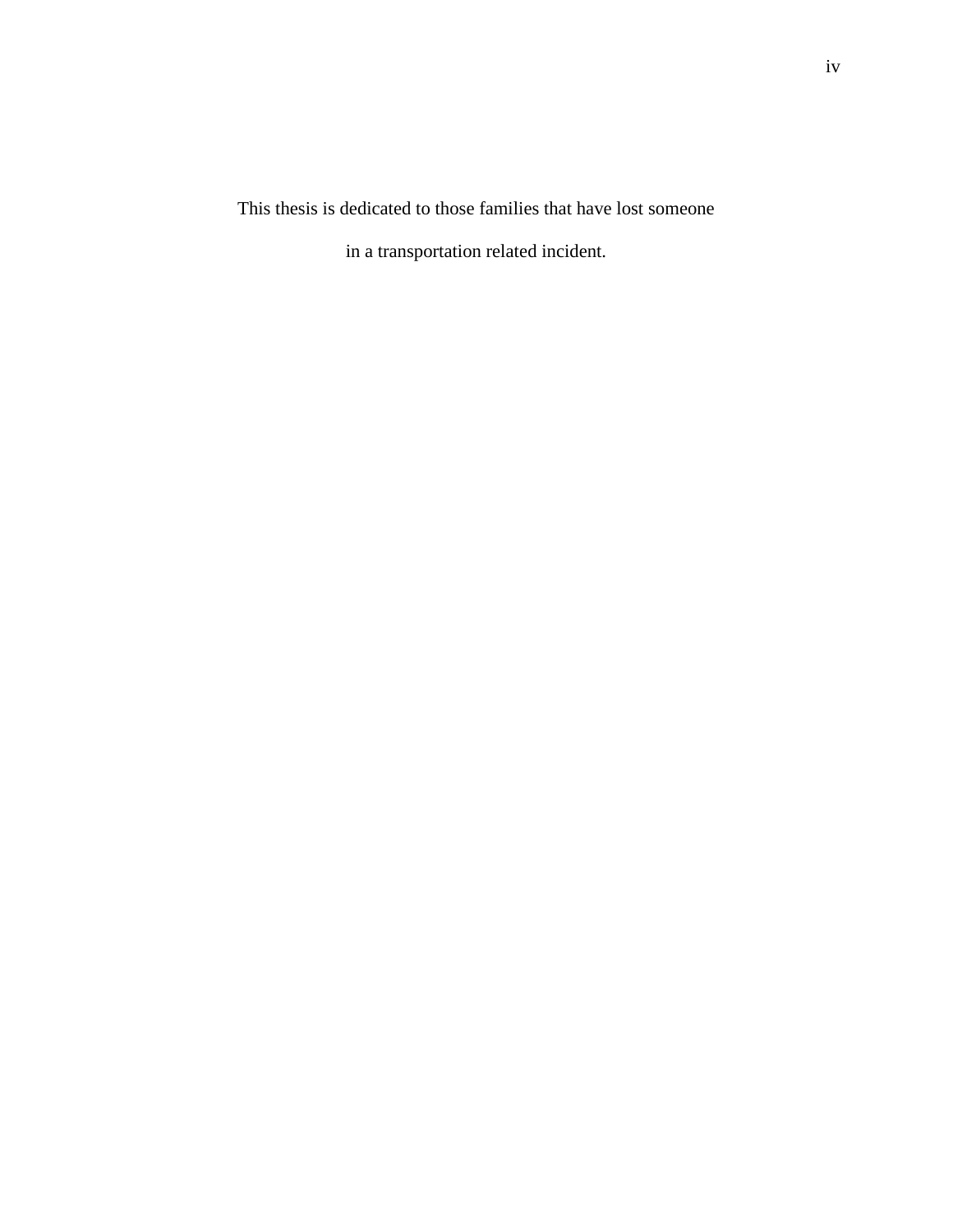# ACKNOWLEDGEMENTS

There are many people that helped me throughout the thesis process. I would like to acknowledge my chair Dr. Bryan Porter for the hours spent reviewing drafts and helping me throughout the IRB, Mechanical Turk, and the data analysis process. I would also like to acknowledge my committee, Dr. Barbara Winstead and Dr. James Paulson, for their patience throughout my thesis process and time spent editing my drafts. I would also like to acknowledge those that supported me throughout this journey, especially my parents Ruth Phelps Rushlow and Rodney Rushlow. In addition, I would like to acknowledge Dr. Karen Dudek-Brannan for her invaluable expertise and encouragement throughout the final stages of my thesis process.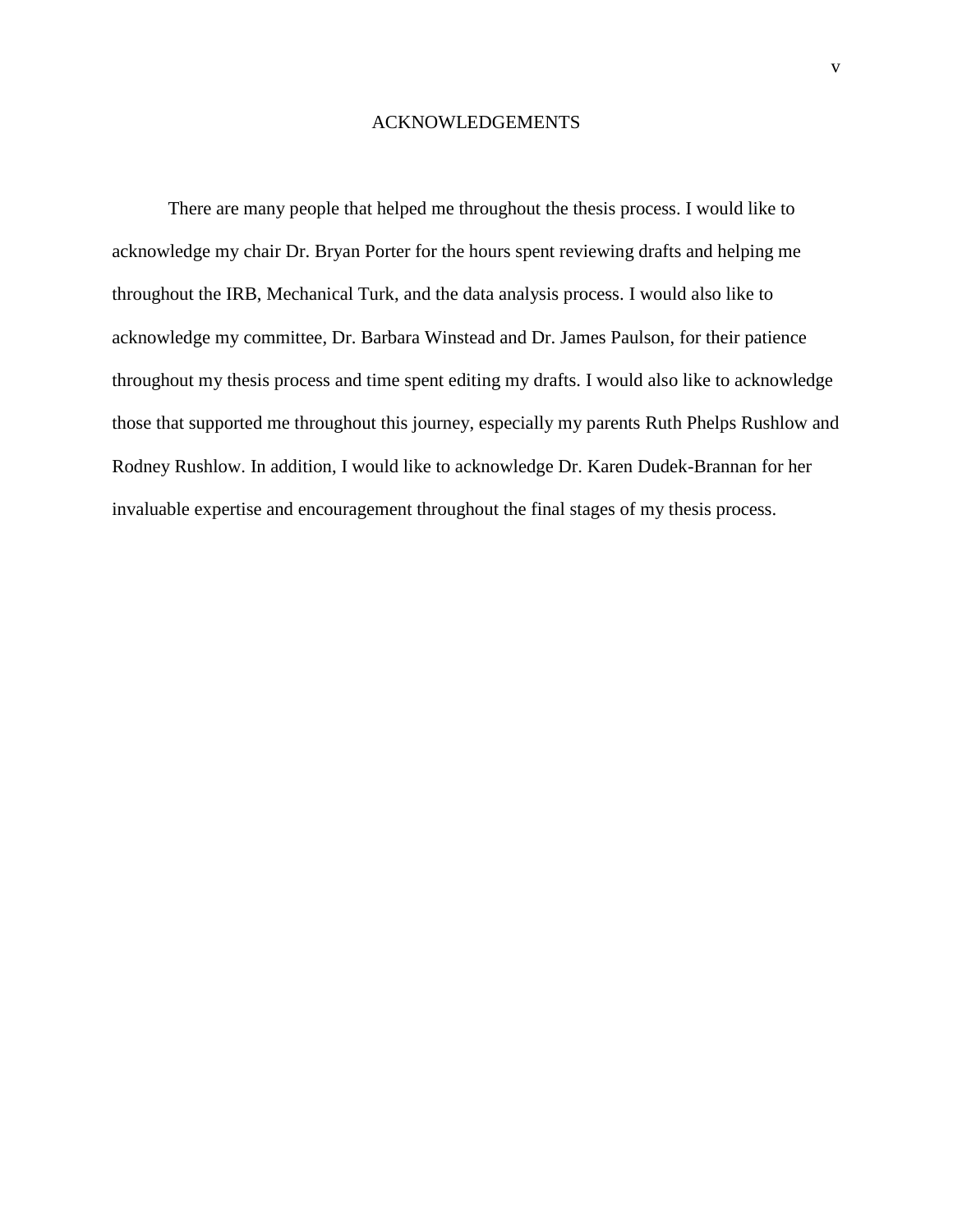# TABLE OF CONTENTS

|     | Page    |
|-----|---------|
|     |         |
|     |         |
|     | Chapter |
| I.  |         |
|     |         |
|     |         |
|     |         |
|     |         |
|     |         |
|     |         |
|     |         |
|     |         |
|     |         |
|     |         |
| II. |         |
|     |         |
|     |         |
|     |         |
|     |         |
|     |         |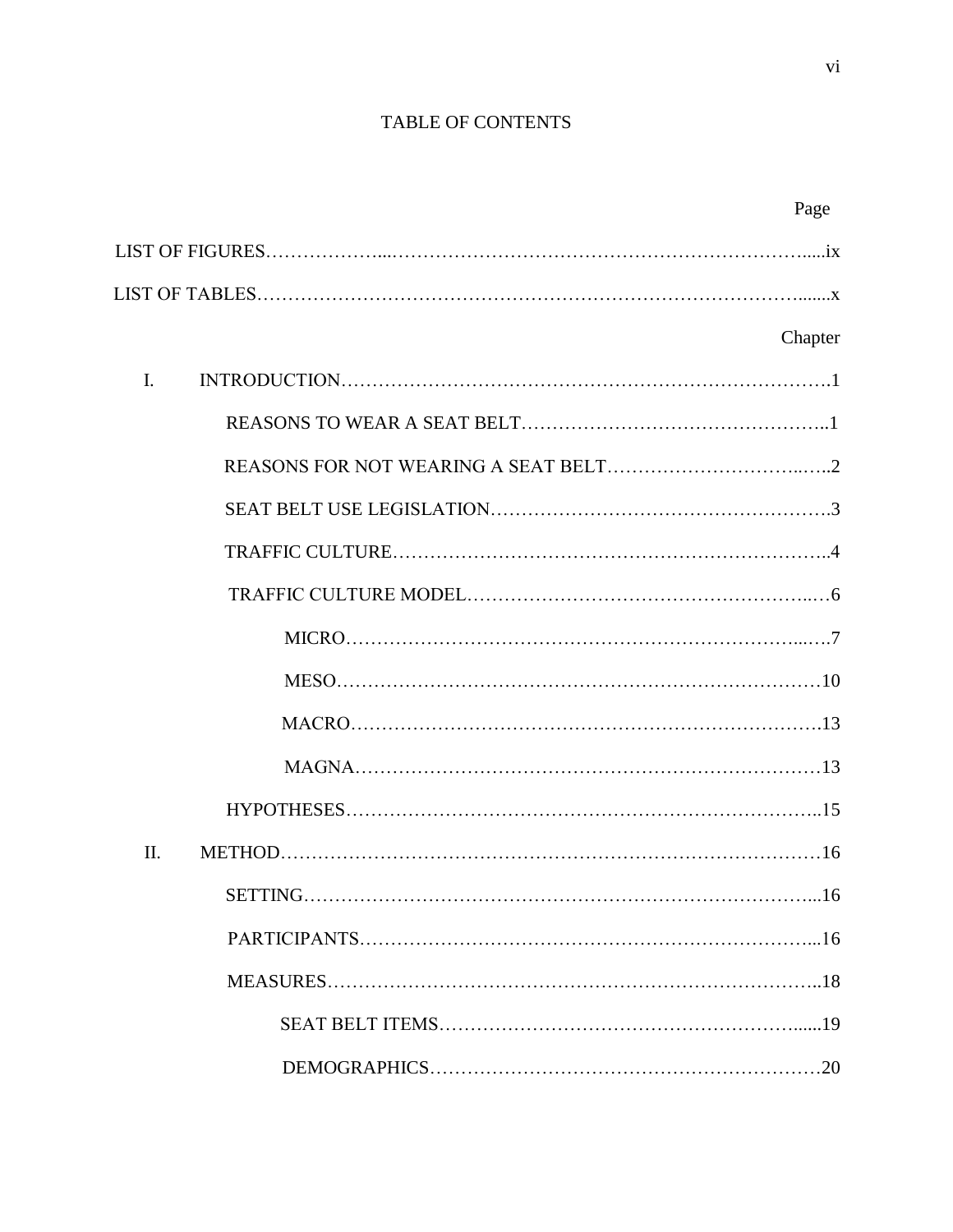| III. |                                                            |  |
|------|------------------------------------------------------------|--|
|      |                                                            |  |
|      |                                                            |  |
|      |                                                            |  |
|      |                                                            |  |
|      |                                                            |  |
|      |                                                            |  |
|      |                                                            |  |
| IV.  |                                                            |  |
|      |                                                            |  |
|      |                                                            |  |
|      |                                                            |  |
|      |                                                            |  |
|      | POPULATION DENSITY AND STATE OF RESIDENCE: IMPACT ON SELF- |  |
|      |                                                            |  |
|      | POPULATION DENSITY AND STATE OF RESIDENCE: IMPACT ON       |  |
|      |                                                            |  |
|      |                                                            |  |
|      |                                                            |  |
|      |                                                            |  |
|      |                                                            |  |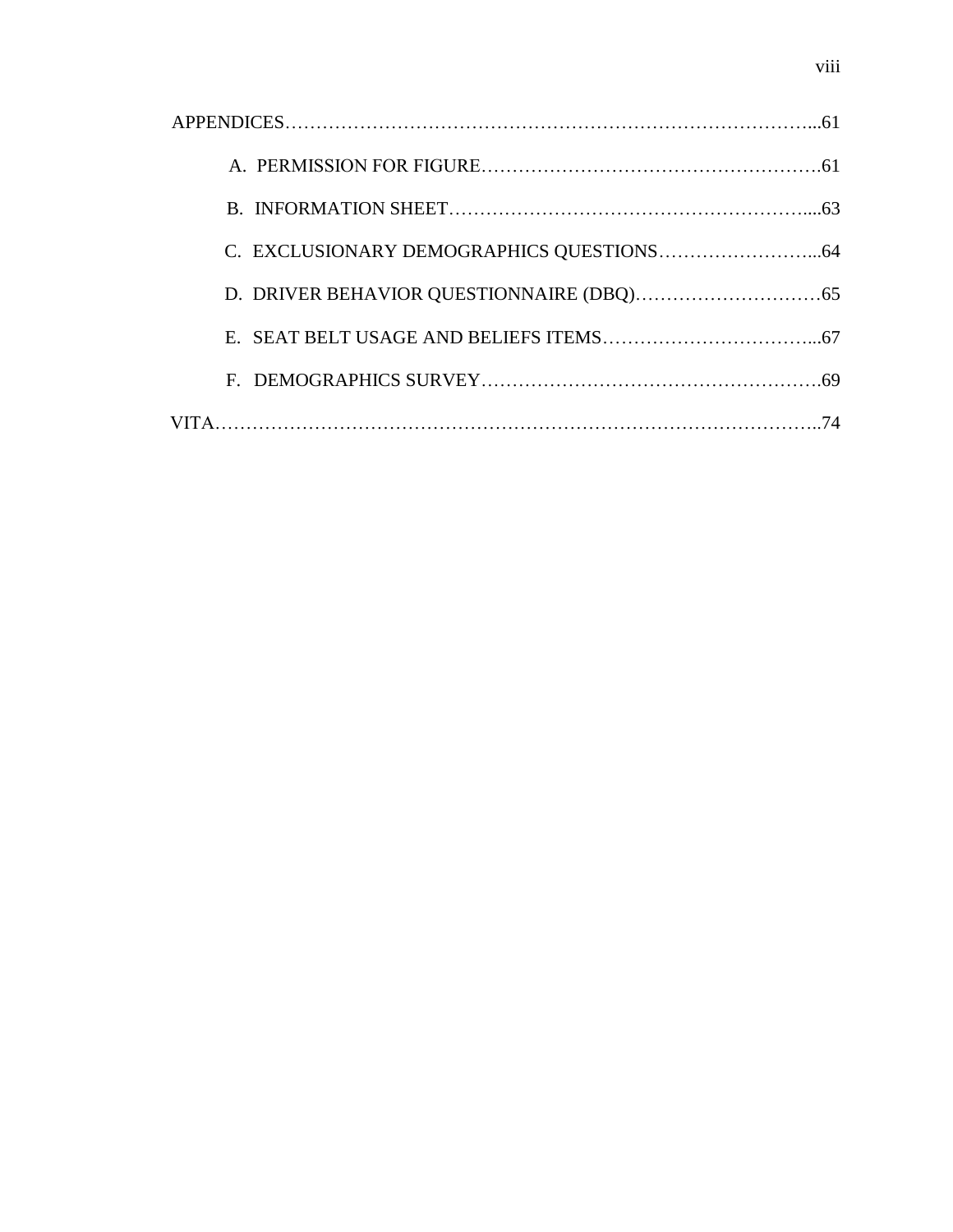# **LIST OF FIGURES**

| Figure | Page |
|--------|------|
|        |      |
|        |      |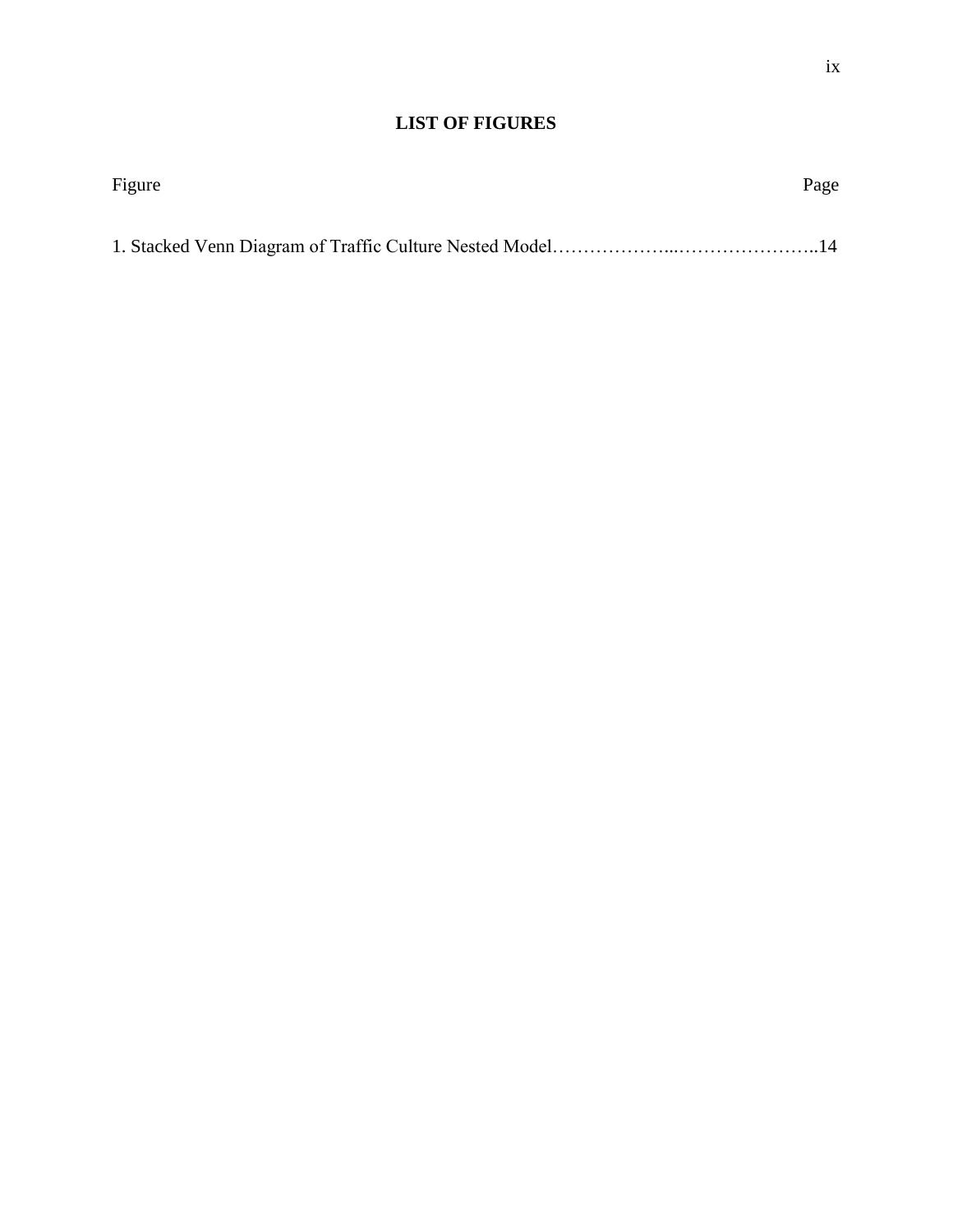# **LIST OF TABLES**

| Table                                                                                         | Page |
|-----------------------------------------------------------------------------------------------|------|
|                                                                                               |      |
|                                                                                               |      |
| 3. One-Way Analysis of Co-Variance of Primary Effectiveness Law Belief by Education with      |      |
| 4. One-Way Analysis of Co-Variance of Primary Effectiveness Law Belief by Insurance with      |      |
| 5. Regression Analysis for DBQ (Violations and Errors) Measuring Primary Seat Belt Law        |      |
| 6. A Logistic Regression Model of Self-Reported Seat Belt Use a Driver as Related to Gender   |      |
| 7. A Logistic Regression Model of Self-Reported Seat Belt Use a Driver as Related to State    |      |
| 8. Primary Seat Belt Law Effectiveness Belief Percentages in Increasing Overall Seat Belt Use |      |
|                                                                                               |      |
| 9. Adjusted Primary Seat Belt Law Effectiveness Belief Percentages in Increasing Overall Seat |      |
|                                                                                               |      |
| 10. Factorial Analysis of Co-variance of Primary Law Effectiveness Belief by State Residency  |      |
|                                                                                               |      |
| 11. Omnibus Model of Primary Seat Belt Law Effectiveness Percentage Changes by                |      |
|                                                                                               |      |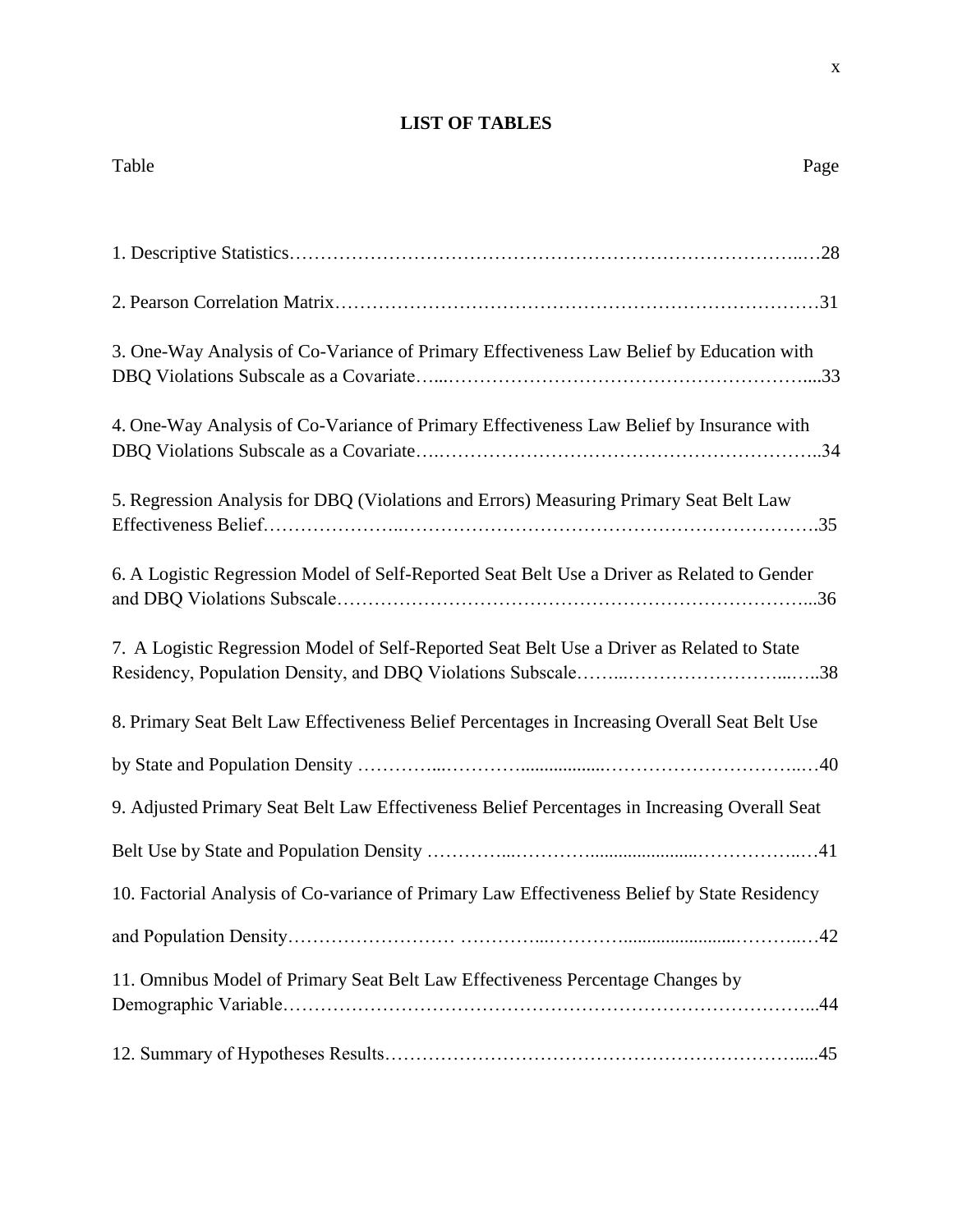#### **CHAPTER I**

# **INTRODUCTION**

The World Health Organization (WHO) has cited traffic crashes and fatalities as a world public health threat (WHO, 2015). According to WHO (2015), the road traffic fatality rate in 2012 was 17.4 per 100,000 population. Traffic-related crashes affect 1.25 million people per year (Nordfjaern, Şimşekoğlu, Zavareh, Hezaveh, Mamdoohi, & Rundmo, 2014; WHO, 2015). In the United States, 35,092 died from traffic related injuries in 2015 (Insurance Institute for Highway Safety Highway Loss Data Institute [IIHS HLDI], 2016). Of those deaths, 22,543 had known restraint use; 9,925 (44%) of those were unrestrained. Wearing seat belts is expected to reduce the risk of death in a traffic crash and would likely have significantly reduced fatalities among those who were unrestrained. Interventions to increase seat belt use can be difficult given the culture of the area, resources, or combinations of both (Birru, Rudisill, Fabio, & Zhu, 2016).

#### **Reasons to Wear a Seat Belt**

Wearing seat belts is the best method to enhance and maintain personal safety while driving (Brijs, Daniels, Brijs, & Wets, 2011; Porter, 2011). It can be a safety mechanism and a reassurance to drivers and passengers. Lap-shoulder belts are 45% effective in reducing passenger car fatalities and 60% effective in light trucks (Dinh-Zarr, Zaza, & Sosin, 2001). Lapshoulder belts reduce serious injury to head, chest, and extremities by 50% to 83%. Lap belts alone are less effective than the lap-shoulder belt combination and range from 17% to 58% in reducing fatality risk. Use rates are the percentage of people observed driving in an area who are wearing a seat belt in the proper manner (Porter, 2011). Seat belt use rates tend to increase with police enforcement, which was identified in a comprehensive review to be the best practice for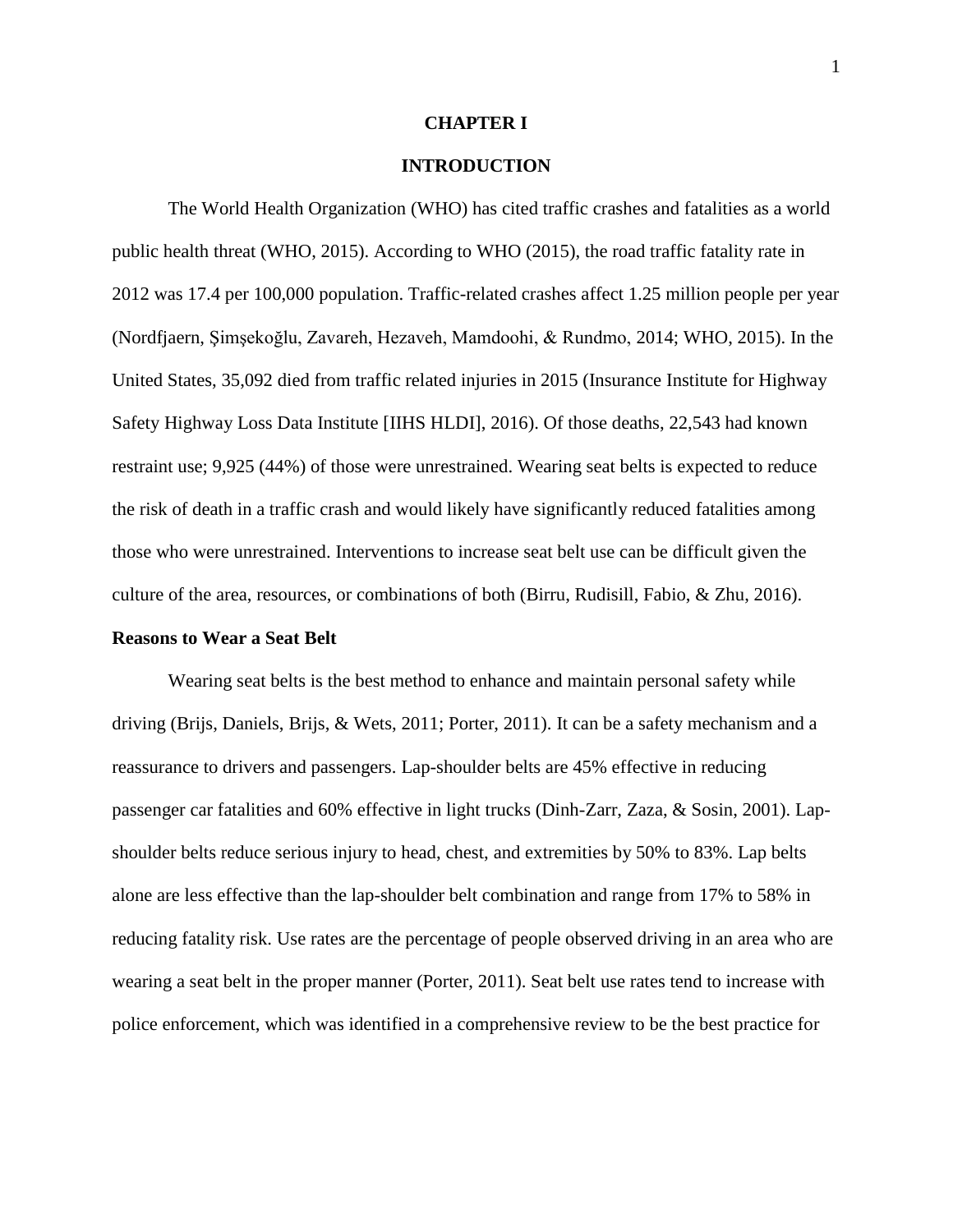increasing use (Dinh-Zarr et al., 2001). Dinh-Zarr et al. (2001) and WHO (2015) indicated that having a stronger belt-use law increases use and reduces deaths.

## **Reasons for Not Wearing a Seat Belt**

Researchers have been interested in learning why people do not wear seat belts to better understand how to create interventions to increase use. For non-use, social desirability, fatalism, and previous non seat belt usage behavior affects future seat belt use (Vivoda & Eby, 2011). Social desirability affects seat belt usage behavior because depending on what area one lives in, the more likely one is to adhere to the dominant behavior (i.e. not wearing a seat belt) to fit in with the social group. This in turn affects their likelihood of not wearing a seat belt. If a large majority of the population does not wear a seat belt, the less likely others are to wear a seat belt even if they believe in the benefits. A fatalistic belief, a cultural belief that fate drives one's life, also affects non seat belt use. Previous non seat belt usage behavior predicts future behavior. The more one did not wear a seat belt in the past, the more likely use will be similar in the future.

Discomfort, unnecessary constraint, and no perceived benefit to reducing injury in a crash are other reasons for non-use (Şimşekoğlu & Lajunen, 2008). Having a poor attitude towards belt use predicted low belt use but having a positive attitude about belt use did not increase belt use. This would appear to indicate that other factors are at play in predicting belt use, besides knowing about safety benefits. Several researchers and most peers explain that seat belts are necessary to avoid fines and save one's life. Some drivers insist that they should not have to the wear a seat belt if they do not want to. This idea points back to the foundation of freedom that the United States is based on. Many drivers believe that they have a right to choose whether they can put their own safety at risk (Atchley, Shi, & Yamamoto, 2014).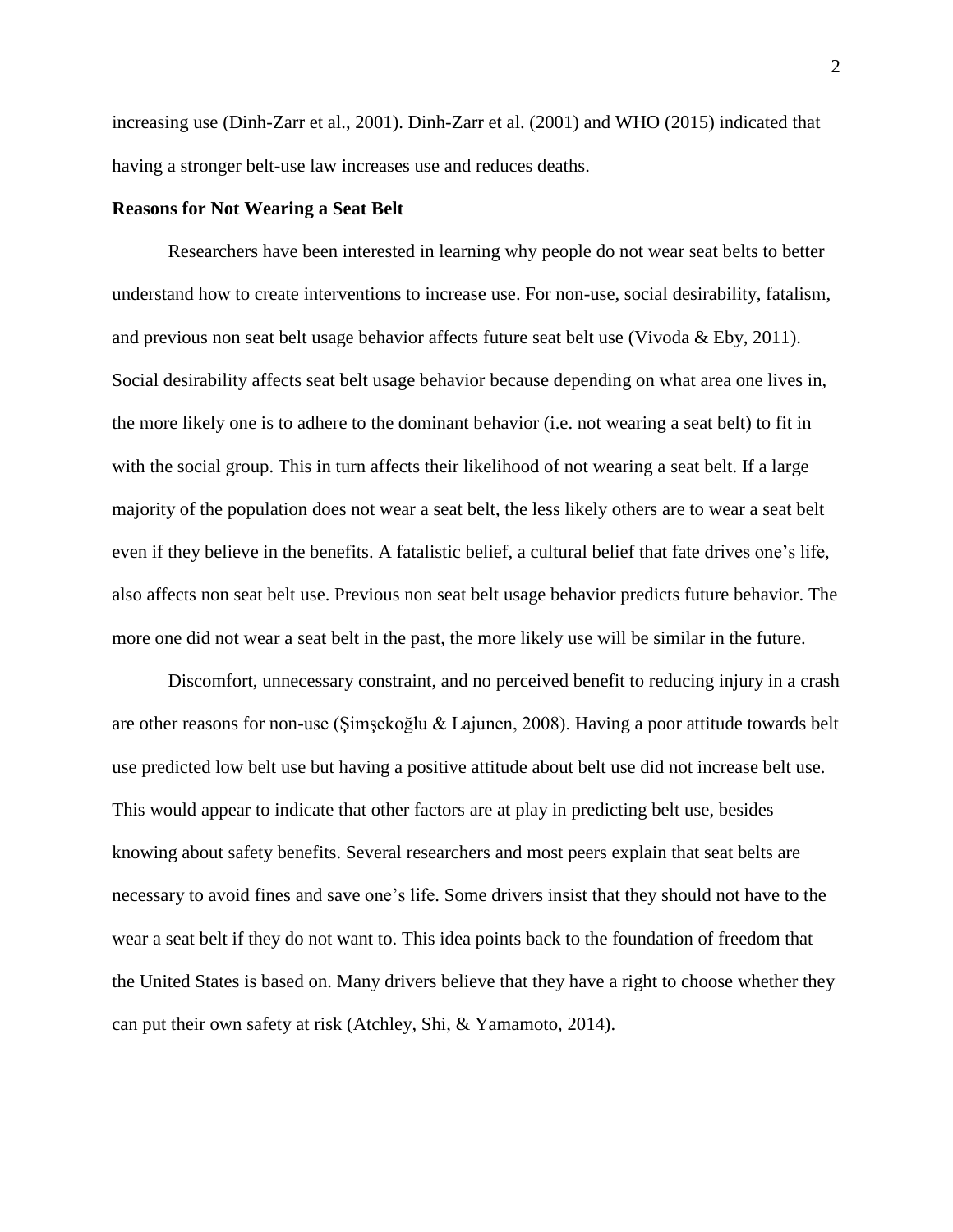# **Seat Belt Use Legislation**

Seat belt use across individual states within the United States varies dramatically based on primary versus secondary laws. Enforcement strength affects the likelihood of individual seat belt use (Ash, Edwards, & Porter, 2014; Demimer, Durat, & Haşimoğlu, 2012; WHO, 2015). As mentioned previously, seat-belt use increases with enforcement – which is considered a best practice intervention (Dinh-Zarr, Zaza, & Sosin, 2001). Enforcement is reliant upon the strength of the law.

Primary laws are those in which one can receive a ticket when committing only that offense; secondary laws are those in which one cannot receive a ticket for that offense unless another law is also broken (Lv, Lord, Zhang, & Chen, 2015; Porter, 2011). Primary laws were implemented in several states after a secondary law was in place for many years. The National Highway Traffic Safety Administration (NHTSA) studied state differences in seat-belt use, finding Virginia to be a low seat belt use state, while North Carolina was a high seat belt use state (NHTSA, 2008). The key legislative difference between the two is a primary belt use law. After a primary law was enacted in North Carolina, the seat belt rate increased, and serious injuries decreased (NHTSA, 2008). Virginia and North Carolina were the focus for this thesis (more below). In general, overall, high belt use states have primary seat belt laws, whereas low belt use states have secondary laws. Primary law states average 85% use; secondary law states average 75% use (*The Washington Post*, 2010).

However, few studies assess perceptions of the law's effectiveness (Perkins, Helgerson, & Harwell, 2009). The current study assessed how primary law effectiveness beliefs differ between primary and secondary law states and how beliefs differed by certain demographics.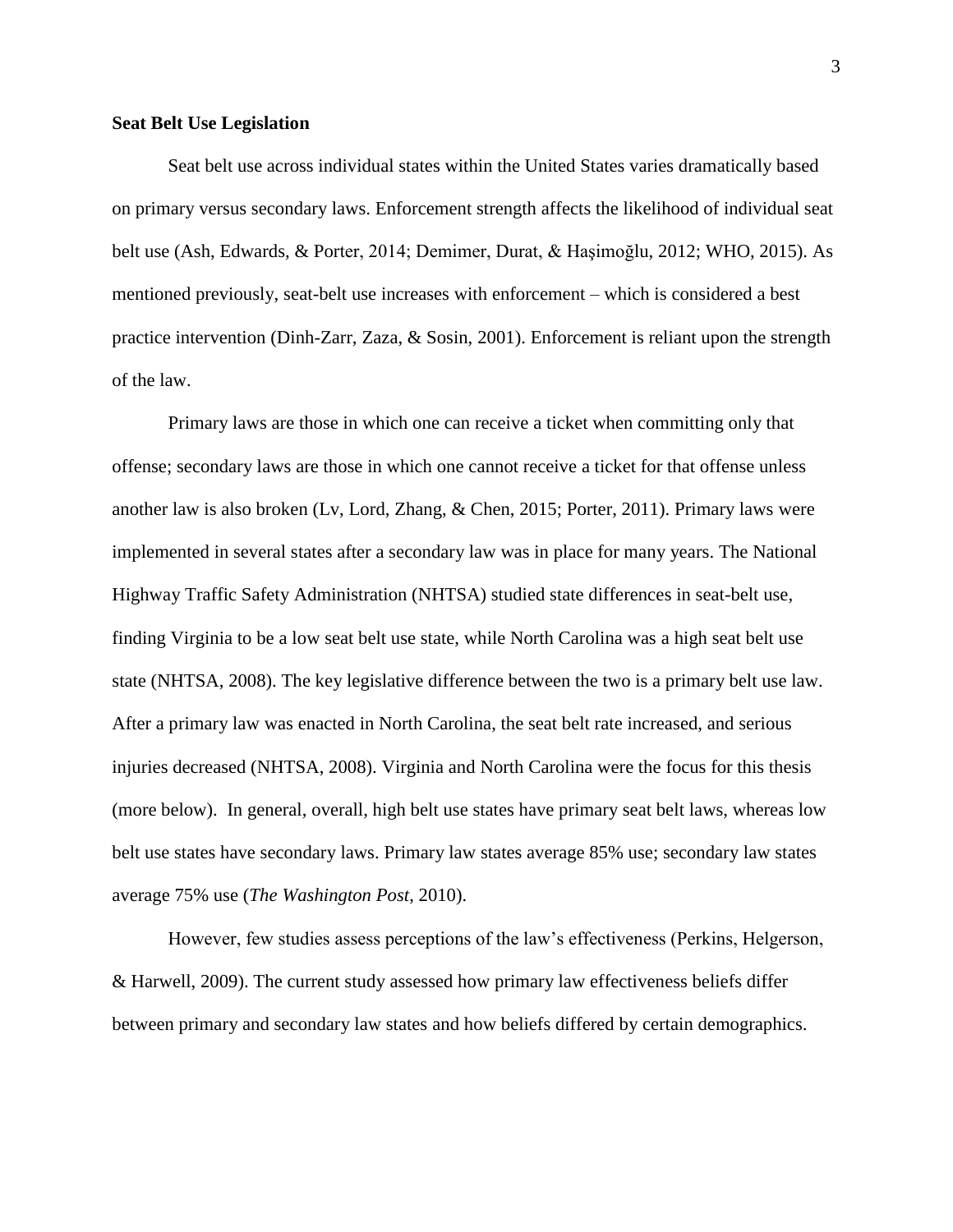# **Traffic Culture**

The demographics of interest for this study contribute to an area's "traffic culture." Before reviewing variables of interest to this study, a background of traffic culture is warranted.

Traffic safety culture is an aspect of an emerging theoretical framework that traffic researchers, governmental organizations, and law enforcers are beginning to attend to (Özkan & Lajunen, 2011). Atchley et al. (2014) indicated that traffic safety culture among states varies due to traffic laws being historically and currently enforced at the state and local level versus the federal level. Traffic psychology, which is a relatively young field, has just recently and seriously begun to consider culture as a predictor of driver behavior differences (Nordjærn, Şimşekoğlu, & Rundmo, 2014). Culture has been hard to operationalize and define for building a testable theory. Safety culture pertains to a country's trends, beliefs, and procedures about behaviors to protect one's own safety and the safety of others in society or willingness to engage in risky behaviors (Atchley et al., 2014). Edwards, Freeman, Soole, and Watson (2014) explain traffic safety culture is the interaction of the beliefs and shared attitudes of people with the structure and systems of communities that reside within a state or region.

American traffic safety culture has four characteristics (AAA, 2007). These four characteristics are complacency and indifference towards traffic injuries and fatalities; concern for safe vehicles, roads, and drivers on roadways; strategies that are used to deter unfavorable behavior tend to be lacking scientific support; and the concept of safety culture is variable at state, local, and individual levels. First, complacency and indifference towards traffic injuries and fatalities is such that Americans accept traffic fatalities occur in great numbers. The death rate from traffic crashes is relatively stable (NHTSA, 2016). Therefore, it is not thought of as a problem because stability indicates that the problem is under control (AAA, 2007).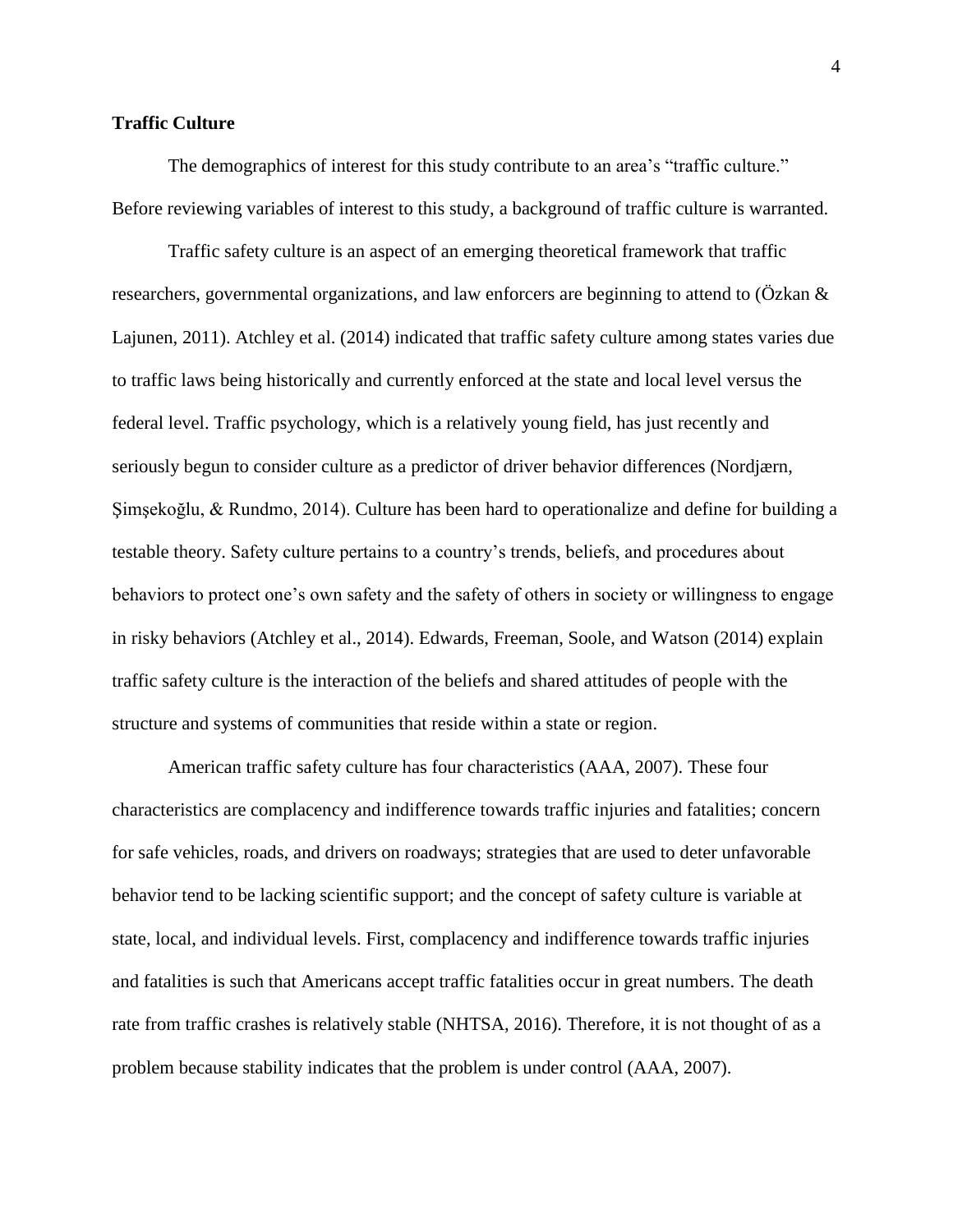The second characteristic is concern for safe vehicles, roads, and drivers on roadways. Over the past several decades, more stringent laws designed to increase driver and front passenger seat belt use have been implemented (WHO, 2015). By enforcing more stringent laws, traffic culture has changed such that unfavorable driving behaviors are likely decreasing among high risk groups such as young males and aggressive drivers (WHO, 2015). People that are noncompliant can expect to be punished for their behavior.

Third, strategies that are used to deter unfavorable behavior tend to be lacking scientific support (AAA, 2007; WHO, 2015). Many of these strategies rely on characterization of human behavior that does not consider the complex nuances of behavior. Drivers may behave differently depending on a road hazard. For example, one driver may run a red light if no one is coming through while another driver stops at all red lights and only proceeds when the light is green (Baratian-Ghorghi, Zhou, & Franco-Watkins, 2017).

The last characteristic is that the concept of safety culture is variable at state, local, and individual levels (Atchley et al., 2014). For example, rural residents tend to be more independent, conservative, and less willing to accept new ideas than urban residents, which may explain the lower seat belt use in rural areas (AAA, 2007). In fact, overall, those in rural areas tend to have lower seat belt use than urban residents (Pickrell & Li, 2016).

Before continuing, it is worth taking time to differentiate between climate and culture. First, traffic climate can be defined by attitudes about the traffic environment (Gehlert, Hagemeister, & Özkan, 2014). This can be a general attitude about drivers in an environment in a place or time. Traffic culture is composed of all the factors that directly or indirectly influence traffic safety in a country. This includes vehicles, infrastructure, and attitudes, skills, and behaviors of drivers (Özkan & Lajunen, 2011). An intervention, typically designed because of a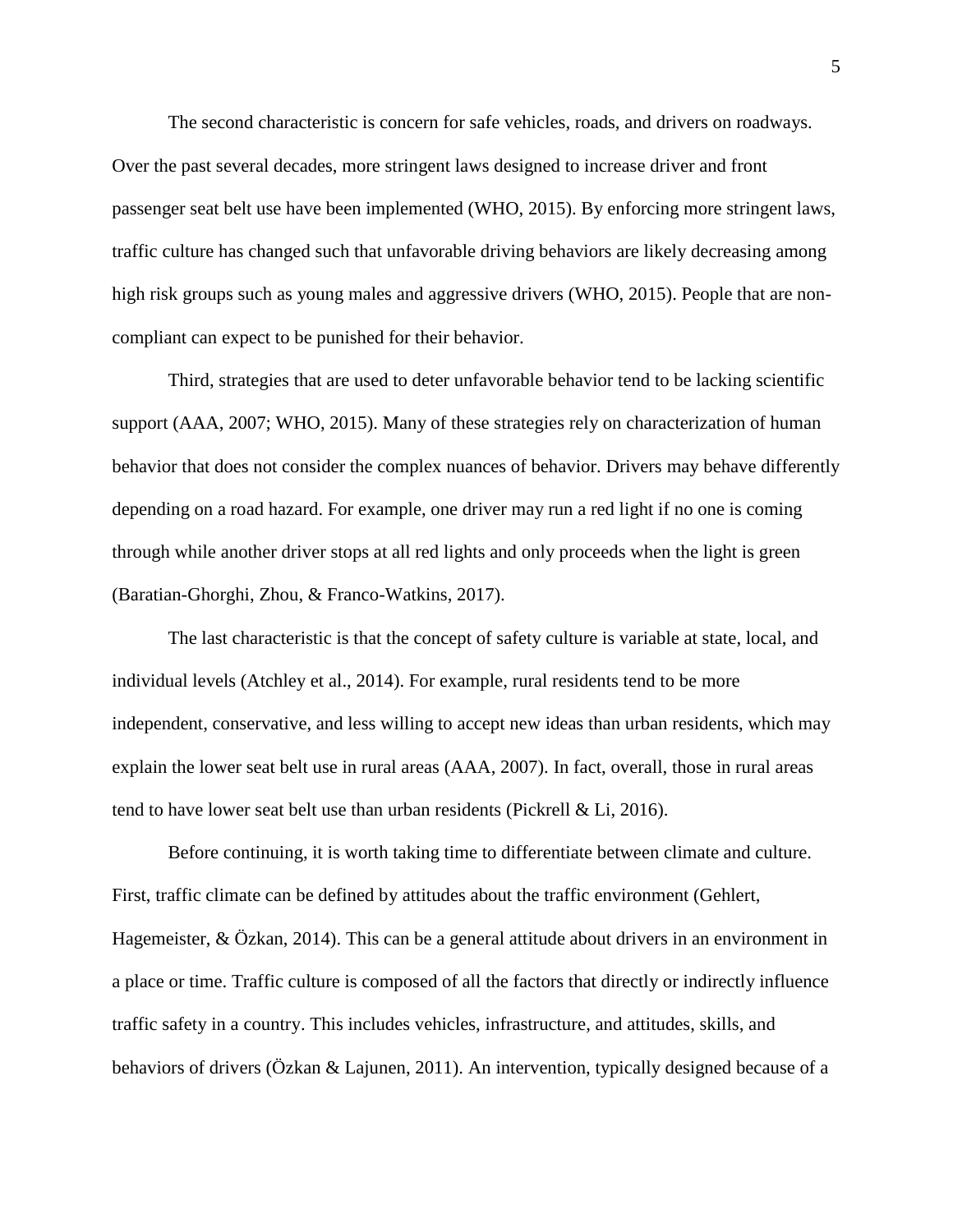traffic climate, targets a safety behavior that results from group values, attitudes, and behaviors towards a health behavior (Özkan & Lajunen, 2011). Furthermore, traffic climate tends to use a quantitative approach in assessment, while traffic culture tends to use a qualitative approach. Unlike traffic culture, traffic climate is shaped by interactions within a traffic environment. For example, changing a seat belt enforcement law from secondary to primary changes the traffic climate; potentially increasing the likelihood that penalties occur for those caught not wearing a seat belt. However, the traffic culture belief that seat belts are unnecessary is unlikely to change if that is the prevailing belief. This is an example of a driver interacting properly in a different traffic climate but still adhering to their traffic culture beliefs. Therefore, culture and climate are not necessarily the same.

#### **Traffic Culture Model**

Traffic culture, more than climate, is a focus in this study. Therefore, more information on traffic culture and its levels of influence are warranted. Traffic culture consists of all factors that affect driver behavior, from the individual-level to large-system level ( $Oz$ kan & Lajunen, 2011). Özkan and Lajunen (2011) described the structural levels of society (micro, meso, macro, and magna) and what these levels consider that relates to traffic culture.

Previous studies have considered national (magna) ( Molnar, Eby, Dasgupta, Yang, Nair & Pollock, 2012; Ash et al., 2014) and state (macro) level work (Perkins et al., 2009) while others have focused on demographic variables within an area of a county or a certain city (meso) (Demirer et al., 2012). The author will focus on individual (micro), regional (meso), and state (macro) level variables. Each of these levels are defined and interwoven with the relevant hypotheses listed below.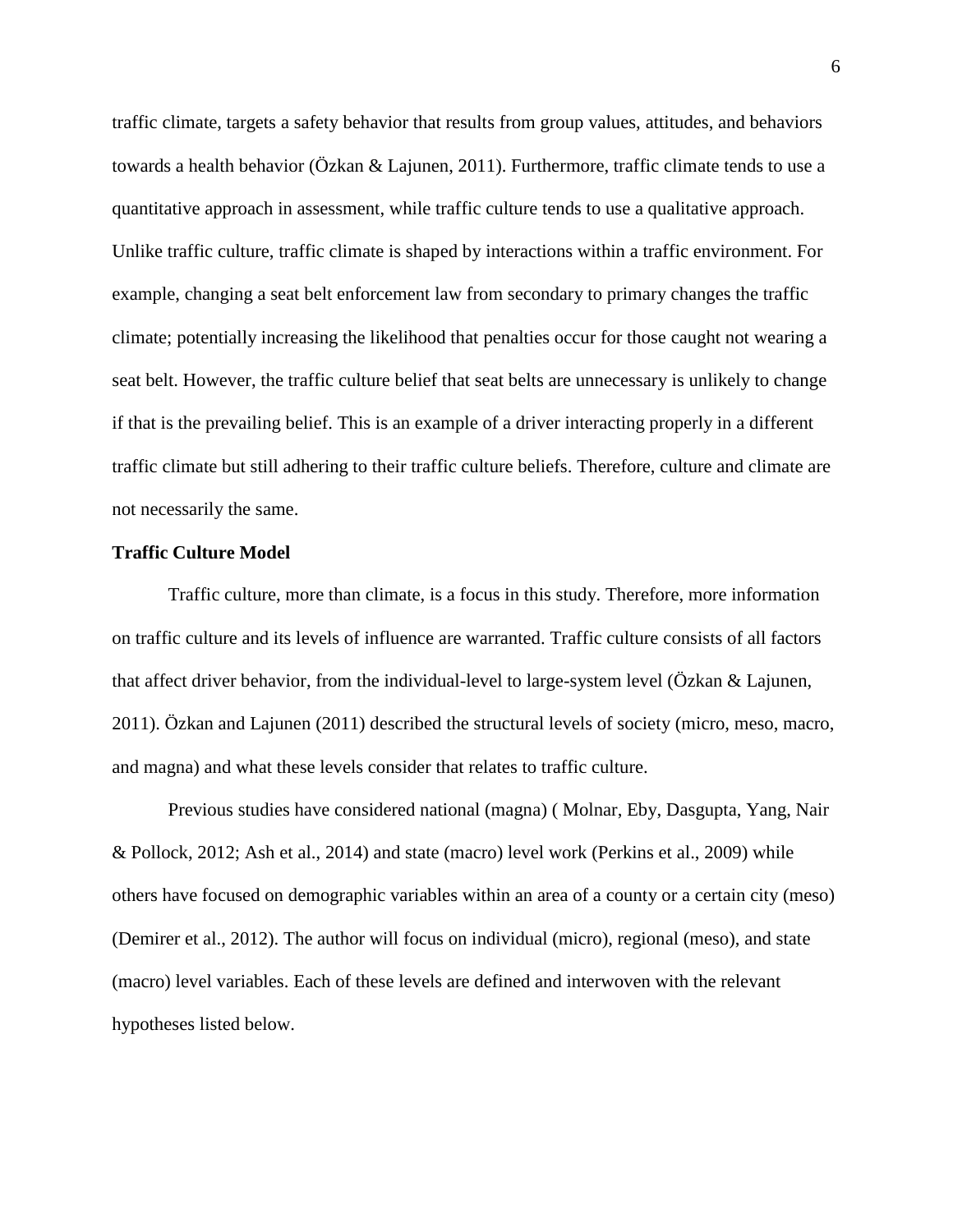*Micro*. The micro level includes individual characteristics of drivers in the environment (Özkan & Lajunen, 2011). This includes demographic variables, individual thoughts, beliefs, and feelings while driving and about driving concepts, as well as the interaction with other individuals in the road environment. Demographics collected in the study included gender, education level, and health insurance status. Additional individual characteristics collected were primary law effectiveness beliefs, self-reported seat belt use, and self-reported driving behaviors.

Before reviewing the micro-level variables, it must be noted that this current study was based, in part, on replicating Perkins et al. (2009). Specifically, the current hypotheses were based on Perkins et al.'s (2009) results to determine if similar findings would occur. Although it was not a direct replication because the methodology differed, the questions asked and content of the overall survey was similar to those used by Perkins et al. (2009). They used data from a Behavioral Risk Factor Surveillance System Survey (BRSSS). This was a telephone population and state-based CDC survey. Attitudes towards health risk and protective behaviors related to risk and injury were assessed (Becks & Shultz, 2009; Perkins et al., 2009). The current study used a Qualtrics designed survey deployed via Mechanical Turk (MTurk) to licensed Virginia and North Carolina drivers assessing self-reported driver behaviors, self-reported seat belt use, and primary seat belt law effectiveness beliefs.

Moving now to a direct discussion of the variables in question, Demirer, Durat, and Haşimoğlu (2012) studied the differences in seat belt use among drivers with different education levels. Drivers completed an 18-question survey about their seat belt usage habits. Those with a higher education level had higher seat belt use and more positive beliefs towards seat belt protection than those with a lower education level. Seat belt use was higher amongst those with a higher education level. Perkins et al. (2009) did not directly test the same question but did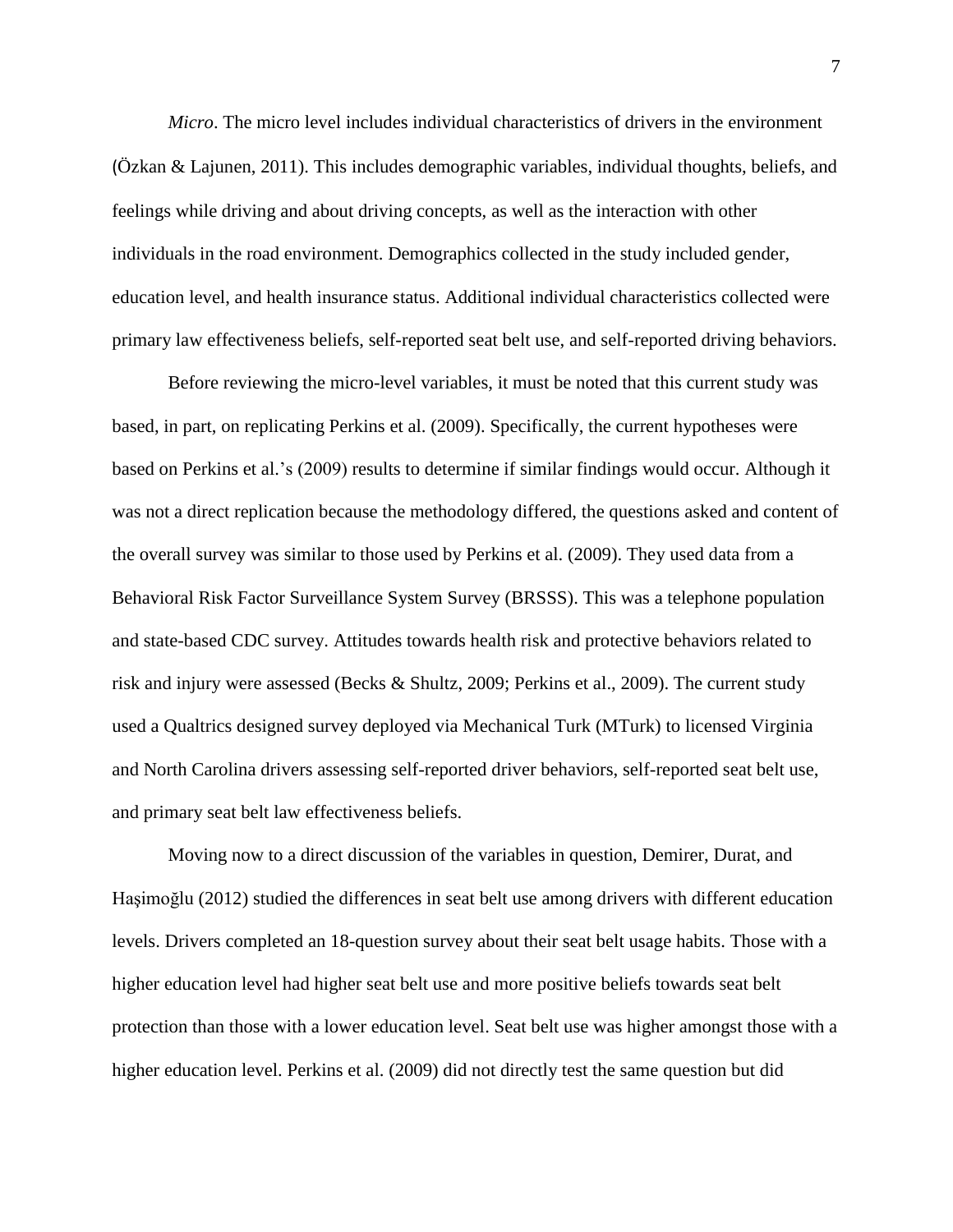investigate education's relationship with support of a primary law. Specifically, they compared those with less than 12 years of education in Montana (less than a high school diploma) with those with at least 12 years of education (high school diploma or higher). Odds ratios indicated that those with less than 12 years of education were more likely to support the primary law versus those with at least 12 years of education. Because few studies have looked at education level in relation to seat belt law effectiveness belief, it is important to investigate this relationship. The author tested the relationship explored by Perkins et al. (2009). Exploratory Question 1 was: **How will education level affect how likely one is to believe in primary seat belt law effectiveness?** 

Individuals with health insurance have a higher likelihood of obtaining health care than those without insurance. Those with insurance were more likely to support a primary seat belt law versus those without insurance (Perkins et al., 2009). Those states with higher levels of healthier individuals were more likely to support a primary law (Ash et al., 2014). Since those with health insurance supported the primary law at a higher rate than those without health insurance (Perkins et al., 2009), Hypothesis 1 was: **Those that currently have health insurance will be more likely to believe in the effectiveness of a primary seat belt law versus those without health insurance.**

NHTSA (2008) found that those drivers in primary law states were exposed to a higher amount of enforcement campaigns and higher fines for non-seat belt use than secondary law states. Campaigns use evidence and videos to show the risks associated with not wearing a seat belt. While similar advertisements are used throughout the United States, primary law states use them more than secondary law states. The higher enforcement in primary seat belt law states has led to an increased belief in the effectiveness of seat belts in primary law states versus secondary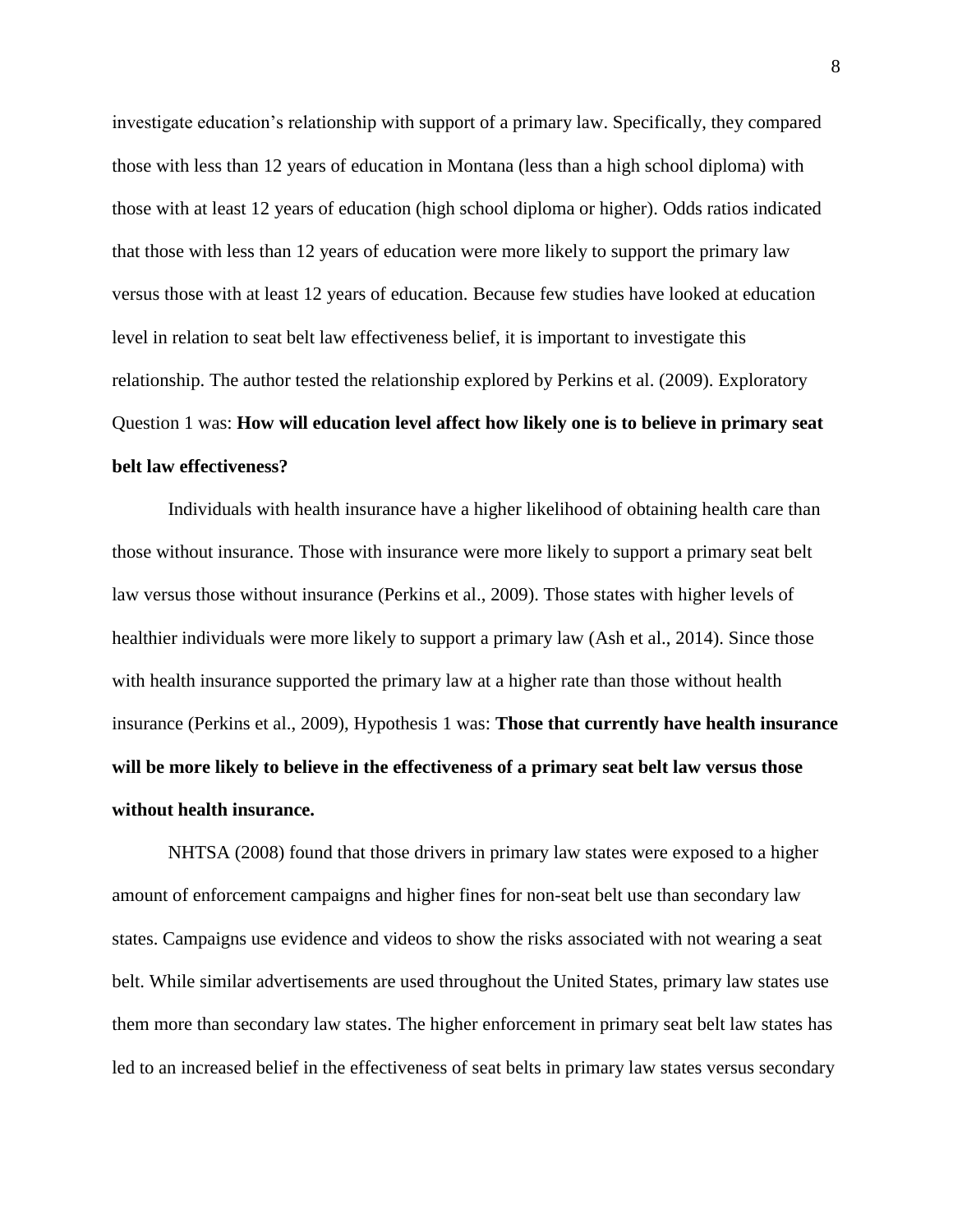law states (NHTSA, 2008). Therefore, this comparison served to determine whether there was a significant difference in primary law effectiveness belief between primary law state residents and secondary law state residents.

Driving behaviors are learned and are based on a combination of parental modeling, taught behaviors, and traffic culture. Peers affect learned driving behaviors more than parents do (Birru et al., 2016). Driving behaviors are individualistic in nature and were a covariate in the study. Therefore, driver behavior is a micro level behavior. Driver errors can cause crashes and other issues that threaten drivers' own and others' safety. These unsafe behaviors are called: slips and lapses (errors of action), mistakes (errors of intention), and violations (deliberate infringements) in driver behavior (Cordazzo, Scialfa, Bubric, & Ross, 2014). Many drivers believe that they are excellent drivers at all times which is a statistical impossibility (WHO, 2015). Therefore, many drivers do not actively seek to improve their driving skills. Many believe that there is no room to improve and that other drivers are the problem. This cognitive dissonance leads truly bad drivers to blame others for their mistakes so that they can feel more confident about their driving abilities. Unsafe drivers are more likely to break traffic safety laws and therefore may be more likely to dispute their importance. Since no studies were found to have investigated the relationship between driver behavior and seat belt law effectiveness belief, Exploratory Question 2 was: **Will those drivers who engage in more errors or violations be less likely to believe in primary seat belt law effectiveness than those who are safer drivers?** 

Throughout the United States, women are more likely than men to wear a seat belt, and do so more often (Ash et al., 2014; Molnar et al., 2012; Strine, Beck, Bolen, Okoro, Dhingra, & Ballus, 2010). Women tend to take fewer risks and be more concerned about their general safety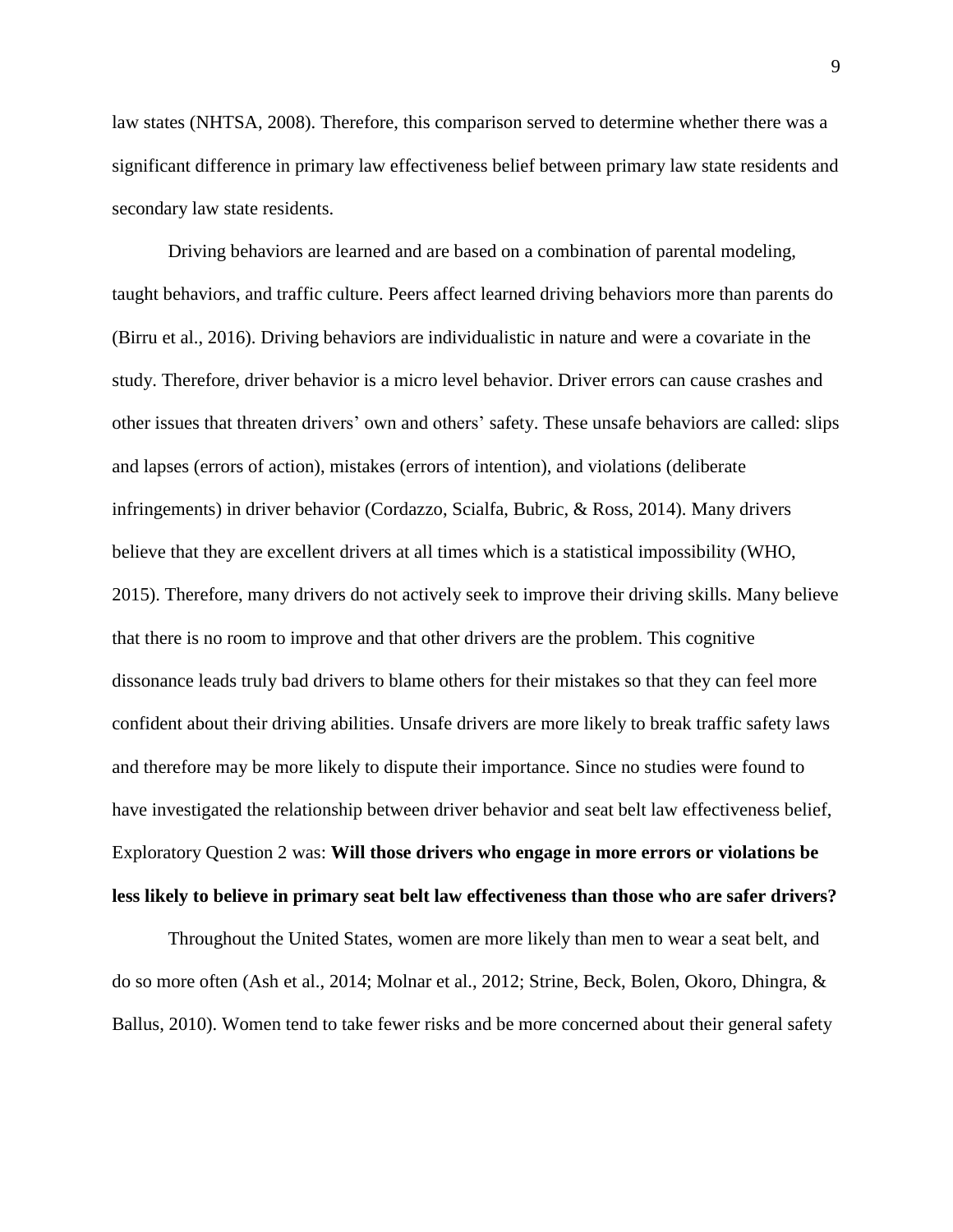and well-being than men. In addition, women tend to overestimate their crash risk and injury likelihood while driving while men tend to underestimate their risk (Peltzer, 2011).

Research suggests there could be brain development differences influencing these behaviors, but more research needs to be done to support this. For example, certain areas of men's brains develop at a different rate than the same areas in women's brains; the brain regions affected are responsible for decision making necessary to reduce risk (Glendon, 2011). These regions include the prefrontal cortex, corpus callosum, amygdala, and the hippocampus among other structures. The prefrontal cortex is important for planning and assessing risks and consequences. The corpus callosum integrates sensory, memory storage and retrieval, language, and auditory functions as it connects the left and right hemispheres. The amygdala and hippocampus are associated with survival assessment and emotion modulation. All of these functions are vital to the proper operation of a vehicle and ensuring proper safety assessment in case of a vehicular incident. Young boys in the United States are socialized to be more aggressive and take more risks than girls (Dayton & Malone, 2017). This childhood development impacts them throughout life. Therefore, since women are less likely to be socialized in this manner as children they may be more likely to be taught to drive safely than male drivers. Since several previous studies (Ash et al., 2014; Molnar et al., 2012; Strine, Beck, Bolen, Okoro, Dhingra, & Ballus, 2010) have indicated that women wear seat belts more than men, Hypothesis 2 was: **Women will report wearing seat belts at a higher rate than men.**

*Meso*. The meso level describes community and organizational factors within a region in a state or country ( $Oz$ kan & Lajunen, 2011). For example, the driving culture of an urban city may significantly differ from one that is rural. Further considerations at the meso level include typical time of day for busy roadways, the circumstances and reasons behind why drivers are on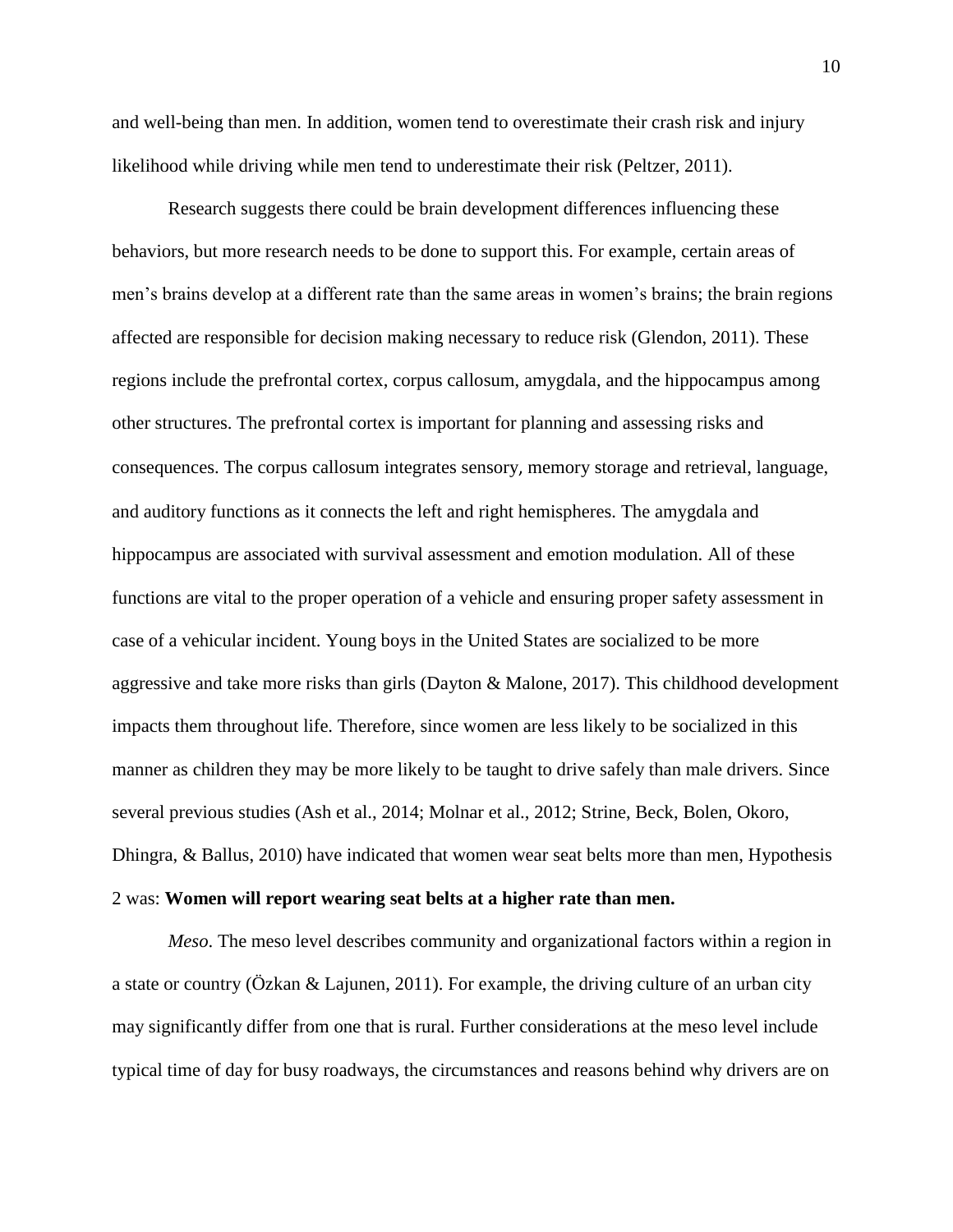the roadways at a certain time, and what type of cars they drive. Nonprofessional and young drivers commit more errors and violations, speed more, and are more aggressive than other drivers (Özkan & Lajunen, 2011). By understanding the makeup of the drivers on the roadways of a city, county, or region, it may be possible to determine the likelihood of dangerous driving behaviors. Within a region, there are behaviors that are culturally and behaviorally inappropriate to promoting a safe driving environment. Within a country or community, culture and values influence appropriate traffic safety behaviors. Therefore, such behaviors may be engrained when learning to drive and are not easily changed over time (Özkan & Lajunen, 2011). Cultural ideals and customs affect learned driving behaviors and laws are made because of these accepted ideals.

Urban versus rural differences are important here, too, as a meso level. Birru et al. (2016) investigated seat belt usage differences between two geographic regions of the United States, Appalachia (a rural region) and non-Appalachia. The Appalachia region includes West Virginia and parts of 12 other states in the Eastern United States: Alabama, Georgia, Kentucky, Maryland, Mississippi, New York, North Carolina, Ohio, Pennsylvania, South Carolina, Tennessee, and Virginia (ARC, n.d.). Forty-two percent of the Appalachian population is rural while the national average is twenty percent. Per Birru et al. (2016), seat belt usage rates were lower in Appalachian (81.60%) versus non-Appalachian states (86.90%). Birru et al. (2016) explained that peer influence, lack of enforcement, and lower education level may contribute to lower seat belt usage in Appalachia. The Appalachian region has a unique culture compared to the rest of the United States. Despite abundant natural resources, the residents have greater economic poverty and health issues as compared to the non-Appalachian region. Because many Appalachia communities are isolated, law enforcement may not be as prevalent as in non-Appalachia areas.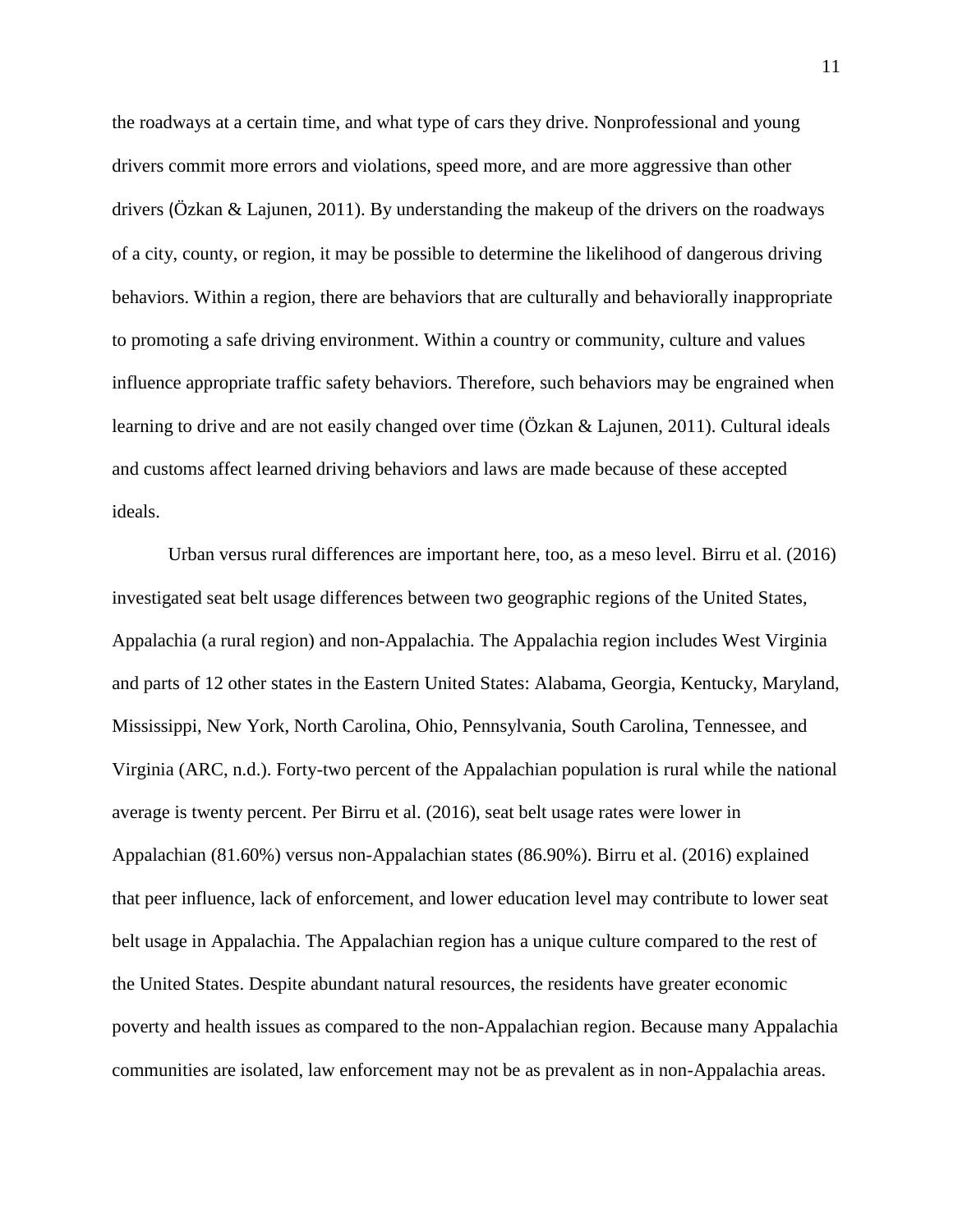This reduced risk of being caught in Appalachia may also contribute to the low seat belt rate. However, for both Appalachian and non-Appalachian states, there are urban, suburban, and rural areas.

There are urban, suburban, and rural regions with the United States that taken at the meso level may have seat-belt use differences. Rural areas are similar in seat belt beliefs to the Appalachian areas of the United States due to rural areas in general having fewer jobs, fewer educational opportunities, and lower cost of living which is related to the lower income level typical of rural areas. Therefore, those residing in rural areas tend to have lower seat belt use and lower primary law effectiveness belief than those residing in urban areas (Perkins et al., 2009). The finding above by Perkins et al. (2009) led to Hypothesis 3: **Those residing in rural areas will report lower seat belt use and lower primary law effectiveness belief than those residing in suburban and urban areas.**

Several factors affect driver interaction within their environment and safety law beliefs. All the factors described above uniquely contribute to traffic culture and driver beliefs. Traffic psychologists, intervention designers, public health organizations, and the public will benefit by knowing what factors contribute most to influencing one's traffic law beliefs and whether such influences could be controlled to improve driver behavior. No previous studies have assessed how driver characteristics, demographics, and other variables interact. Therefore, the following omnibus test was conducted to determine how these factors contribute to self-reported seat belt use and primary law effectiveness belief. Exploratory Question 3 was: **In an overall omnibus model, self-reported driver behavior characteristics, as collected by both subscales of the DBQ, as compared to education level, gender, health insurance status, self-reported**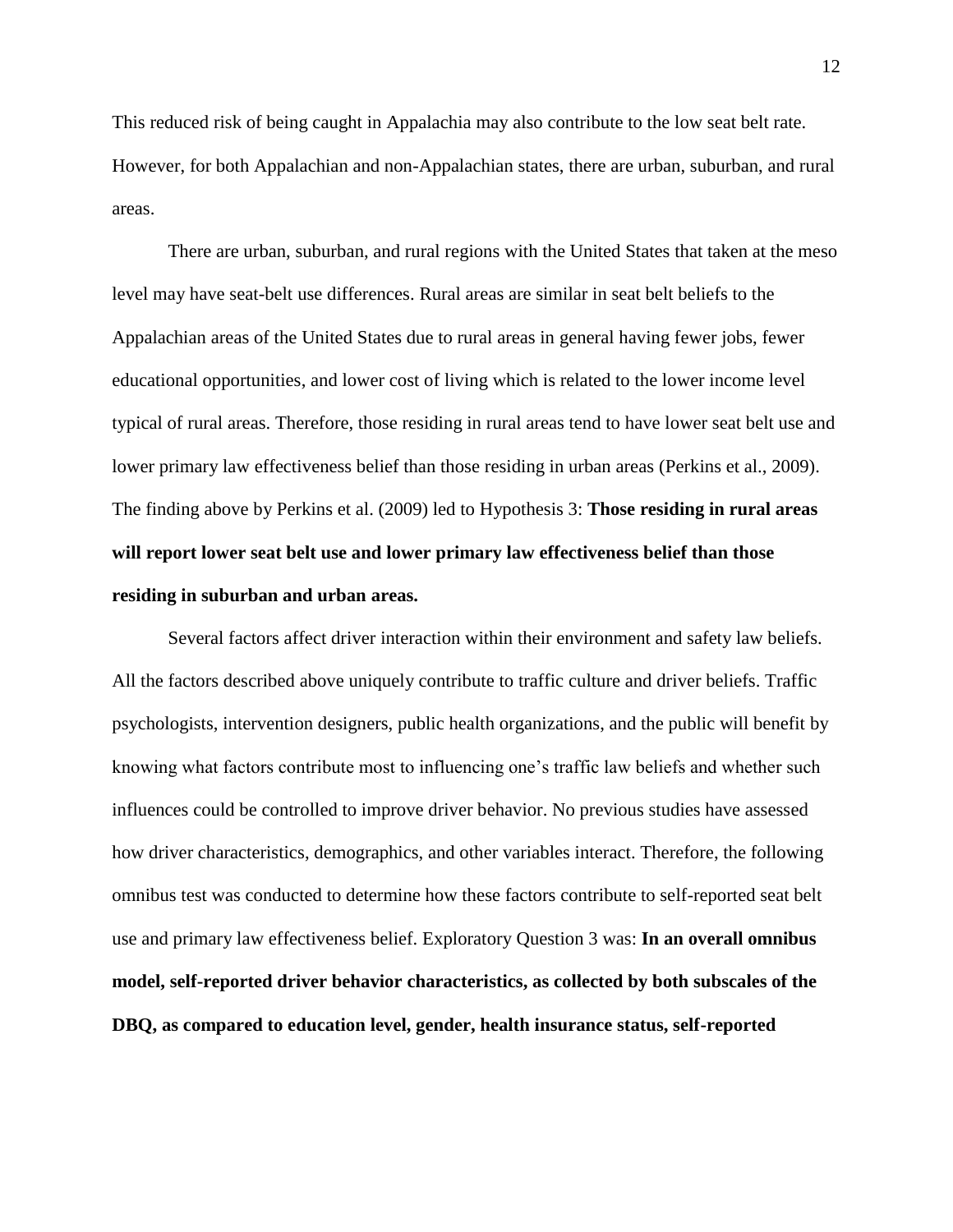# **population density, and state residency will be the best predictor of how effective one believes a primary seat belt law is.**

*Macro*. The macro level includes national factors such as laws and other social norms and economic forces. NHTSA (2016) cited an increase in traffic deaths and initiatives are being implemented to decrease these deaths. The macro level characteristic considered in this study is seat belt law status. Seat belt use positively correlates with primary law effectiveness belief. Therefore, the more one uses a belt the more likely one is to believe in primary law effectiveness. Perkins et al. (2009) specifically found this pattern in Montana, which is a secondary law state. There are fifteen states with secondary seat belt laws (GHSA, 2012; GHSA, 2017). Since Virginia is a secondary law state, it was believed that a positive correlation would be found between primary law effectiveness belief and seat belt use. However, those residing in a primary law state (North Carolina) had an overall higher primary seat belt law effectiveness belief versus secondary law states. Residents of primary law states tend to see more campaigning and targeted enforcement of seat belt use (NHTSA, 2008). Enforcement zones likely increase use and translate to the positive correlation between seat belt use and primary law effectiveness beliefs. In sum, seat belt use positively correlates with increased primary seat belt law effectiveness belief, and that rate is likely to be higher in primary law states versus secondary law states. Therefore, comparing Virginia, a secondary enforcement state, to North Carolina, a primary enforcement state is part of this study.

*Magna*. The magna level includes eco-cultural and sociopolitical level factors. These include economic, demographic, and latitude (location or place of residence) variables at the international level. Magna level characteristics were not considered in this study. The full traffic culture conceptual framework is shown in Figure 1 below.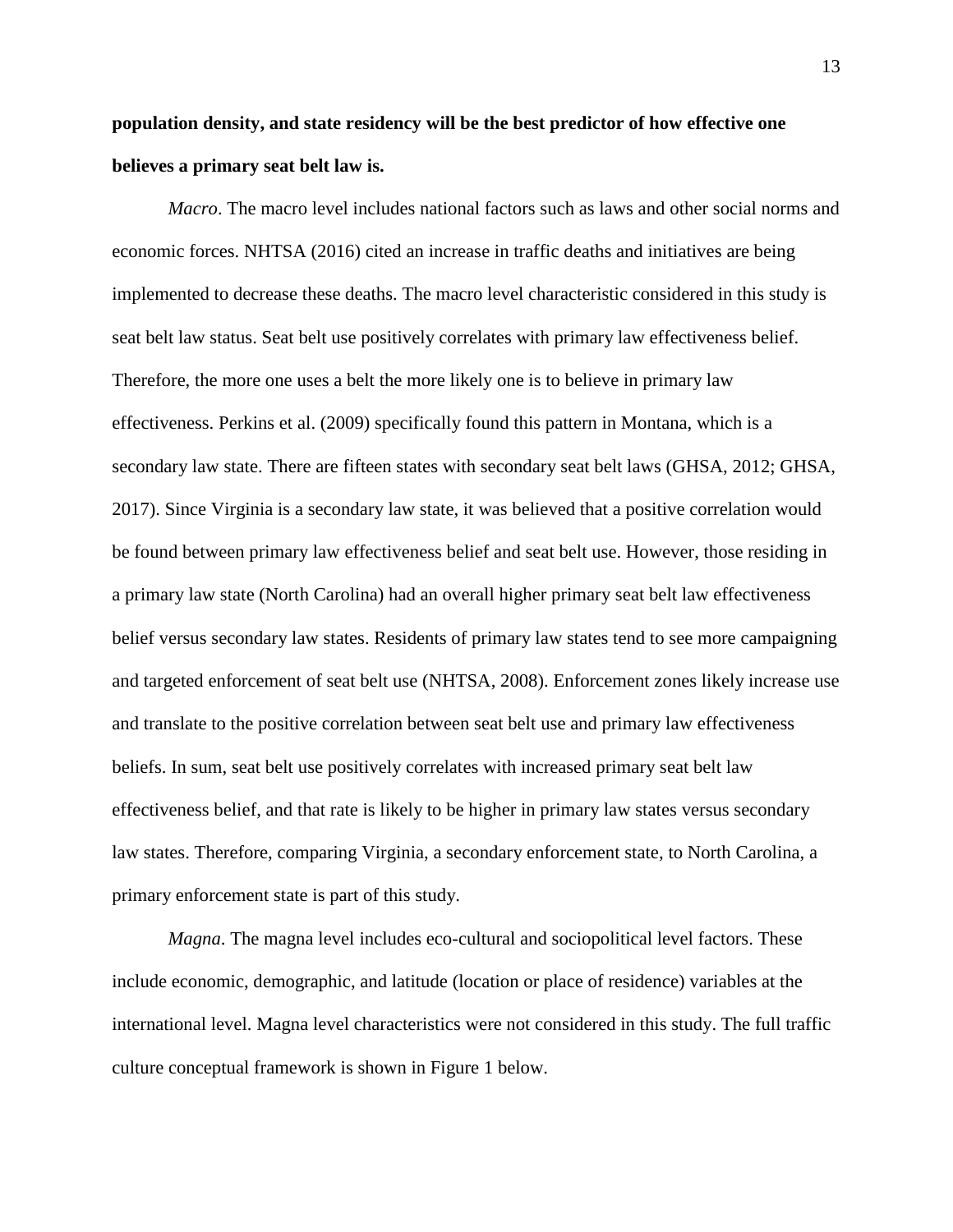

*Figure 1*. Stacked Venn diagram of Traffic Culture Nested Model. Based on a figure shown in Özkan, T., & Lajunen, T. (2011). Chapter 14: Person and Environment: Traffic Culture. In B. Porter (ed.). Handbook of Traffic Psychology (pp. 179-191). San Diego, CA: Academic Press. Adapted with permission from the publisher (Appendix A).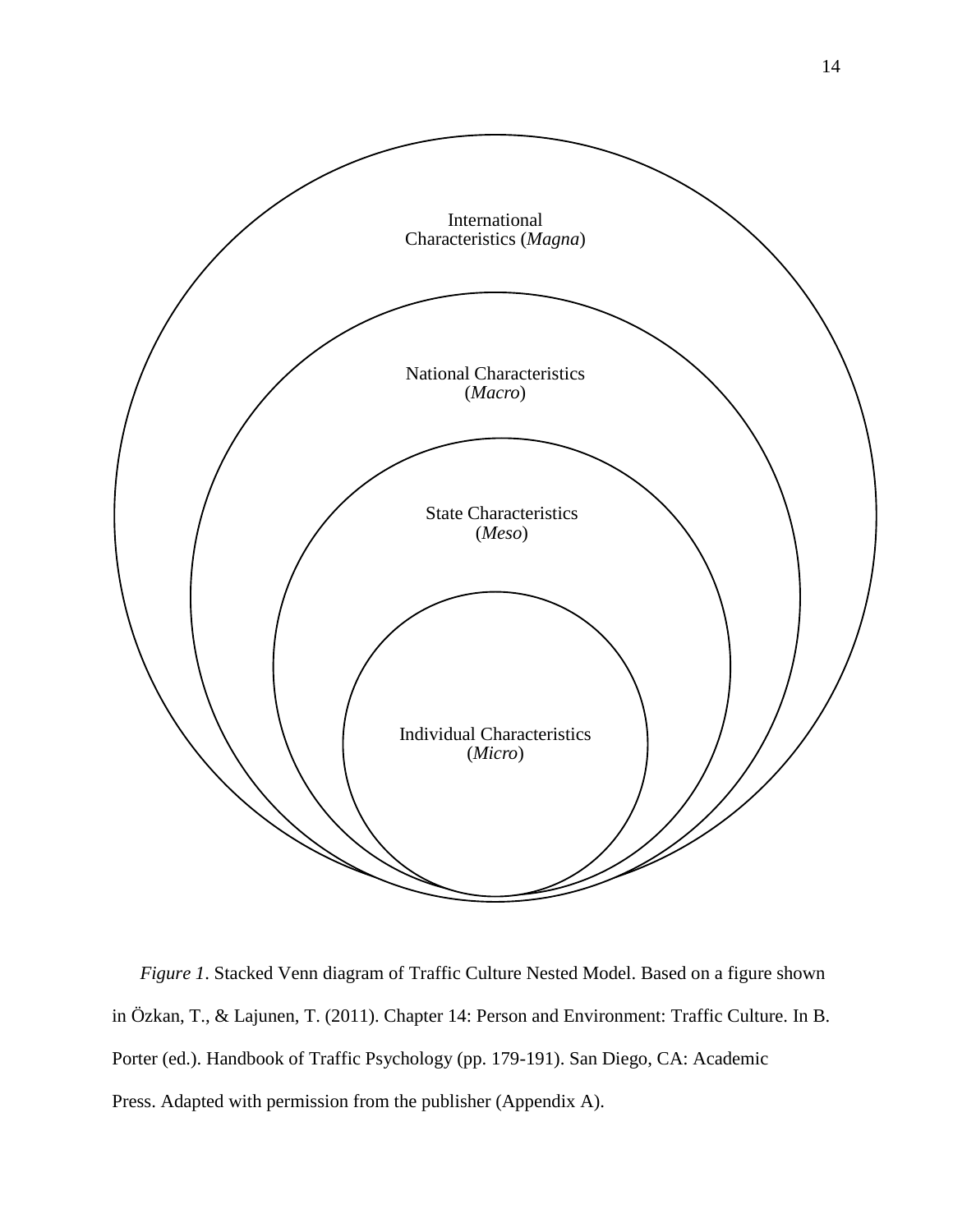This study investigated demographics, traffic culture, and primary law effectiveness belief within North Carolina and Virginia. Licensed Virginia and North Carolina drivers completed exclusionary questions, a driver behavior measure, seat belt items, and demographic items via an online Qualtrics survey disseminated via Mechanical Turk.

#### **Hypotheses**

The present study investigated the following exploratory questions and hypotheses: Exploratory Question 1: **How will education level affect how likely one is to believe in primary seat belt law effectiveness?**

Hypothesis 1: **Those that currently have health insurance will be more likely to believe in the effectiveness of a primary seat belt law versus those without health insurance.** Exploratory Question 2: **Will those drivers who engage in more errors or violations be less likely to believe in primary seat belt law effectiveness than those who are safer drivers?** Hypothesis 2: **Women will report wearing seat belts at a higher rate than men.** Hypothesis 3: **Those residing in rural areas will report lower seat belt use and lower primary law effectiveness belief than those residing in suburban and urban areas.**  Exploratory Question 3: **In an overall omnibus model, self-reported driver behavior characteristics, as collected by both subscales of the DBQ, as compared to education level, gender, health insurance status, self-reported population density, and state residency, will be the best predictor of how effective one believes a primary seat belt law is.**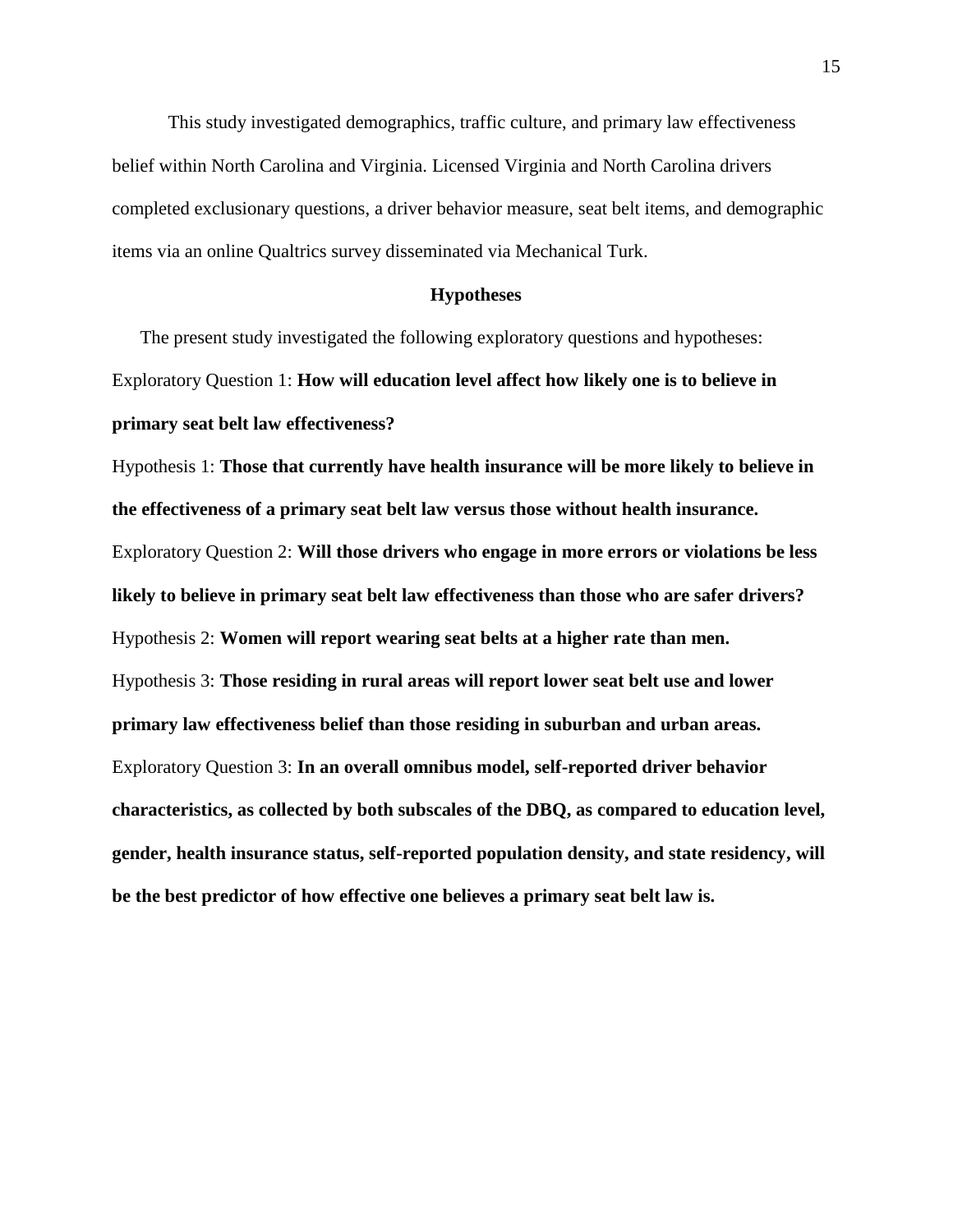### **CHAPTER II**

## **METHOD**

The current study used a self-report, Internet study with Qualtrics as the platform. The survey was disseminated via Mechanical Turk (MTurk) and maintained participant anonymity. Participation eligibility was limited to North Carolina and Virginia residents who were at least 18 years old and held a valid United States driver's license.

## **Setting**

Virginia and North Carolina were compared due to their similar population size, income, ethnic diversity, and percentage of those with a high school diploma or higher (Molnar et al., 2012). The current population of Virginia is 8.41 million and 10.15 million in North Carolina (United States Census Bureau, 2015). As of 2012, the average income in Virginia was \$58,378 versus \$43,867 for North Carolina. Some governmental workers with high salaries live in Virginia which may explain this disparity. Ethnic diversity is 70.0% White for Virginia and 71.0% White for North Carolina. Those with a high school diploma or higher was 81.5% in Virginia and 78.1% in North Carolina. As of the 2010 Census, the urban percentage in Virginia was 75.45% and 66.09% in North Carolina. In comparison to other primary law states bordering Virginia, North Carolina was the closest to being demographically similar to Virginia. Therefore, Virginia (secondary law state) and North Carolina (primary law state) were selected because they are demographically similar bordering states that have different seat belt laws.

### **Participants**

*MTurk*. MTurk is a crowd sourcing platform to collect responses from a diverse population throughout the world (Peer, Brandimarte, Samat, & Acquisti, 2017). Sampling was limited to North Carolina and Virginia. The use of MTurk is debated in the literature and such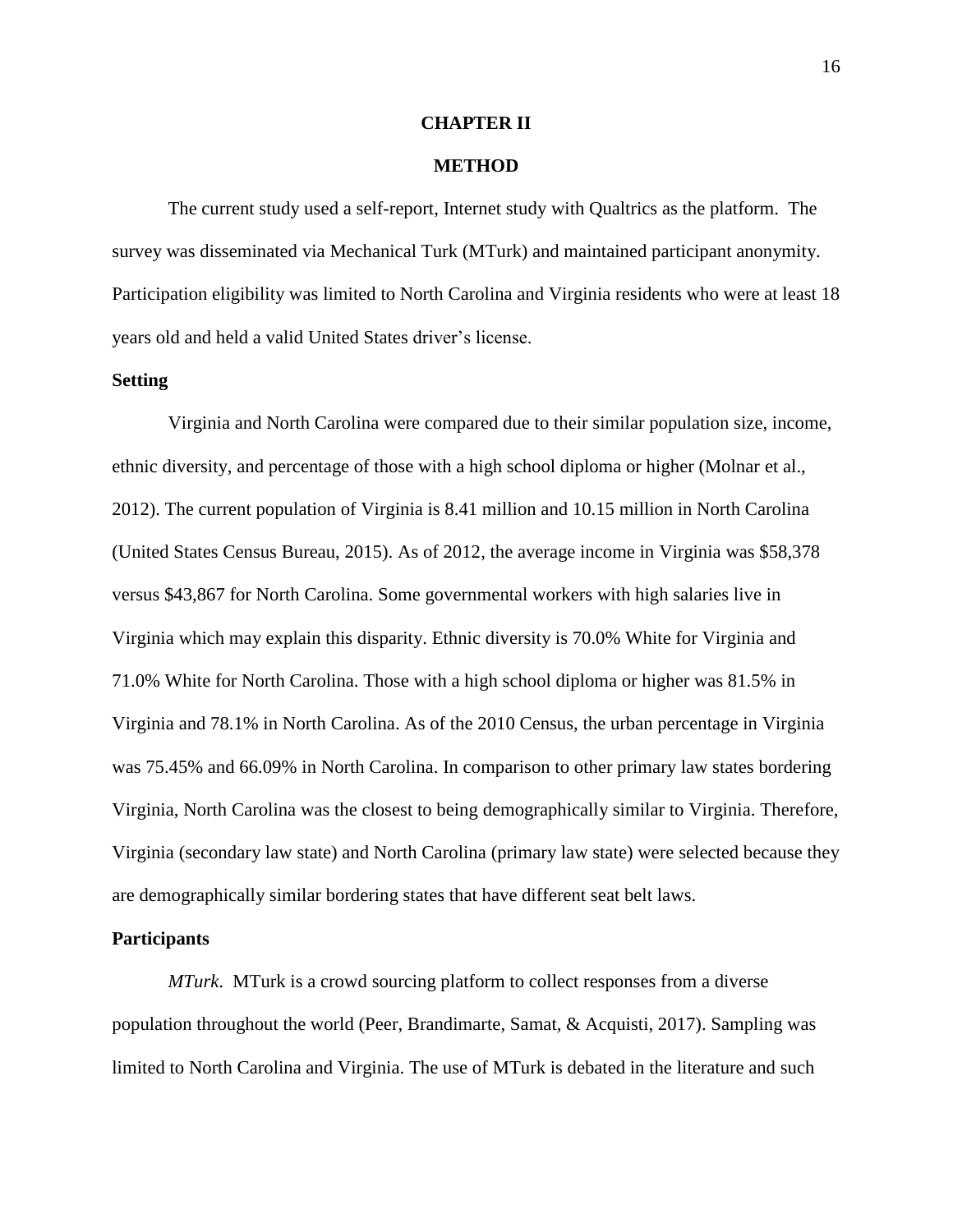issues are discussed below. Reasons for using MTurk versus other crowd sourcing platforms or university sampling are also provided.

Payment to participants was at the researcher's discretion. Each participant was paid \$1.00 for survey completion. Participants who provided poor data, did not meet exclusionary criteria, or did not follow instructions, did not have to be paid. However, MTurk has a couple of issues that make this platform less appealing to certain researchers (Peer, Brandimarte, Samat, & Acquisti, 2017). First, several participants are professional survey takers. This means that only a certain number of MTurk users are active and complete surveys. It has been argued that a population of 7,000 completes surveys and not 500,000 as MTurk claims. Active users' complete surveys before less active users can see them. A strength is that researchers can cap participation at a certain number and obtain that number quickly. However, such speed can mean that the diversity of the sample will be low and largely compromised of professional survey takers.

Demographically, MTurk is largely comprised of American or Indian females, with an average age of 32, and an income of around \$30,000 a year (Shawver, Griffith, Adams, Evans, Benchoff, & Sargent, 2015). This sample composition has led researchers to consider alternate data collection platforms such as CrowdFlower and Prolific Academic (de Winter, Kyriakidis, Dodou, & Happee, 2015; Peer, Brandimarte, Samat, & Acquisti, 2017).

Although MTurk has limitations compared to competitors, it was used because it is widely known, customization and screening was done within the Qualtrics survey link, and payment was not automatic but given based on data quality. A university sample tends to have limited age range, limited geographical variability, and be largely female, which made it not desirable for this study. Male and female participants, residents of Virginia and North Carolina,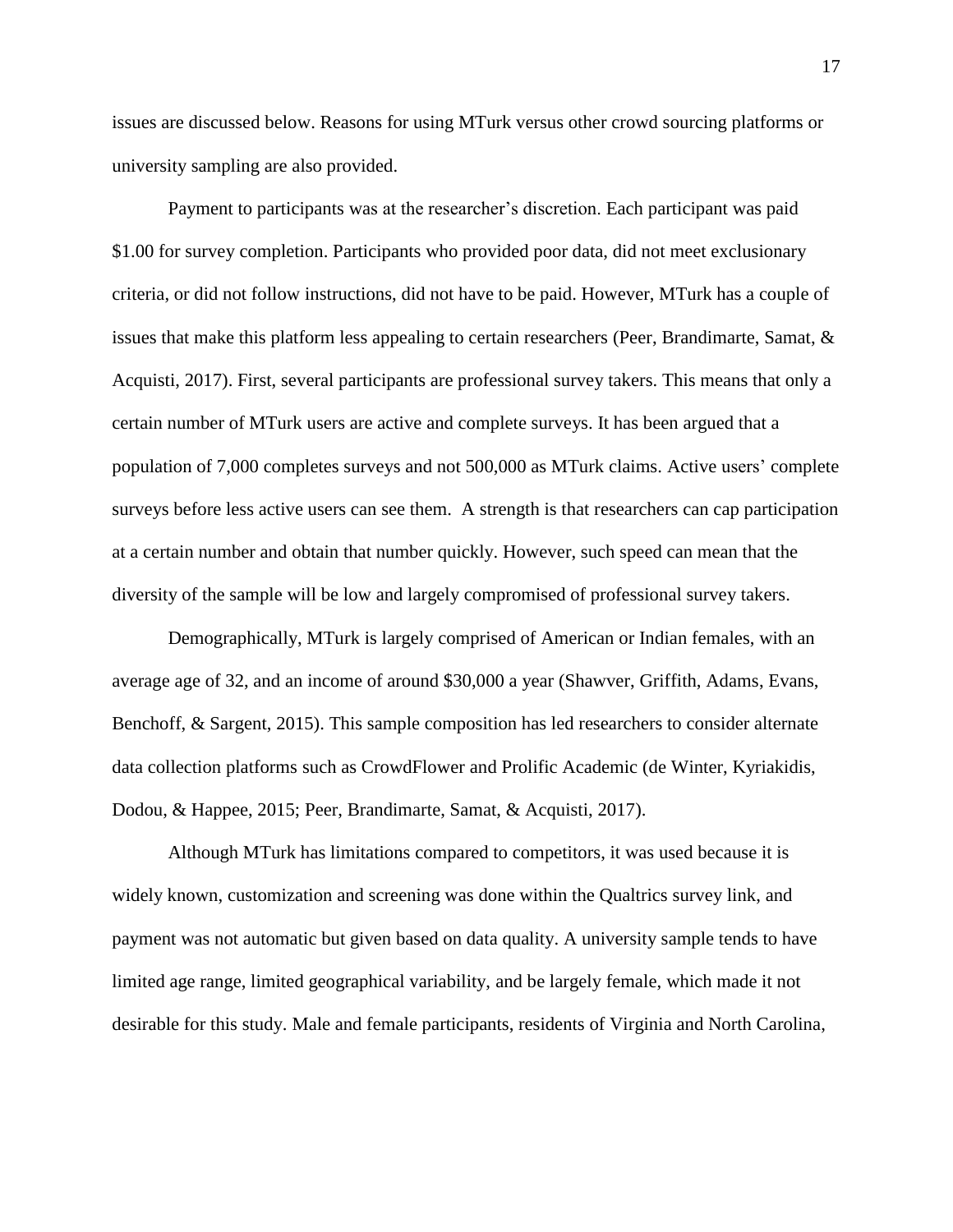and education level variability were required for this study. Therefore, MTurk was a better source of variability versus a university sample.

*Sampling.* G\*Power is a free program that allows one to calculate sample size based on power, alpha level, and desired effect size for a variety of statistical tests (Heinrich-Heine-Universität Düsseldorf, 2016). A G\*Power analysis for the most involved factorial ANOVA model indicated that 160 participants were sufficient. A medium effect size of  $f = 0.25$ , equivalent to Cohen's *d* of 0.5 (Cohen, 1992), and power of 0.80 was assumed.

Similar studies that used demographics to study seat belt law beliefs ranged from 200 to over 140,000 participants. This range was due to the resources available and methodology used (Beck & Shults, 2009; Birru et al., 2016; Brijs et al., 2011; Demirer, Durat, & Haşimoğlu, 2012; Gehlert et al., 2014; Perkins et al., 2009). For example, the CDC and NHTSA have a larger research budget and can acquire larger samples. Brijs et al.'s (2011) study on a seat belt campaign to evaluate the psychology behind seat belt use, which had a sample size of 575, was closest to the proposed study. Therefore, to follow G\*Power predictions and to ensure enough participants were collected in relation to the advanced model and to the actual budget of the researcher, 200 participants was the goal for this study.

#### **Measures**

Participants first read the informed consent form (Appendix B). Consenting participants then completed exclusionary questions (Appendix C). Participants then completed the following measures (order of measures randomly presented): Driver Behavior Questionnaire (DBQ; Appendix D) and seat belt beliefs (Appendix E). Lastly, demographic questions were completed (Appendix F). Measures are discussed in the following order below: criterion, predictors, and covariates. Seat belt use and law effectiveness beliefs were the criteria, demographic variables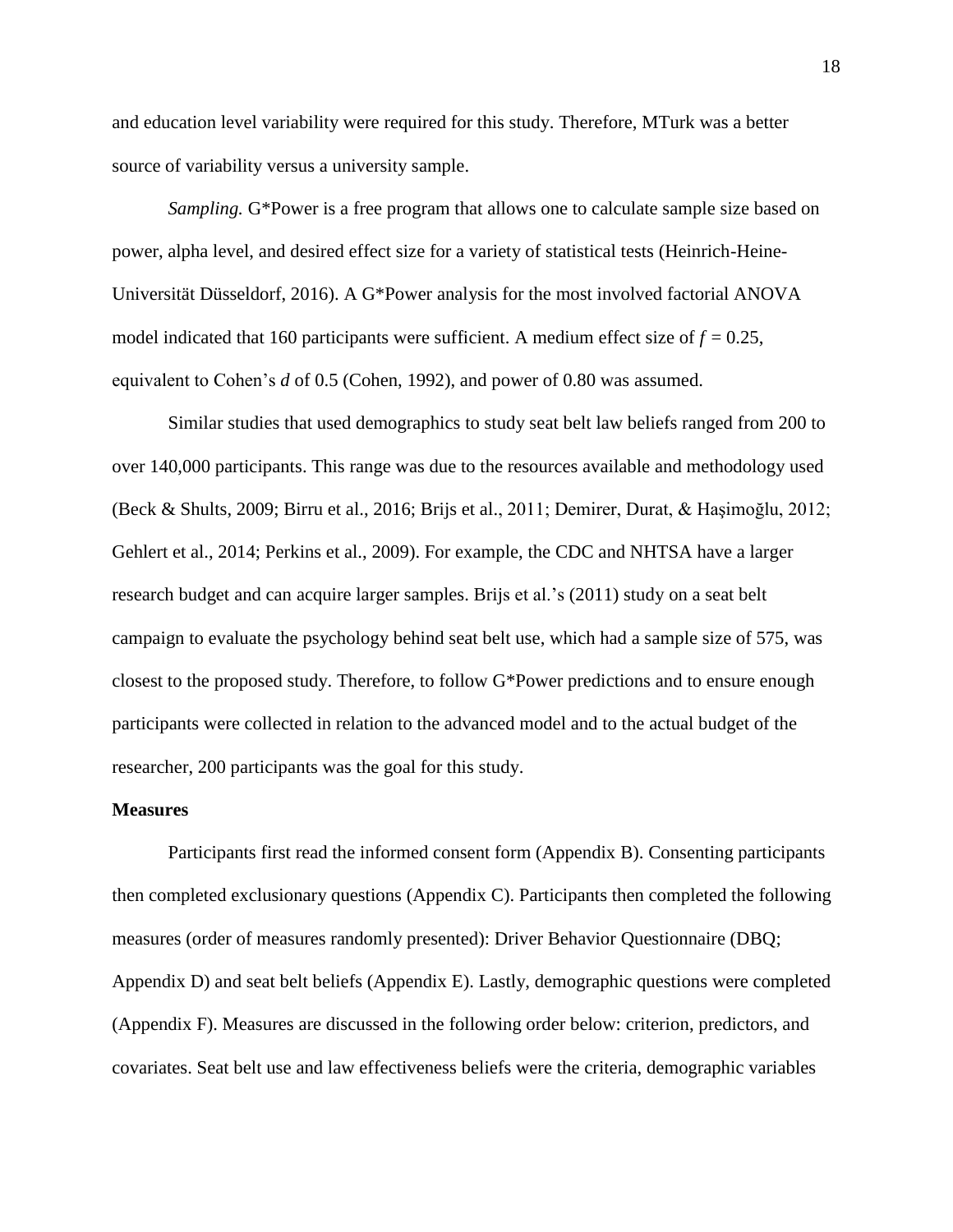and state of residence (i.e., also law status) were the predictors. The Driver Behavior Questionnaire (DBQ) subscales (Violations and Errors) were predictors for Exploratory Questions Two and Three. The DBQ Violations subscale was used as a covariate for Exploratory Question One, and for Hypotheses One, Two, and Three.

**Seat Belt Items.** Fourteen self-designed items assessed seat belt use and law effectiveness beliefs. A five-point Likert scale, 1 (*never*) to 5 (*always*), collected self-reported seat belt use. Reasons why one would not wear a seat belt were asked. Current beliefs about law type in a participant's state, the type of enforcement participants believe would be most effective in increasing use and providing a reason for that response were asked. Beliefs about appropriate enforcement for someone not wearing a belt and why that type of enforcement would be effective were also asked. Definitions for primary and secondary law enforcement were provided to facilitate response. Two additional measures of percentage one uses a seat belt, using a sliding scale of 0 to 100, were collected by asking participants the approximate percentage of the time that they wear a seat belt as a driver and as a passenger. Two other measures, using a sliding scale of 0 to 100, assessed participant primary law effectiveness beliefs in increasing seat belt use overall and their own seat belt use. Another question asked participants to provide a reason that would convince them to consistently wear a seat belt. Previous studies on seat belt use and primary law effectiveness belief have used similar Likert scales and items successfully in their surveys (Beck & Shultz, 2009; Demirer et al., 2012; Perkins et al., 2009). Two of the items were attention checks to ensure participants were reading the questions.

Predictor variables included demographics and both subscales (Errors and Violations) of the Driver Behavior Questionnaire (DBQ).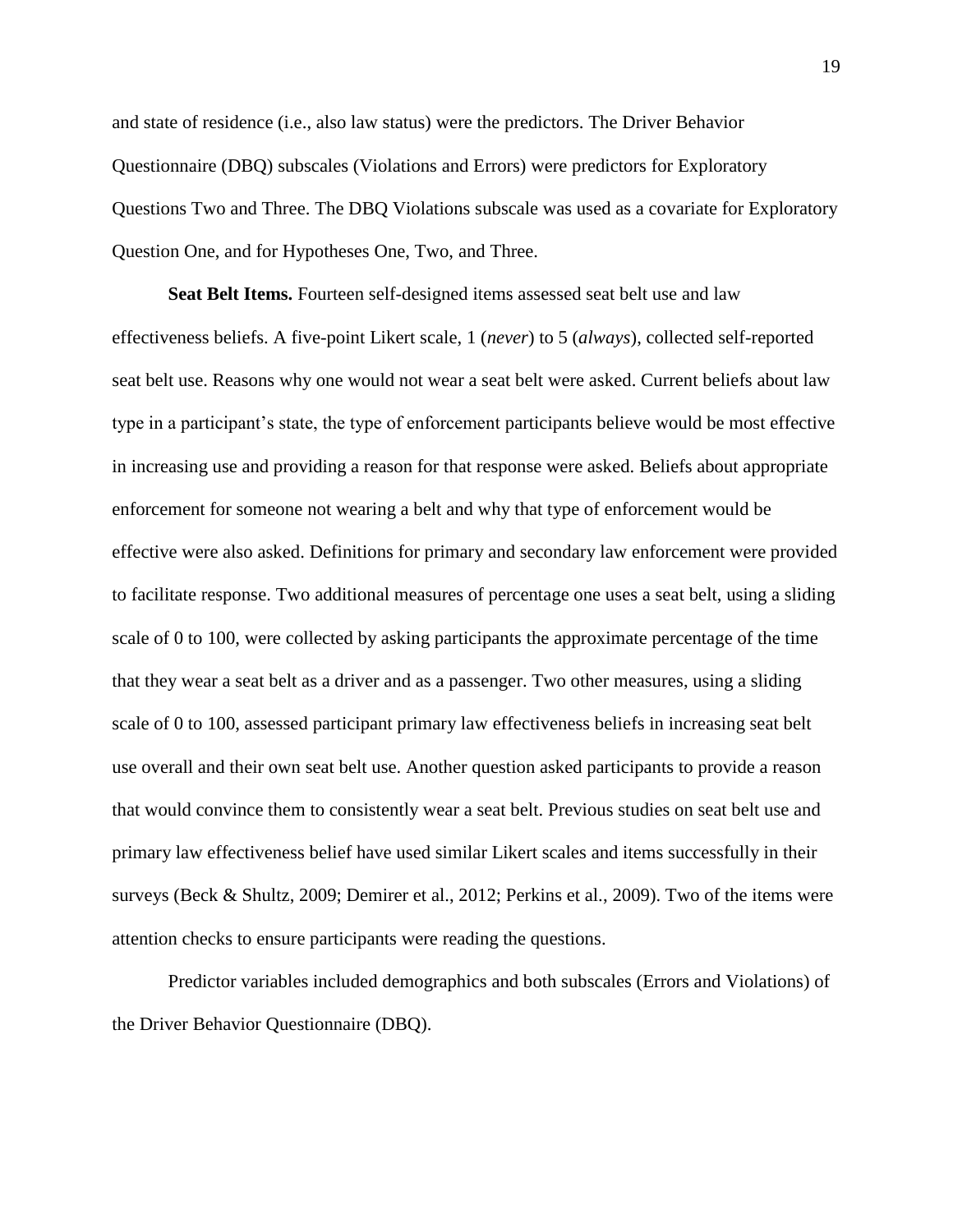**Demographics.** Those demographics not used for exclusionary purposes as described above were completed after the random order completion of the DBQ and seat belt items. These demographics included biological sex, gender, ethnicity/race, age, issuing state of current driver's license, length of time had driver's license, year and state of first driving test, where one was originally from, current city and state of residence, self-reported population density, education level, income level, and health insurance status. Participants also provided additional driving exposure data such as hours and mileage driven per week and road environment that they typically drove in, which road environment they preferred and why, traffic violation info for the past five years, and car crash info (first car crash and most recent). State residency indicated whether a resident lived in a primary seat belt law state (North Carolina) or a secondary seat belt law state (Virginia).

**Driver Behavior Questionnaire (DBQ).** Cordazzo et al. (2014), adapting earlier versions of the DBQ (Kline, Kline, Fozard, Kosnik, Schieber, & Sekuler, 1992; Lajunen, Parker, & Summala, 2004; Özkan, Lajunen, & Summala, 2006; Parker, Reason, Manstead, & Stradling, 1995; Parker, McDonald, Rabbitt, & Sutcliffe, 2000; Reason, Manstead, Stradling, Baxter, & Campbell, 1990), developed a 36-item North American DBQ to measure slips and lapses (errors of action), mistakes (errors of intention), and violations (deliberate infringements) in driver behavior. An example item for slips and lapses is, "Miss your exit on a highway and have to make a detour." An example item for mistakes is, "Hit something when backing up that you did not see." An example item for violations is, "Check your speedometer and discover that you are traveling faster than the posted speed limit." This scale measures how often drivers commit the behaviors indicated by the statements on a six-point Likert scale: 0 (*never*), 1 (*very rarely*), 2 (*occasionally*), 3 (*often*), 4 (*nearly all the time*) and 5 (*always*).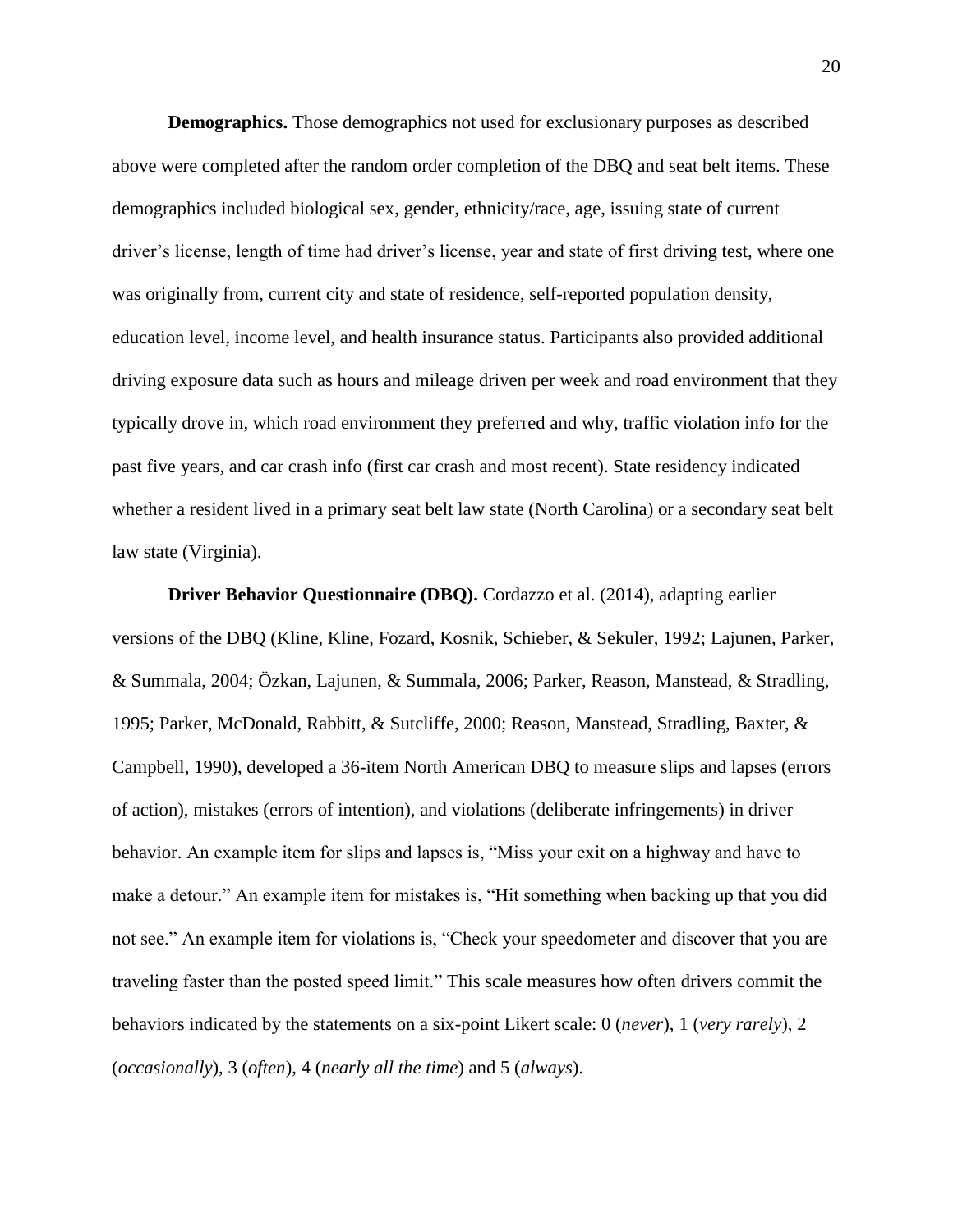Because participants were residents of North Carolina or Virginia, this North American version of driving behaviors and context was appropriate to test for the desired driver behaviors. A total of 82 items were considered for the scale. Of the 82 items, 19 were kept from the original Reason et al. (1990) DBQ and 46 were modified for North American context and clarity. These researchers also designed an additional 27 items to include other driving safety related behaviors not captured by earlier versions. Items that were omitted included those that were not related to driving safety, "Lock yourself out of the car with the keys still inside" or behaviors that are uncommon in North America, "Forget which gear you are currently in and have to check with your hand." This gave a total of 105 items to be reviewed by 20 psychologists and used for pilot testing the instrument. These experts provided feedback and five items were added while six items were removed for lack of clarity.

The scale has a two-component solution that accounts for a total variance of 27.06%. The first component was errors and was a combination of slips/lapse and mistakes. As a single scale, this error component has a Cronbach's alpha of 0.86 and an average inter-item correlation average of 0.22. As a single scale, the second component of violations has a Cronbach's alpha of 0.74 and an inter-item correlation average of 0.20. When assessing scale reliability, Cronbach's alpha must be 0.70 or above while inter-item correlation must be low to ensure that multiple items do not assess the same thing (Furr & Bacharach, 2014). This instrument and its previous versions were used to assess risky driving behaviors and provide a reliable assessment of violations, mistakes, and errors. Validity information is currently limited for this instrument.

However, DBQ component scores and self-reported collisions are associated which suggests criterion-based validity for the North American version of the DBQ. The correlations are small for the overall instrument and adding such information does not effectively predict a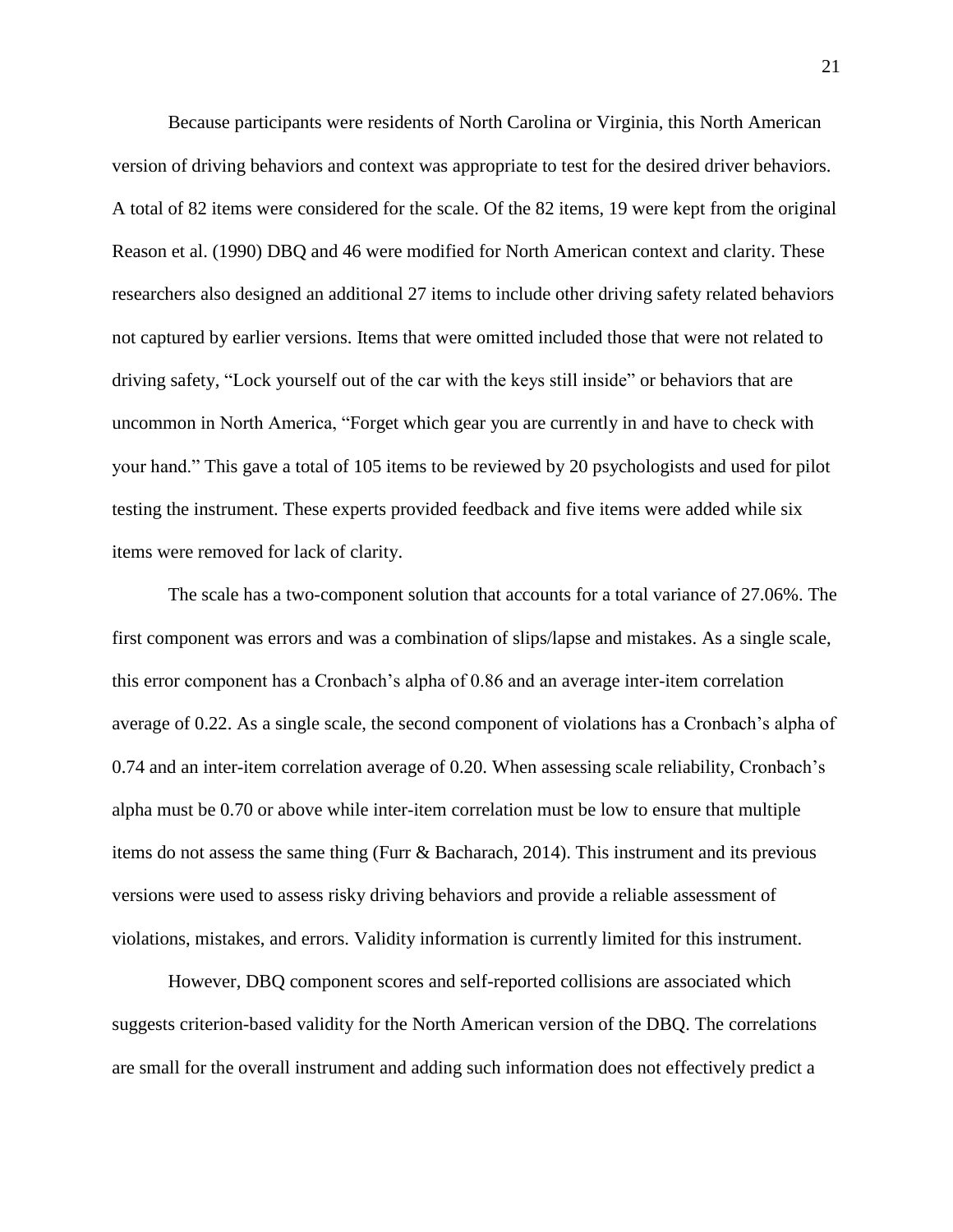driver's collision risk. A higher score on the violations component is a significant predictor of self-reported collisions. In the present study, only the Violations subscale of the DBQ was used to control for individual differences in driver behavior. This was due to the high correlation between the Violations and Errors subscales of the DBQ. Since not wearing a seat belt is a law violation, the Violations subscale of the DBQ best measured the constructs in this study.

# **Procedures**

Potential participants read an information sheet (Appendix B). The information sheet clearly stated that confidential information including IP addresses would be collected to indicate whether or not participants completed the survey in Virginia or North Carolina. Participants then completed exclusionary criterion questions to determine eligibility (Appendix C). These exclusionary questions included: Are you 18 years old or older?; Do you live in the United States?; Do you live in either North Carolina or Virginia?; Do you hold a valid United States driver's license?; and Is your license currently suspended or revoked? Ineligible participants were taken to the end of the survey and thanked for their interest in the study. Eligible participants then completed the Driver Behavior Questionnaire (DBQ; Cordazzo et al., 2014; Appendix D) and the seat belt items (Appendix E) in a random order. Attention checks were built into the seat belt items, DBQ, and demographic sections. These checks assessed whether participants were reading the questions (e.g., If you are reading this, select primary). Participants then completed additional demographic information (Appendix F). Participants were thanked for their time and participation upon completion. If the data were determined to be of good quality, participants received \$1.00 compensation. Good quality meant that participants answered all items and did not fail more than two of the six attention checks. Participants could withdraw at any time. However, given the setup in MTurk and the methods used to maintain participant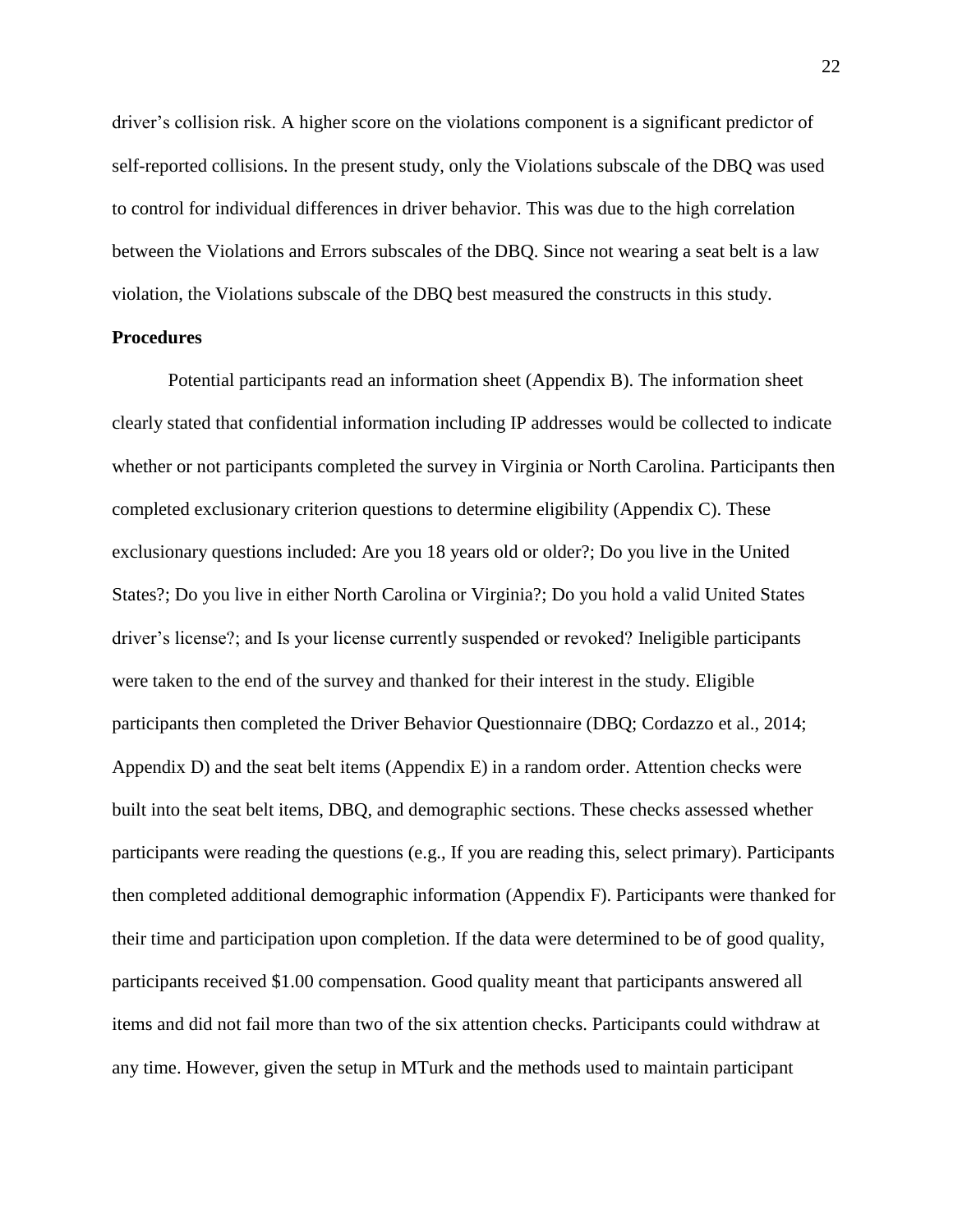identity separation from the data, it was not possible to stop or retrieve a payment to participants for poor data once payment had been provided to them.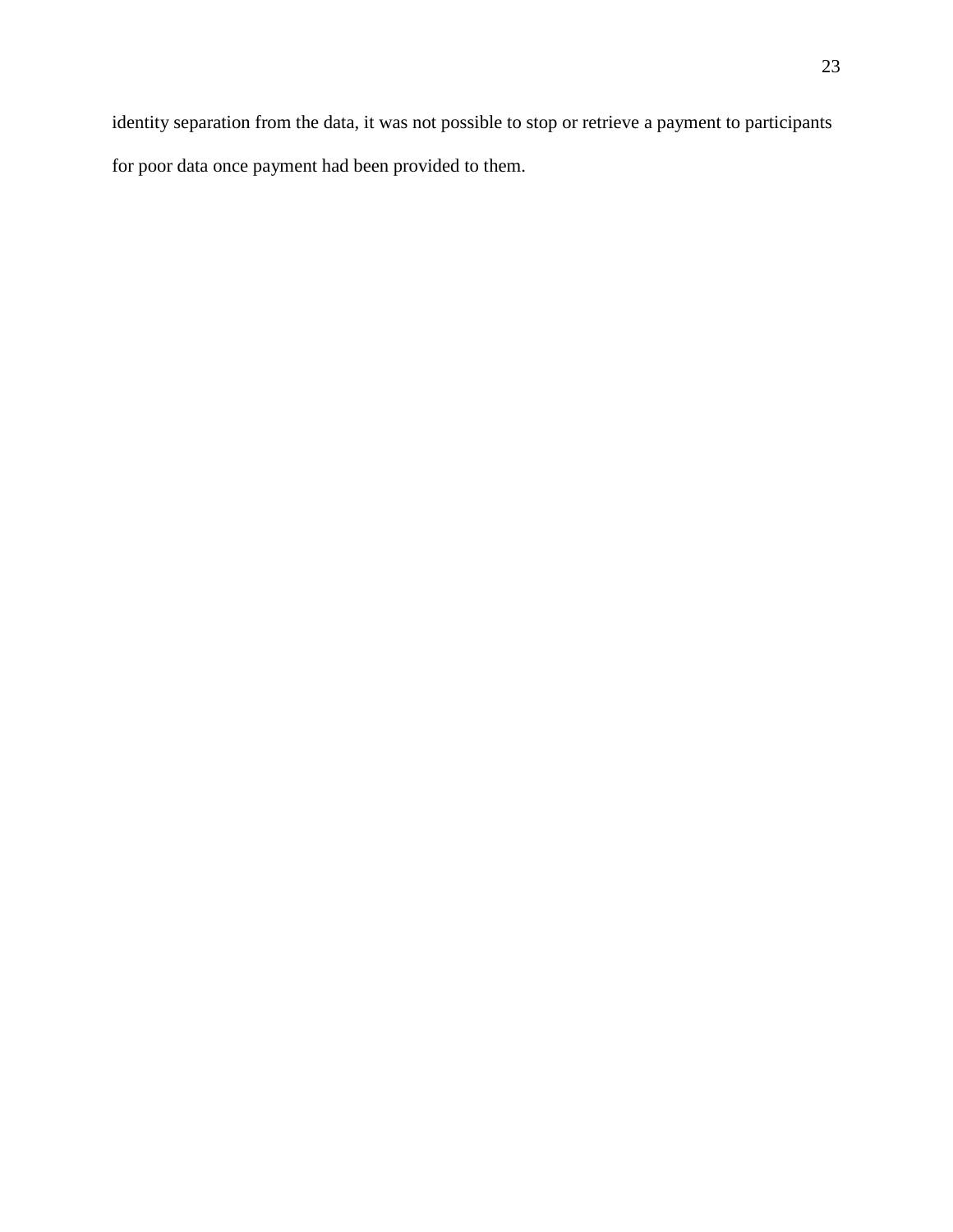## **CHAPTER III**

## **RESULTS**

Data cleaning removed participants who did not fit the exclusionary criteria and those who did not complete the survey. Geographic data from MTurk filtered out those participants whose geographic data indicated that the survey was completed in neither Virginia (VA) nor North Carolina (NC). Participants who did not have locator information for either state or stated that they did not live in VA or NC were also excluded. The coordinates collected by Qualtrics were placed on a Google Map by participant number to determine where the survey was completed. Those who did not have GPS coordinates in either VA or NC, those who missed any DBQ ratings, those who failed two of the six attention checks, and those who did not answer questions required for hypotheses (education, gender, overall seat belt law effectiveness sliding scale question, self-reported belt use as a driver sliding scale question, state residency, health insurance, or the population density question) and those that did not answer any exclusionary questions were excluded from the analysis. Because 422 participants were collected and only 200 were needed per the power analyses, the author was able to be conservative and rigid when evaluating participant eligibility. Analyses were conducted using the most recent SPSS version that was available to the researcher.

#### *Demographics*

Four hundred twenty-two participants were collected via Amazon's Mechanical Turk. Data cleaning, as described above, left 324 participants for analysis. Fifty-eight of the 98 excluded participants were either from other US States, other countries, or had no GPS coordinates; 30 participants were excluded for missing any DBQ ratings, leaving 10 participants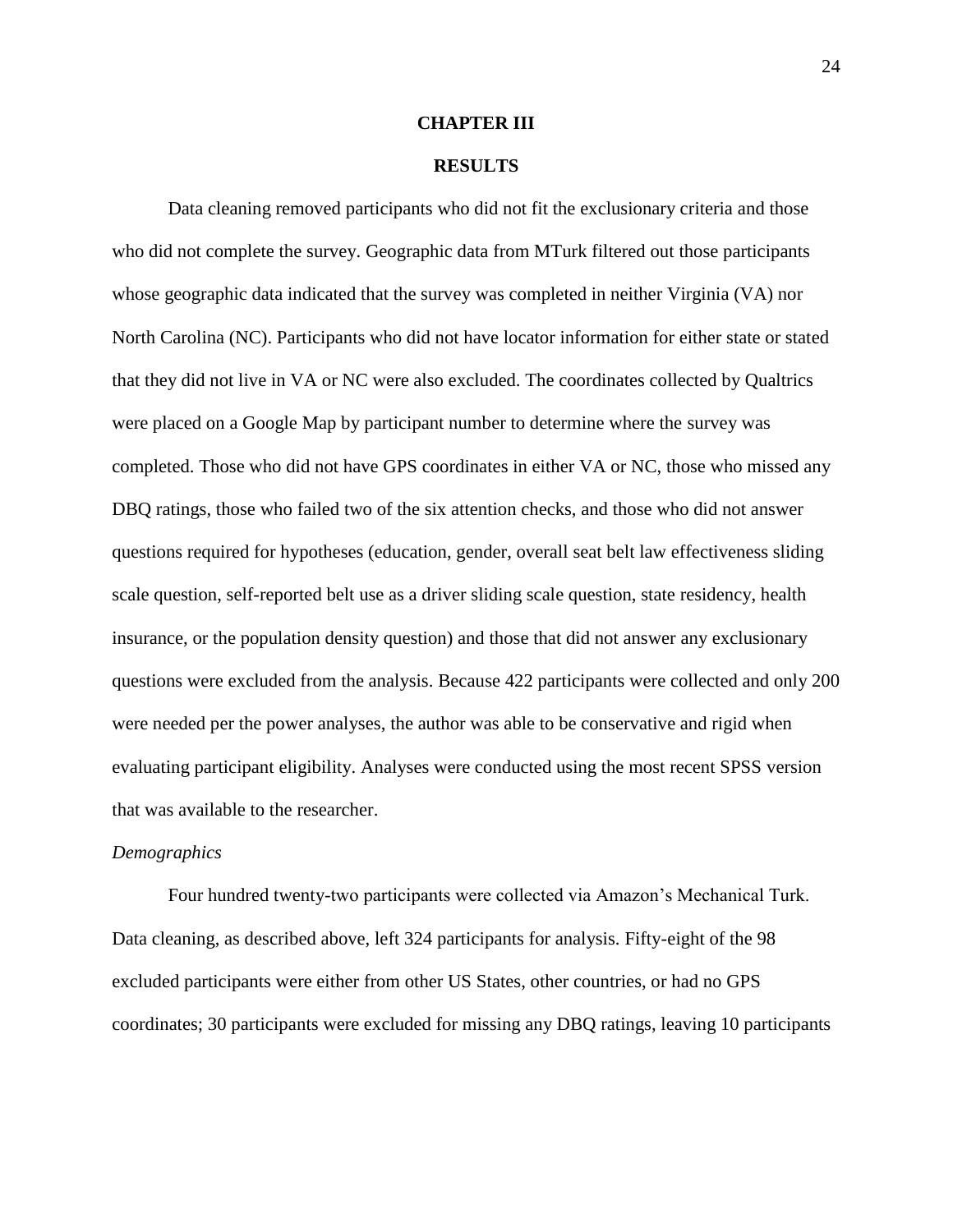who were excluded for additional reasons as listed above. Table 1 below lists the demographics of the participants.

Next, the author assessed the data for normality. Skewness and kurtosis were examined for all variables via the skewness and kurtosis option in SPSS descriptive variable section (SPSS Inc., 2009). To determine if skewness and kurtosis were outside of the acceptable range, a zscore was calculated for each continuous variable to be used in the analyses. If the skewness statistic divided by the standard error of skewness or kurtosis statistic divided by the standard error for kurtosis was above a z-score of 3, indicating that the variable was either skewed or kurtotic outside the acceptable range, a transformation was conducted on those variables (Tabachnick & Fidell, 2013). Variables requiring transformation after assessing for normality via SPSS were: the DBQ scale errors subscale component score, the DBQ violations subscale component score, the sliding scale question for "How effective do you believe a primary law would be in increasing overall seat belt use?" and the sliding scale question for "As a driver, approximately what percentage of the time do you wear a seat belt?" The skewness for the DBQ Errors subscale score was positive, the skewness for the DBQ Violations subscale score was positive, and the skewness of the effectiveness belief percentage was negative. The following transformations were conducted via SPSS on the variables described above: Inverse, log 10, square root, reflect, reflect and inverse, reflect and log 10, and reflect and square root. Inverse transformations are conducted by taking 1 divided by the appropriate variable, log 10 and square root perform those functions on the appropriate variable, and reflect transformations require using the highest score of the variable, adding one to the value, and then subtracting the original value of the variable. The transformations where reflection and another function were done were conducted the same way as the inverse, square root, and log 10 transformations except the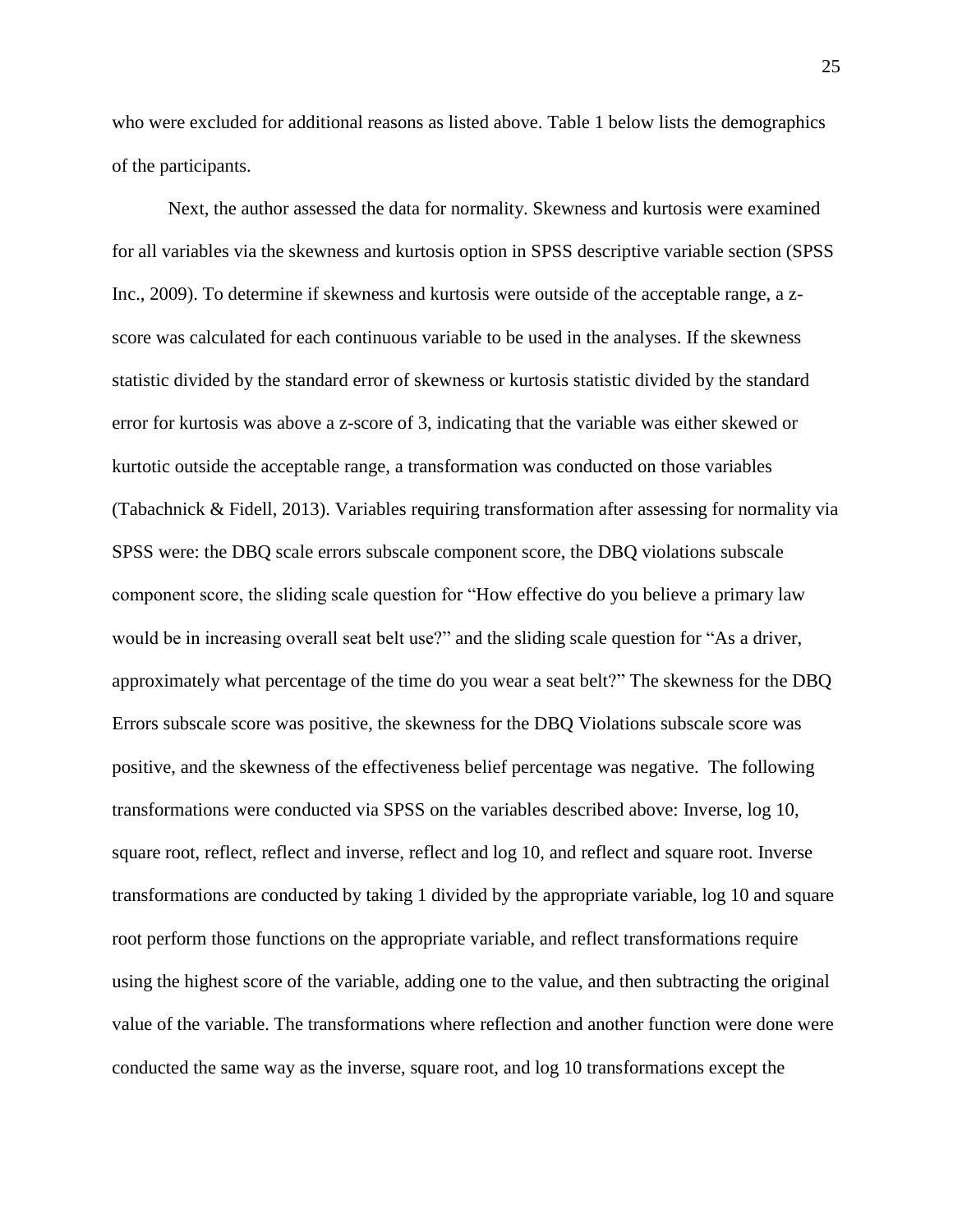transformed reflect variable was used instead. Skewness and kurtosis were examined for all transformed variables via the skewness and kurtosis option in SPSS descriptive variable section (SPSS Inc., 2009). Those transformations with the lowest z-score for skewness and kurtosis were used for analysis.

The transformed variables were used in analyses, as were the raw data to determine if there were resulting differences in outcomes. There were no meaningful differences in results when using transformed or raw data; therefore, the raw data were retained and are reported from this point forward.

Unfortunately, the skewness for percentage of time that one wore a belt as a driver was very negative. Based upon visual inspection of the distribution of the percentage of time one wore a belt as a driver, this variable needed to be recoded into a dichotomous one. This variable was recoded as follows: those that did not always wear a seat belt as a driver (less than 100%) were recoded as 0 and those that wore a seat belt as a driver at all times (answered 100%) were recoded as 1.

The previously described continuous self-reported seat belt use as a driver variable that was changed into a dichotomous variable was maintained in all analyses involving self-reported seat belt use. Specifically, the dichotomous variable was the outcome variable used in a logistic regression analysis for Hypothesis 2 which dealt with gender and self-reported seat belt use as a driver. It was used in a logistic regression for Hypothesis 3 which analyzed self-reported seat belt use a driver as it related the state residency, population density, and their interaction with DBQ Violations subscale as a covariate.

The DBQ Violations subscale component score was used as a covariate in the relevant analyses as described below. Both Violations and Errors were intended to be used as covariates;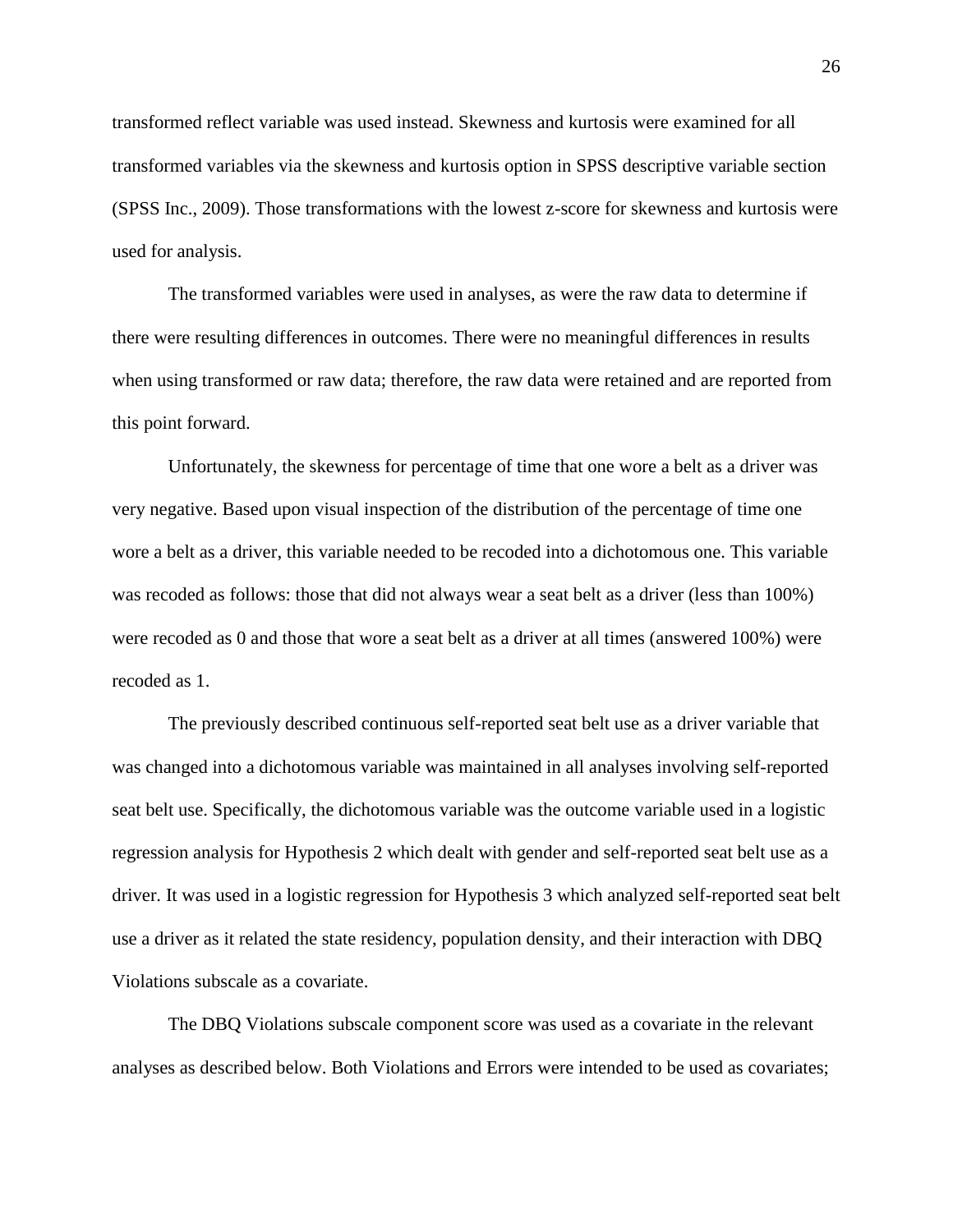however those scales' high correlations rendered using both redundant. The Violations subscale was chosen over the Errors subscale because seat belt non-use is a legal issue and therefore those not wearing a seat belt are violating the law. According to Table 2 below, 43.69% of the variance in Errors subscale was accounted by the Violations subscale of the DBQ. Table 2 below illustrates the Pearson correlations between all variables used in the following analyses.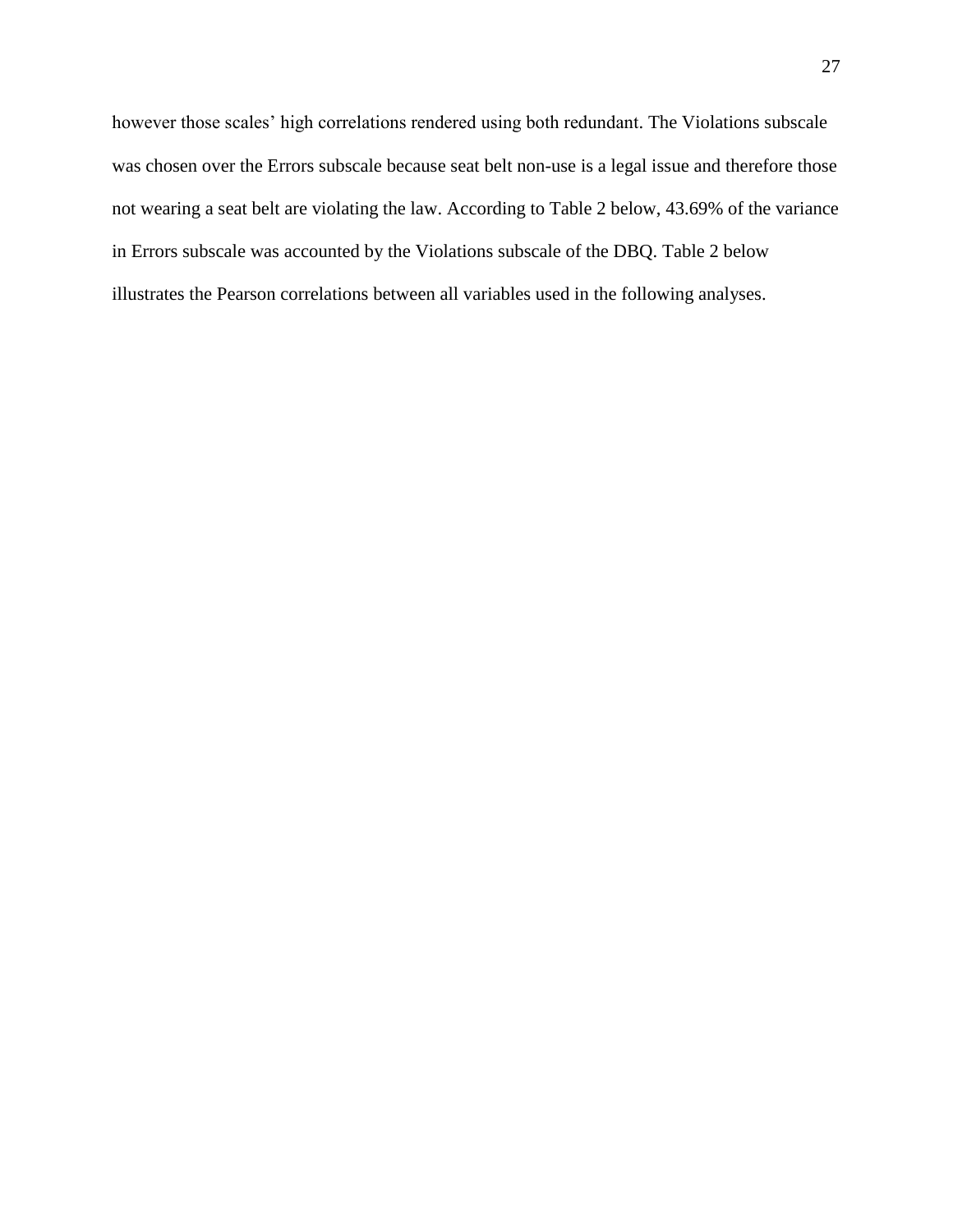Table 1. *Descriptive Statistics*

|                    | $N(\%)$     | $\boldsymbol{M}$ | SD |
|--------------------|-------------|------------------|----|
| Age                | 324         |                  |    |
| 18-25              | 46 (14.19)  |                  |    |
| $26 - 34$          | 114 (35.19) |                  |    |
| 35-44              | 77 (23.77)  |                  |    |
| $45 - 54$          | 46 (14.19)  |                  |    |
| 55-64              | 32 (9.88)   |                  |    |
| 65 and over        | 9(2.78)     |                  |    |
| Sex                | 324         |                  |    |
| Male               | 112 (34.57) |                  |    |
| Female             | 212 (65.43) |                  |    |
| Residency          | 324         |                  |    |
| Virginia           | 149 (45.99) |                  |    |
| North Carolina     | 175 (54.01) |                  |    |
| Income             | 324         |                  |    |
| Less than \$25,000 | 85 (26.23)  |                  |    |
| \$25,001-\$50,000  | 105 (32.41) |                  |    |
| \$50,001-\$75,000  | 70 (21.61)  |                  |    |
| \$75,001-\$100,000 | 30(9.26)    |                  |    |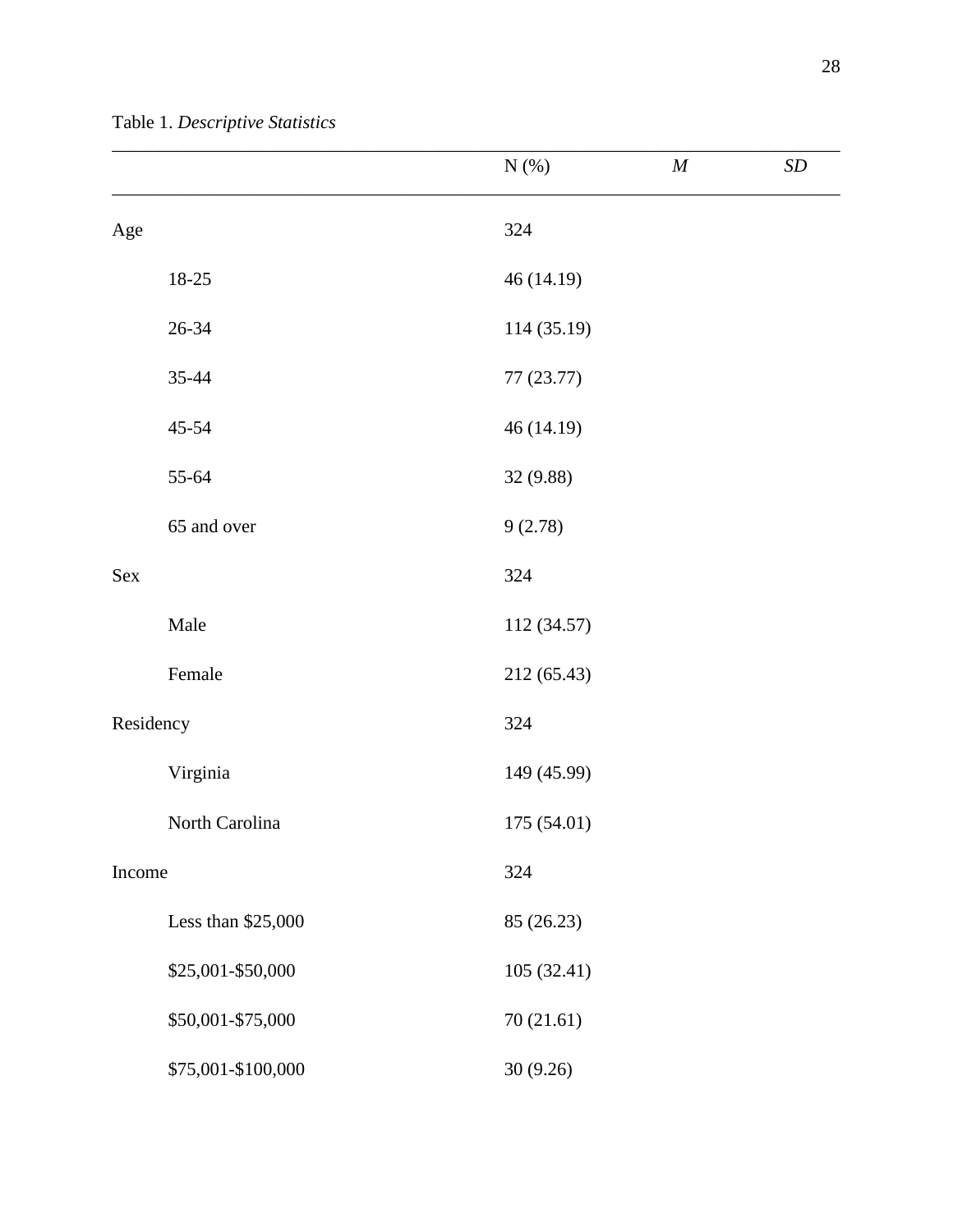# Table 1. *Continued.*

|                                                                                                                              | $N(\%)$     | $\boldsymbol{M}$ | SD    |
|------------------------------------------------------------------------------------------------------------------------------|-------------|------------------|-------|
| More than \$100,000                                                                                                          | 34 (10.49)  |                  |       |
| Ethnicity                                                                                                                    | 324         |                  |       |
| Asian                                                                                                                        | 8(2.47)     |                  |       |
| <b>Black</b>                                                                                                                 | 41(12.65)   |                  |       |
| Indian                                                                                                                       | 2(0.62)     |                  |       |
| Middle Eastern                                                                                                               | 1(0.31)     |                  |       |
| Native American                                                                                                              | 4(1.24)     |                  |       |
| White (Hispanic or Latino)                                                                                                   | 20(6.17)    |                  |       |
| White (Not Hispanic or Latino)                                                                                               | 236 (72.84) |                  |       |
| <b>Biracial</b>                                                                                                              | 7(2.16)     |                  |       |
| More than Two Ethnicities                                                                                                    | 5(1.54)     |                  |       |
| Education                                                                                                                    | 324         |                  |       |
| Associate's Degree or Less                                                                                                   | 145 (44.75) |                  |       |
| Bachelor's Degree or Higher                                                                                                  | 179(55.25)  |                  |       |
| <b>Seat Belt Law Beliefs</b>                                                                                                 |             |                  |       |
| Average Primary Seat Belt Law<br><b>Effectiveness Percentage</b><br>Belief Percentage in Increasing<br>Seat Belt Use Overall | 324         | 71.42            | 23.34 |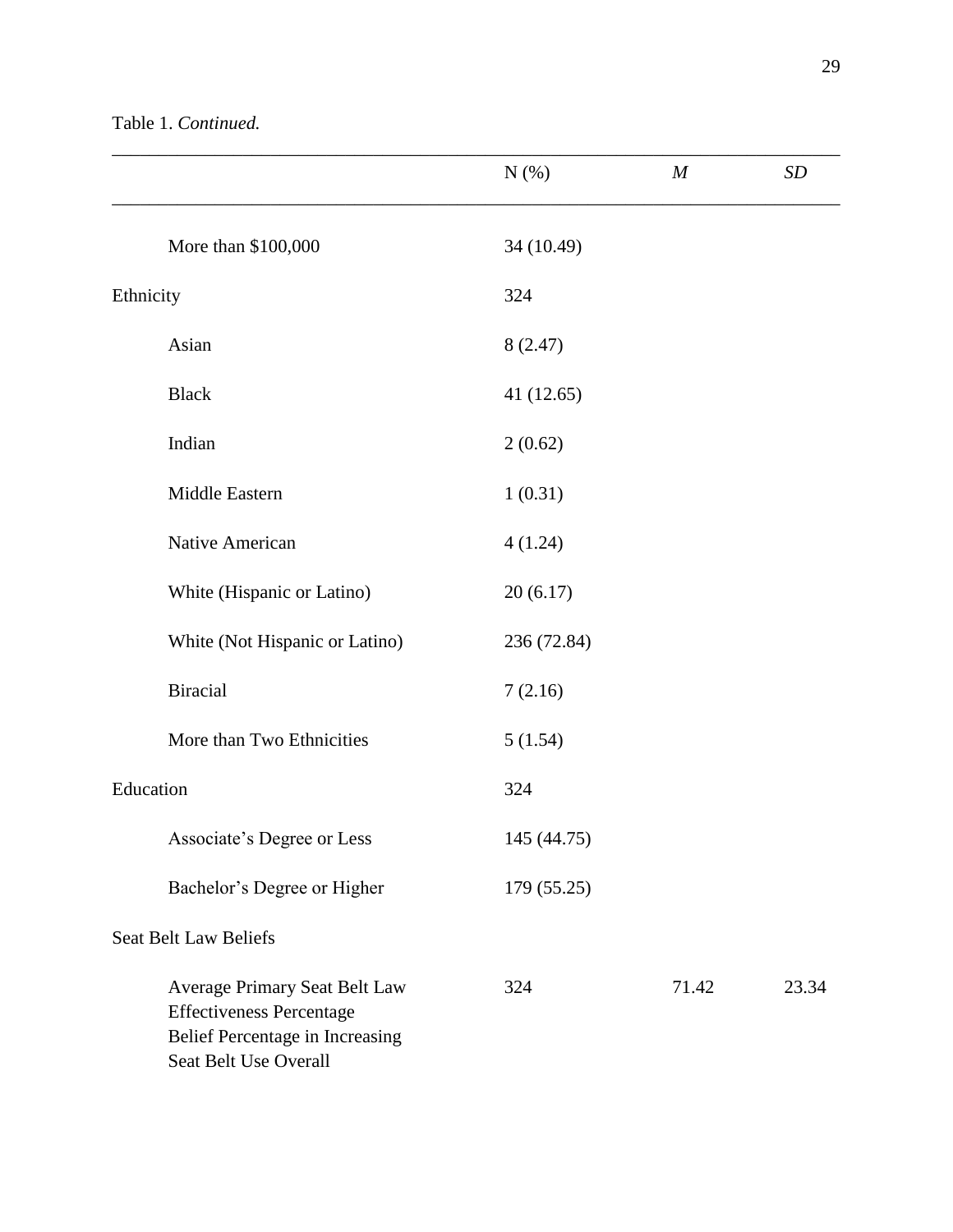# Table 1. *Continued.*

|                                                                                                                            | $N(\%)$     | $\boldsymbol{M}$ | <b>SD</b> |
|----------------------------------------------------------------------------------------------------------------------------|-------------|------------------|-----------|
| <b>Average Primary Seat Belt Law</b><br><b>Effectiveness Belief</b><br>Percentage in Increasing<br>Their Own Seat Belt Use | 305         | 68.48            | 38.91     |
| Seat Belt Usage                                                                                                            |             |                  |           |
| Number of People That Said That<br>They Always Wear Their Seat<br>Belt as a Driver                                         | 199 (61.80) |                  |           |
| Number of People That Said That<br>They Always Wear Their Seat<br>Belt as a Passenger                                      | 179 (55.59) |                  |           |
| <b>Traffic Violations</b>                                                                                                  |             |                  |           |
| Number of People with Traffic<br>Violations within the Past Five Years                                                     | 64 (19.75)  |                  |           |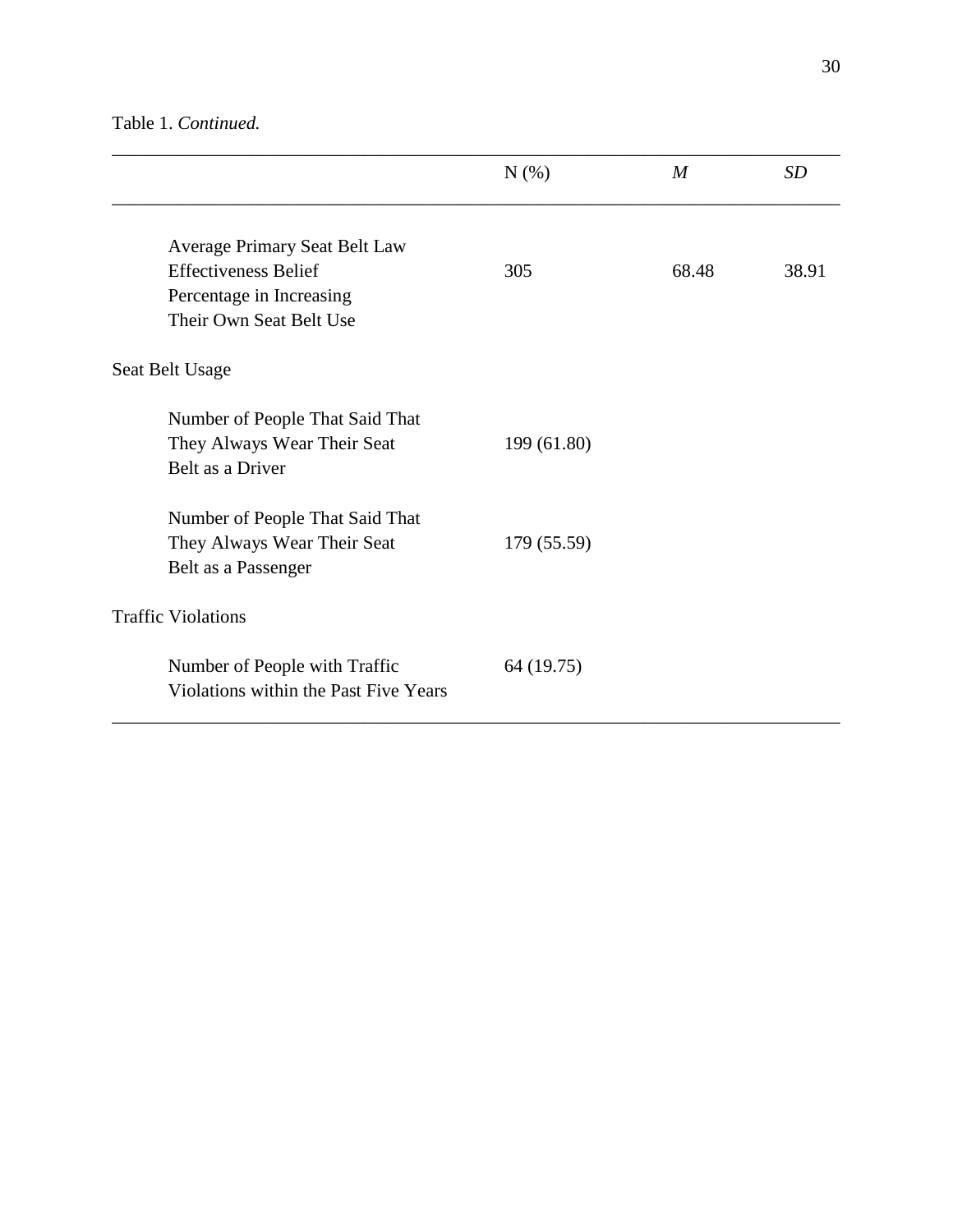Table 2. *Pearson Correlation Matrix*

|                       |          | 2         | 3         | 4        | 5       | 6        | $\mathbf{r}$ | 8 |
|-----------------------|----------|-----------|-----------|----------|---------|----------|--------------|---|
| 1. Seat Belt Law      |          |           |           |          |         |          |              |   |
| Effectiveness         |          |           |           |          |         |          |              |   |
| Percentage            |          |           |           |          |         |          |              |   |
| 2. Self-Reported Seat | .040     |           |           |          |         |          |              |   |
| Belt Use as a Driver  |          |           |           |          |         |          |              |   |
| 3. Education Level    | $-.142*$ | .031      | ---       |          |         |          |              |   |
| 4. Health Insurance   | $-.011$  | $-.072$   | $-.239**$ | ---      |         |          |              |   |
| <b>Status</b>         |          |           |           |          |         |          |              |   |
| 5. State Residency    | $-.094$  | $-.142*$  | $-.029$   | $-.013$  |         |          |              |   |
| 6. Gender             | $-.041$  | .003      | $-.041$   | .016     | $-.032$ | $---$    |              |   |
| 7. Errors             | $-.116*$ | $-.235**$ | $.135*$   | $-0.016$ | .099    | $-.052$  |              |   |
| 8. Violations         | $-.018$  | $-.277**$ | $.114*$   | $-.051$  | .108    | $-196**$ | $.661**$     |   |

*Note*. The following variables were measured dichotomously: Self-reported seat belt use as a driver (0 was did not always wear seat belt as a driver and 1 was always wore seat belt as a driver), Education level (0 was Associate's degree or less and 1 was Bachelor's degree or higher), health insurance status (0 was Yes and 1 was No) state residency (0 was North Carolina (NC) and 1 was Virginia (VA)), and Gender (0 was male and 1 was female). Errors and Violations are subscales of the Driving Behavior Questionnaire (DBQ). Reported Pearson's r's are raw and not corrected for alpha inflation.

 $* p < .05. ** p < .01.$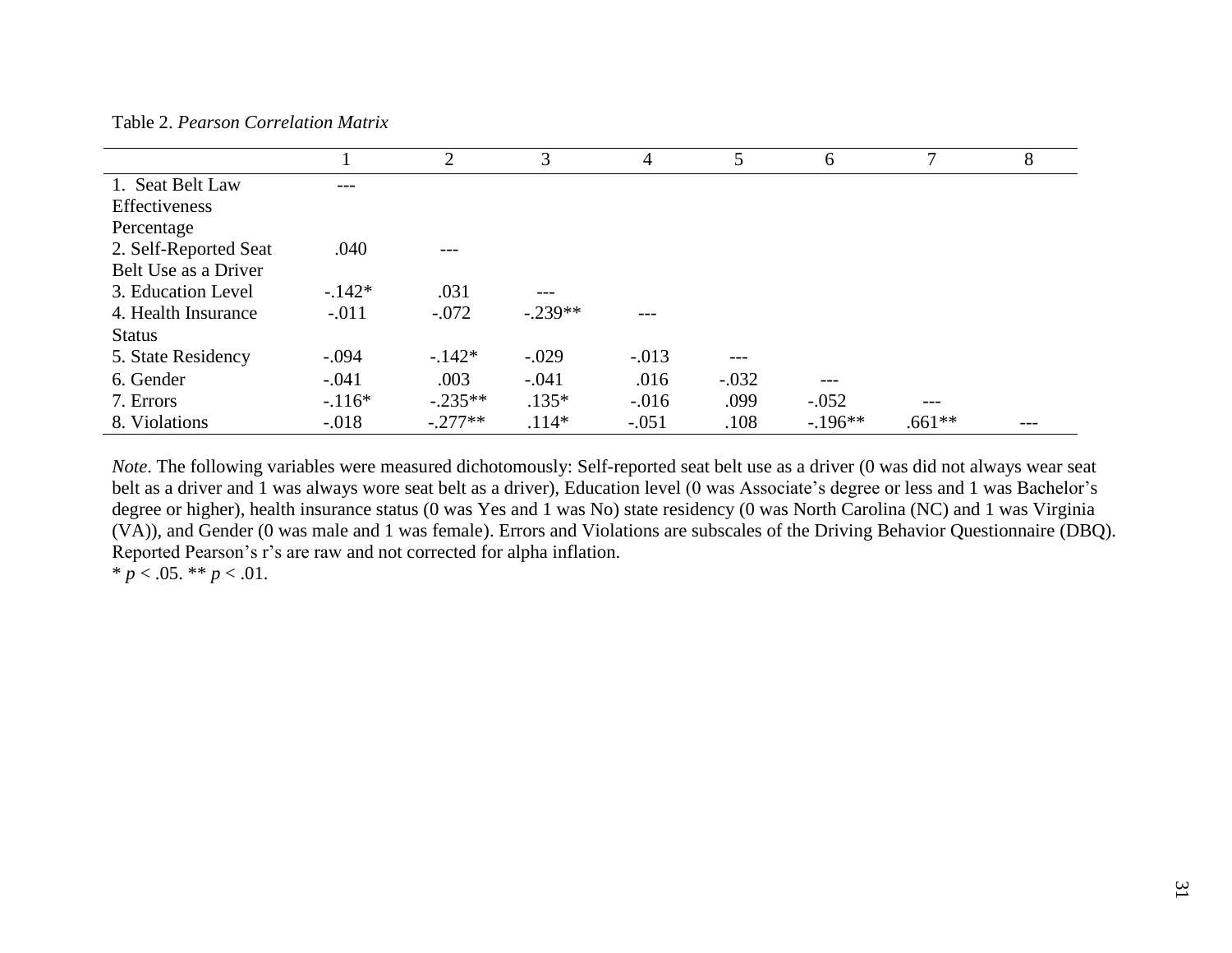*Exploratory Question 1*: How will education level affect how likely one is to believe in primary seat belt law effectiveness?

Primary seat belt law effectiveness belief was compared for those with a lower level of education versus those with a higher level of education using the Violations component score of the DBQ as a covariate in ANCOVA. The sliding scale question, "How effective do you believe a primary law would be in increasing overall seat belt use?," measured as a percentage from 0 to 100, was the dependent variable for this analysis. Education level was dichotomized for the analysis. Lower education was designated as Associate's degree or less (coded as 0) and higher education was designated as Bachelor's degree or higher (coded as 1).

The results indicated that the average percentage of primary law effectiveness belief in increasing overall seat belt use was 75.08% for those with an Associate's degree or less and was 68.45% for those with a Bachelor's degree or higher. Education level significantly predicted primary law effectiveness belief,  $F(1, 321) = 6.46$ ,  $p = .012$ ,  $\eta^2 = .02$  (note: results showed heterogeneity of variance, but as mentioned above transformed data did not produce meaningful differences from raw data; the decision was made to keep and report the raw data for ease of interpretation). Based on the percentages above, and F-test, those with a lower level of education (Associate's degree or less) believed significantly more in the effectiveness of a primary seat belt law in increasing overall seat belt use versus those with a higher level of education (Bachelor's degree or higher). Table 3 below shows the univariate test results.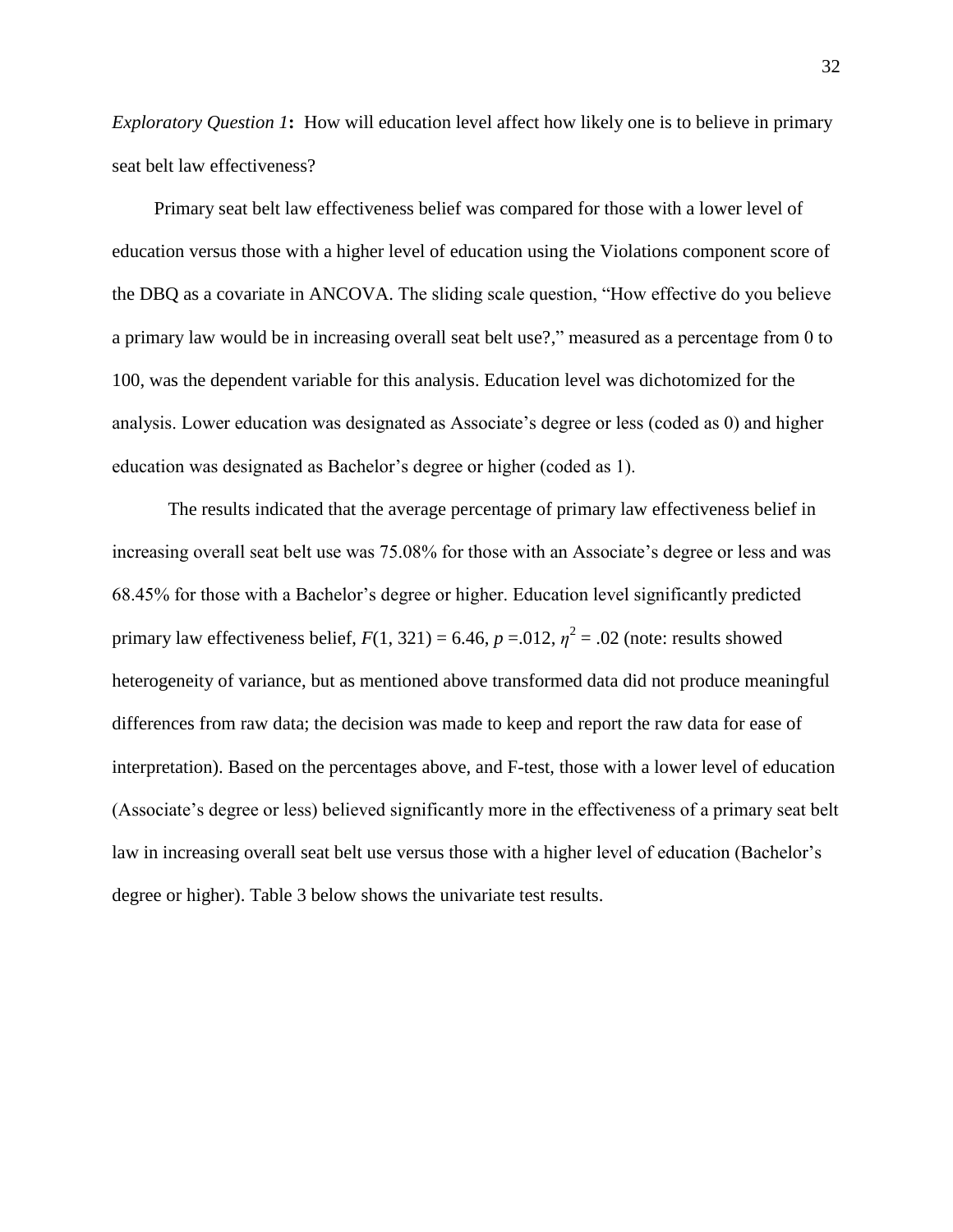Table 3. *One-Way Analysis of Co-Variance of Primary Effectiveness Law Belief by Education with DBQ Violations Subscale as a Covariate*

| Source                 | df  | SS        | $\overline{MS}$ | $\boldsymbol{F}$ | $\boldsymbol{p}$ | $\eta_p^2$ |
|------------------------|-----|-----------|-----------------|------------------|------------------|------------|
| Sum of DBQ Violations  |     | 0.84      | 0.84            | 0.02             | .968             | < 0.001    |
| <b>Education Level</b> |     | 3469.03   | 3469.03         | 6.46             | .012             | .020       |
| Error                  | 321 | 172386.41 | 537.03          |                  |                  |            |
| Total                  | 323 | 175914.75 |                 |                  |                  |            |

*Note*. DBQ stands for Driver Behavior Questionnaire.

*Hypothesis 1*. Those that currently have health insurance will be more likely to believe in the effectiveness of a primary seat belt law versus those without health insurance.

Primary seat belt law effectiveness belief was compared between those that currently have health insurance (coded as 0) versus those that currently do not have health insurance (coded as 1) using the Violations component score of the DBQ as a covariate using an ANCOVA. The sliding scale question, "How effective do you believe a primary law would be in increasing overall seat belt use?," measured as a percentage from 0 to 100, was the dependent variable for this analysis.

The results indicated that the average percentage of primary law effectiveness belief in increasing overall seat belt use was 71.51% for those with health insurance versus 70.65% for those without health insurance. Health insurance status did not significantly affect primary law effectiveness belief,  $F(1, 321) = 0.05$ ,  $p = .826$ ,  $\eta^2 = < .001$ . The homogeneity of variance assumption was not violated. These results indicated that whether or not one has health insurance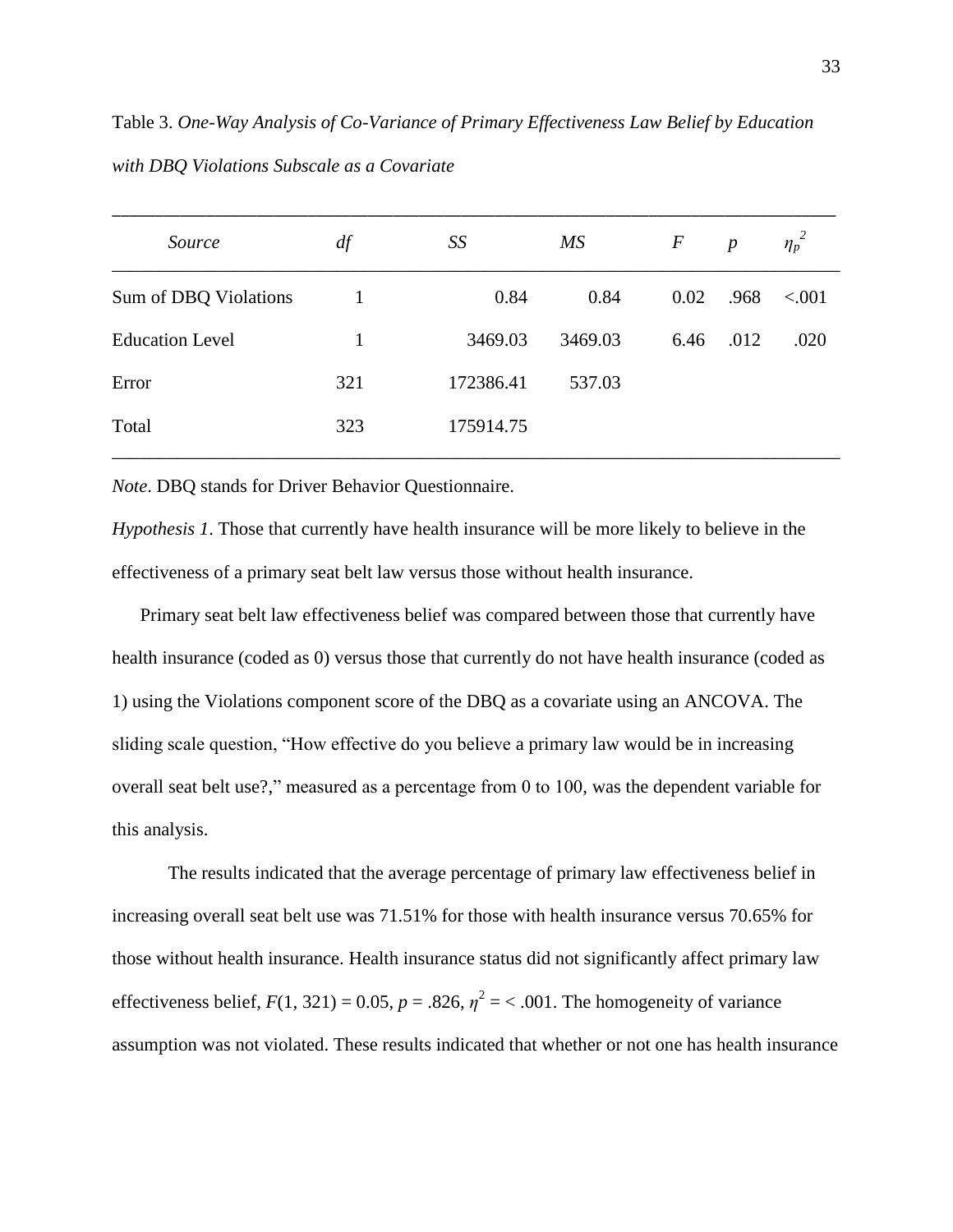does not significantly relate to their belief in the effectiveness of a primary seat belt law in increasing overall seat belt use. Table 4 below shows the univariate test results.

Table 4. *One-Way Analysis of Co-Variance of Primary Effectiveness Law Belief by Insurance with DBQ Violations Subscale as a Covariate*

| Source                         | df  | SS        | $\overline{MS}$ | $\boldsymbol{F}$ |      | $\boldsymbol{p}$ | $\eta_p^2$ |
|--------------------------------|-----|-----------|-----------------|------------------|------|------------------|------------|
| Sum of DBQ Violations          |     | 63.29     | 63.29           |                  | 0.12 | .734             | < 0.001    |
| <b>Health Insurance Status</b> |     | 26.48     | 26.48           |                  | 0.05 | .826             | ${<}001$   |
| Error                          | 321 | 175828.96 | 547.75          |                  |      |                  |            |
| Total                          | 323 | 175914.75 |                 |                  |      |                  |            |

*Exploratory Question 2*. Will those drivers who engage in more errors or violations be less likely to believe in primary seat belt law effectiveness than those who are safer drivers?

A regression analysis was performed to determine how the DBQ subscale scores (Errors and Violations) on a continuous scale related to how likely one was to believe in primary law effectiveness. A reverse relationship was expected such that those with higher DBQ subscale scores were more likely to have lower primary law effectiveness belief than those with lower DBQ subscale scores. The analysis used the sliding scale question, "How effective do you believe a primary law would be in increasing overall seat belt use?" Higher DBQ subscale scores indicate higher likelihood of engaging in more errors or violations than those with lower DBQ subscale scores. DBQ Violations and Errors components were measured in self-reported frequency on a Likert scale.

The correlation between primary seat belt law effectiveness and the Errors subscale of the DBQ was significant while the correlation between primary seat belt law effectiveness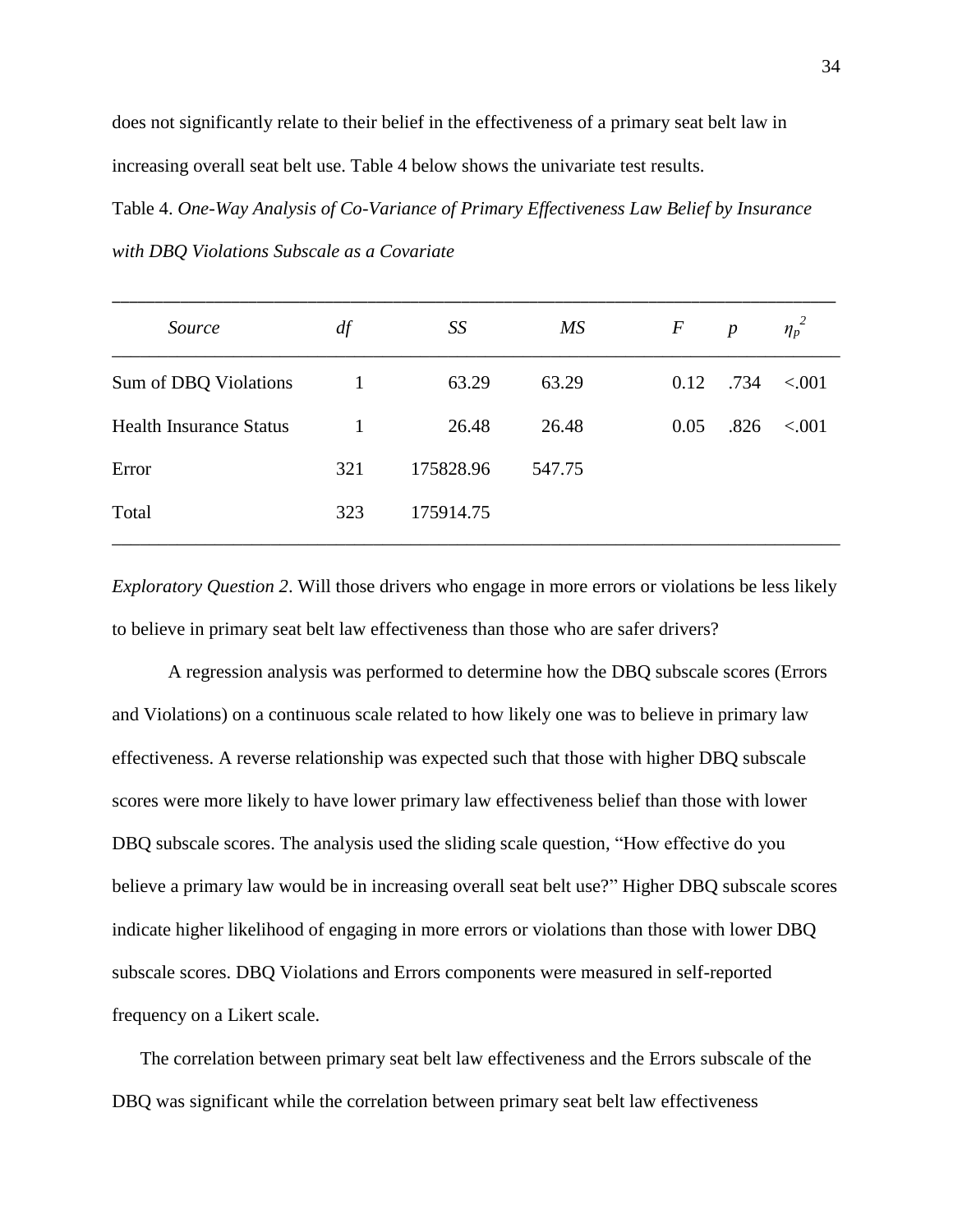Violations subscale of the DBQ was not significant. This was reverse relationship between DBQ scores and primary seat belt law effectiveness belief as expected. A multiple linear regression was calculated to predict primary law effectiveness belief (DV) based on DBQ (IV) scores. A significant regression equation was found  $F(2, 321) = 3.22$ ,  $p = .041$ , with an R<sup>2</sup> of .02.

As drivers scored higher on the DBQ Error subscale their primary law effectiveness belief in increasing overall seat belt use significantly decreased. Those drivers that committed more errors while driving were significantly less likely to believe in the effectiveness of a primary seat belt law in increasing overall seat belt use. This pattern was as expected. While drivers that scored higher on the DBQ Violations component subscale showed an increase in their primary law effectiveness belief in increasing overall seat belt use percentage, it was not significant. The direction of this difference was opposite to what was expected. It was expected that those drivers with fewer violations would believe more in the effectiveness of a primary seat belt law in increasing overall seat belt use. Table 5 below displays the regression results.

Table 5. *Regression Analysis for DBQ (Violations and Errors) Measuring Primary Seat Belt Law Effectiveness Belief*

| Source                | B       |         |         |      |  |
|-----------------------|---------|---------|---------|------|--|
| Sum of DBQ Errors     | $-.515$ | $-.185$ | $-2.52$ | .012 |  |
| Sum of DBQ Violations | .613    | .104    | 1.41    | .159 |  |

# $R^2 = .02$

*Hypothesis 2*. Women will report wearing seat belts at a higher rate than men.

A logistic regression model was used to determine how gender and one's score on the DBQ Violations subscale affected seat reported seat belt use as a driver. The analysis used the sliding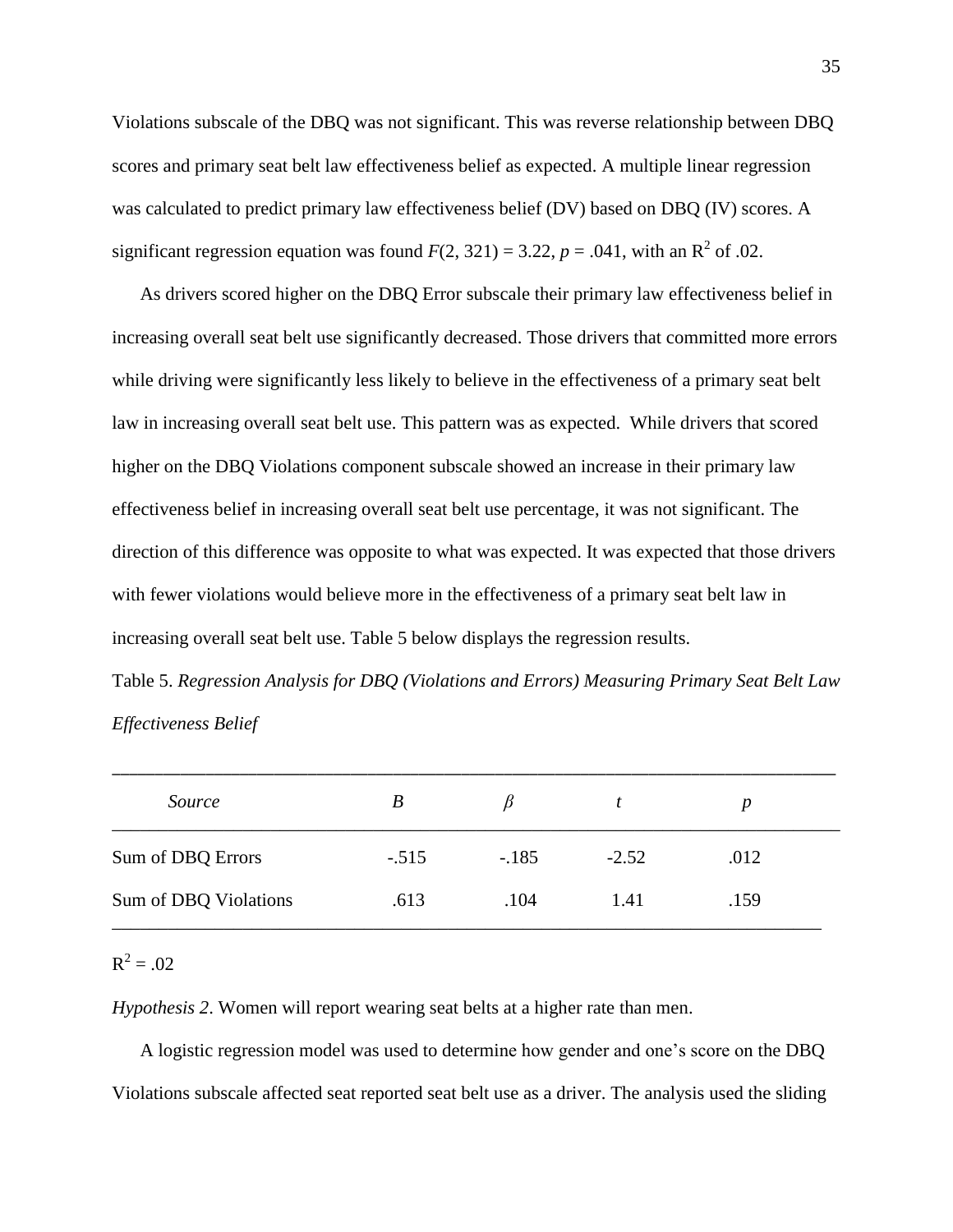scale question, "As a driver, approximately what percentage of the time do you wear a seat belt?" Due to the dichotomous distribution for this question as indicated above, this question was recoded for analysis: those that answered less than 100 (did not always wear belt; coded as 0) and those that answered 100 (always wore belt; coded as 1). Gender was male (coded as 0) versus female (coded as 1) for this analysis. The DBQ Violations subscale score significantly affected self-reported seat belt use as a driver. For every point increase on the DBQ Violations subscale score, a driver was .85 as likely to report always wearing a seat belt. Gender did not significantly affect the likelihood of a driver reporting that they always wore their belt. Table 6 below displays the logistic regression results.

Table 6. *A Logistic Regression Model of Self-Reported Seat Belt Use a Driver as Related to Gender and DBQ Violations Subscale*

| Variable                    | Wald     | <b>OR</b> | 95% CI       |
|-----------------------------|----------|-----------|--------------|
| Sum of DBQ Violations       | 23.29*** | 0.85      | [0.80, 0.91] |
| Gender                      | 0.97     | 1.29      | [0.78, 2.14] |
| Female $(1)$ vs. Male $(0)$ |          |           |              |

Note:  $N = 322$  drivers with complete data. Constant not shown in model.

\*\*\**p* < .001

*Hypothesis 3*. Regardless of state residency, those residing in rural areas will report lower selfreported seat belt use as a driver and lower primary law effectiveness belief than those residing in suburban and urban areas.

Because self-reported seat belt use a driver was transformed into a dichotomous variable, a logistic regression model was used to determine how state residency, self-reported population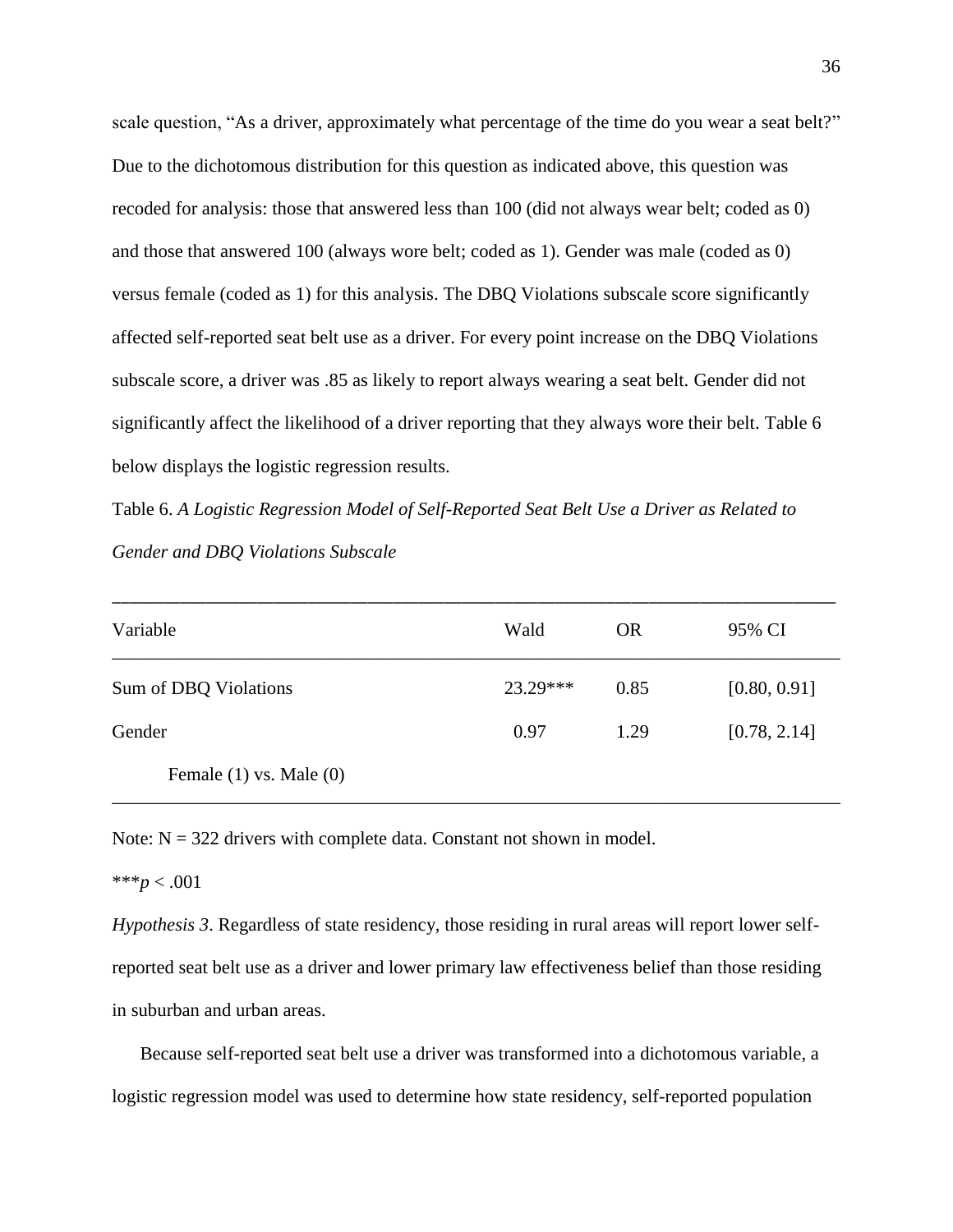density, and one's score on the DBQ Violations subscale affected how likely a driver was to state that they always wore their seat belt while driving. The analysis used the sliding scale question, "As a driver, approximately what percentage of the time do you wear a seat belt?" Due to the dichotomous distribution for this question as indicated above, this question was recoded for analysis: those that answered less than 100 (did not always wear belt; coded as 0) and those that answered 100 (always wore belt; coded as 1). State residency was North Carolina (coded as 1) versus Virginia (coded as 0) for this analysis. Population density was rural (coded as 1), suburban (coded as 2), and urban (coded as 3) for this analysis (particular vectors tested are noted in Table 7).

The DBQ Violations subscale score significantly affected self-reported seat belt use as a driver. For every point increase on the DBQ Violations subscale score, a driver was .86 as likely to report always wearing a seat belt. Neither state residency nor population density significantly affected the likelihood of a driver reporting that they always wore their belt. Neither did the interaction of state residency and population density. Table 7 below displays the logistic regression results.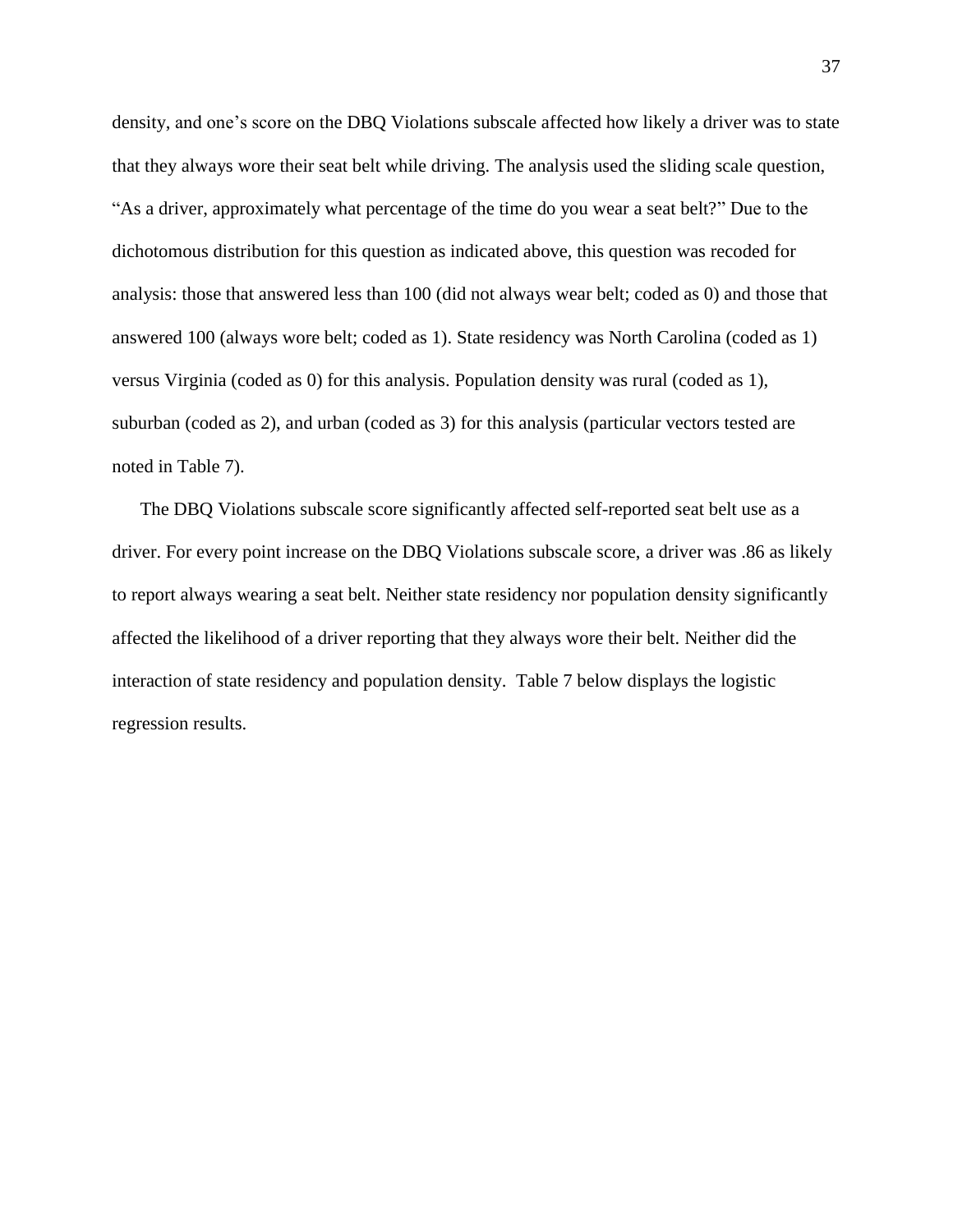| Variable                                     | Wald       | <b>OR</b> | 95% CI       |
|----------------------------------------------|------------|-----------|--------------|
| Sum of DBQ Violations                        | $20.60***$ | 0.86      | [0.80, 0.92] |
| <b>State Residency</b>                       | 2.55       | 2.64      | [0.80, 8.67] |
| North Carolina (1) vs. Virginia (0)          |            |           |              |
| <b>Population Density</b>                    | 0.33       |           |              |
| Rural $(1)$ vs. Urban $(0)$                  | 0.08       | 0.85      | [0.27, 2.67] |
| Suburban $(1)$ vs. Urban $(0)$               | 0.04       | 1.10      | [0.44, 2.74] |
| <b>State Residency by Population Density</b> | 1.28       |           |              |
| North Carolina (1) by Rural (1)              | 0.11       | 0.77      | [0.16, 3.63] |
| North Carolina (1) by Suburban (2)           | 1.04       | 0.50      | [0.13, 1.90] |
|                                              |            |           |              |

\_\_\_\_\_\_\_\_\_\_\_\_\_\_\_\_\_\_\_\_\_\_\_\_\_\_\_\_\_\_\_\_\_\_\_\_\_\_\_\_\_\_\_\_\_\_\_\_\_\_\_\_\_\_\_\_\_\_\_\_\_\_\_\_\_\_\_\_\_\_\_\_\_\_\_\_\_\_

Table 7. *A Logistic Regression Model of Self-Reported Seat Belt Use a Driver as Related to State Residency, Population Density, and DBQ Violations Subscale*

Note:  $N = 321$  drivers with complete data. Constant not shown in model.

\*\*\**p* < .001

A 2 (state: Virginia vs. North Carolina) x 3 (population density: rural vs. suburban vs. urban) ANCOVA was conducted to determine primary law effectiveness belief in increasing seat belt use overall among rural, suburban, and urban areas of Virginia versus North Carolina to determine where the differences were. The covariate used was the Violations subscale component score of the DBQ. This 2x3 ANCOVA indicated that there was not a significant state residency difference on primary seat belt law effectiveness belief,  $F(1, 316) = 1.81$ ,  $p = .180$ ,  $\eta^2$ = .006, there was not a significant population density difference on primary seat belt law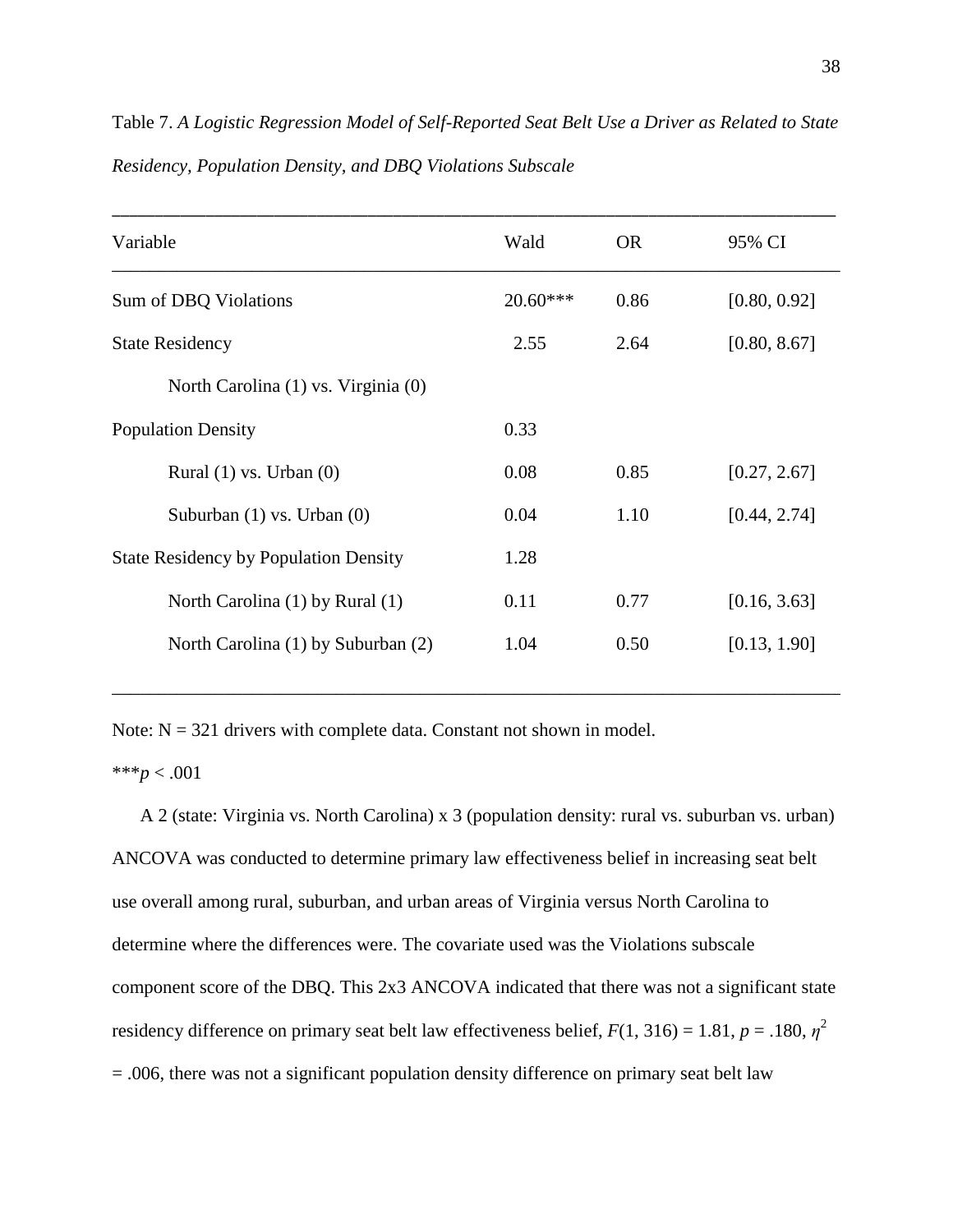effectiveness belief,  $F(2, 316) = 1.16$ ,  $p = .316$ ,  $\eta^2 = .007$ , and there was not a significant state residency by population density interaction on primary seat belt law effectiveness belief *F*(2,  $316$  = .26,  $p = .769$ ,  $\eta^2 = .002$ . The hypothesis was not supported. Table 8 below displays the raw means, standard deviations, and group sizes of primary seat belt law effectiveness belief percentages by state residency and population density. Table 9 below displays the adjusted means and standard errors of primary seat belt law effectiveness belief percentage by state and population density using the DBQ Violations subscale component scale as a covariate. Univariate test results are shown in Table 10.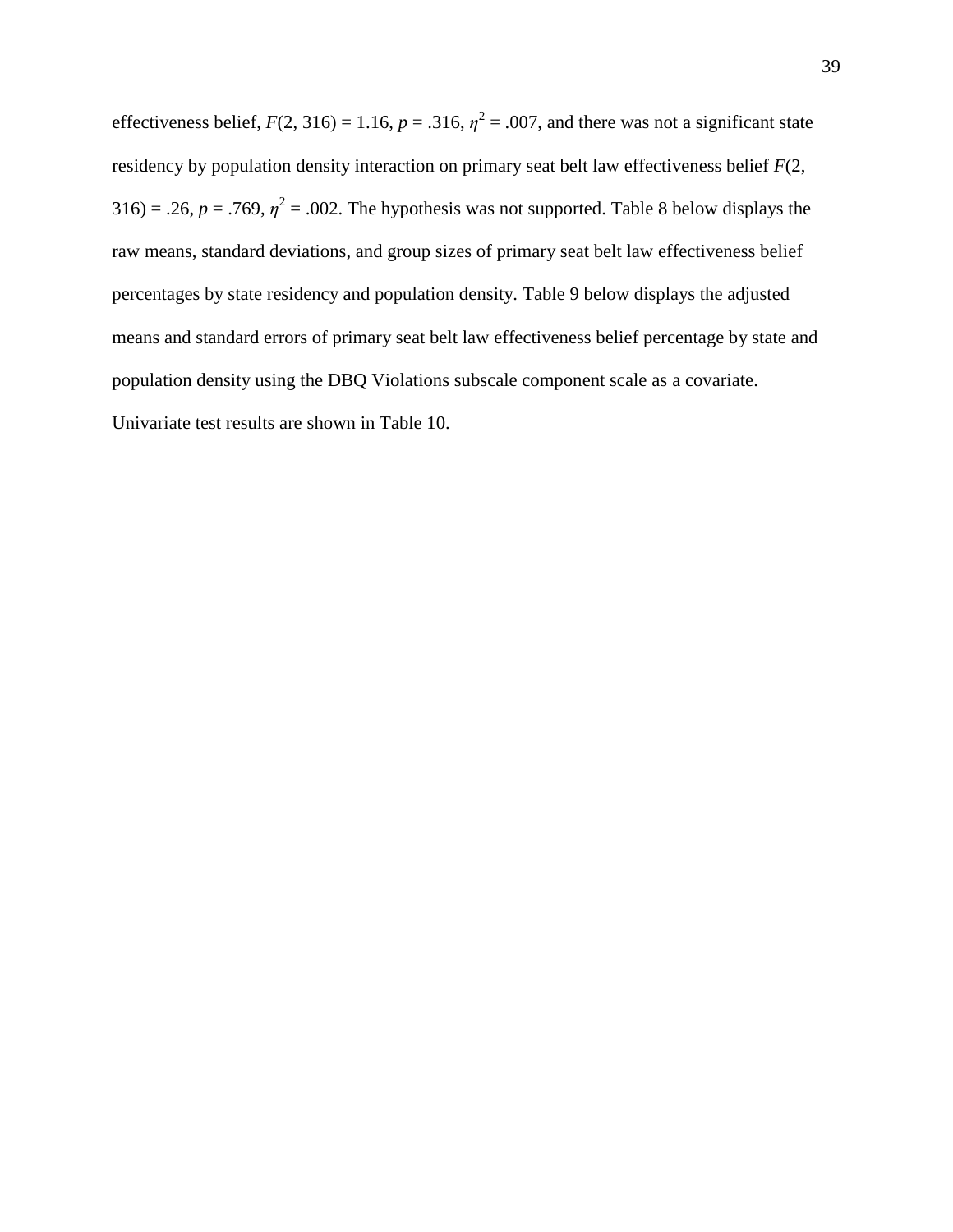Table 8. *Primary Seat Belt Law Effectiveness Belief Percentages in Increasing Overall Seat Belt Use by State and Population Density*

| <b>State Residency</b> |                | $\boldsymbol{M}$ | SD    | ${\bf N}$ |  |
|------------------------|----------------|------------------|-------|-----------|--|
|                        | North Carolina | 73.44            | 22.59 | 174       |  |
|                        | Rural          | 77.15            | 20.12 | 55        |  |
|                        | Suburban       | 70.81            | 24.25 | 89        |  |
|                        | Urban          | 74.33            | 21.37 | 30        |  |
| Virginia               |                | 69.04            | 24.12 | 149       |  |
|                        | Rural          | 69.96            | 29.36 | 27        |  |
|                        | Suburban       | 67.91            | 23.25 | 96        |  |
|                        | Urban          | 72.27            | 21.84 | 26        |  |
| Total                  |                | 71.41            | 23.37 | 323       |  |
|                        | Rural          | 74.78            | 23.62 | 82        |  |
|                        | Suburban       | 69.30            | 23.71 | 185       |  |
|                        | Urban          | 73.43            | 21.42 | 56        |  |

Note: Means shown in the table above are raw.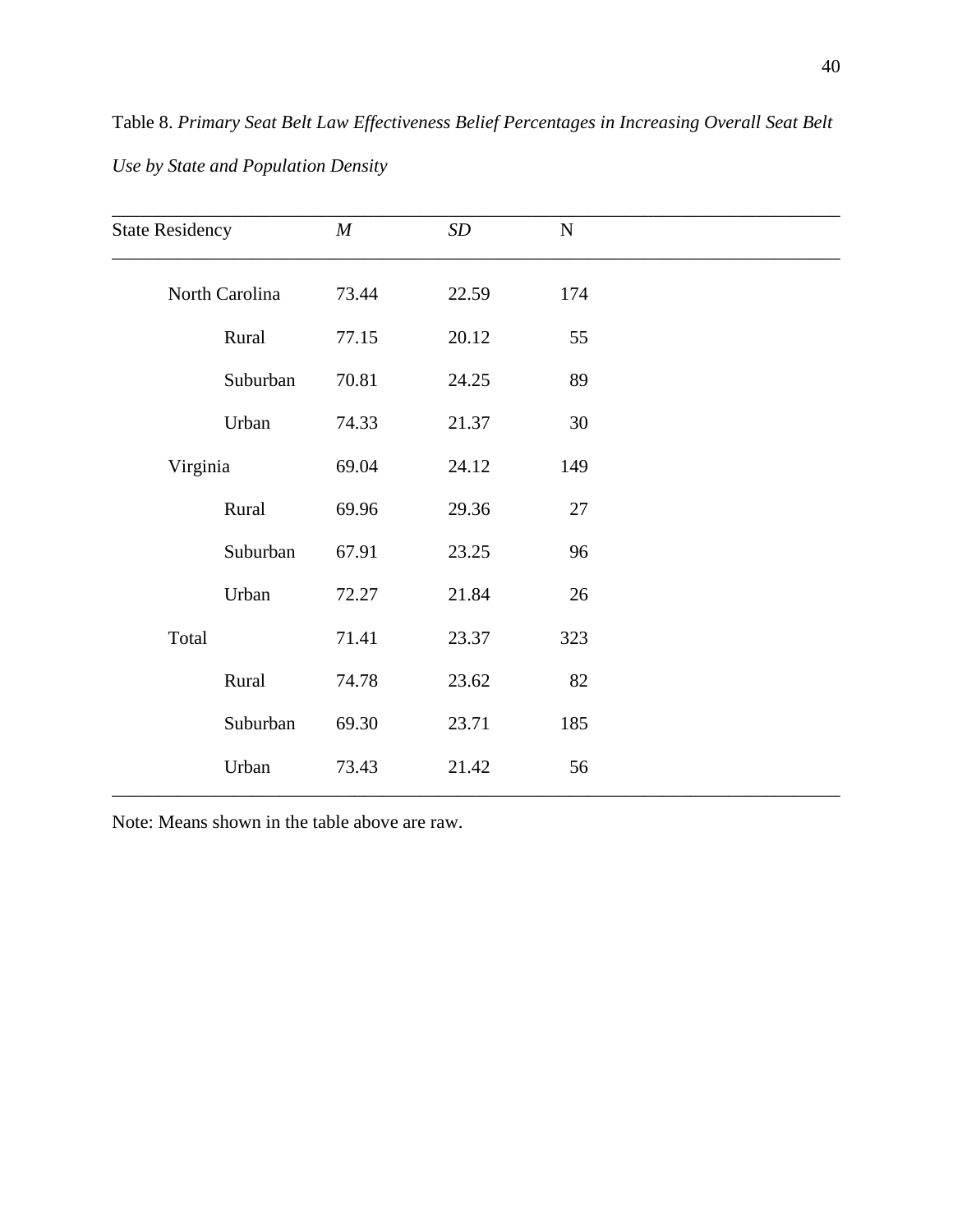\_\_\_\_\_\_\_\_\_\_\_\_\_\_\_\_\_\_\_\_\_\_\_\_\_\_\_\_\_\_\_\_\_\_\_\_\_\_\_\_\_\_\_\_\_\_\_\_\_\_\_\_\_\_\_\_\_\_\_\_\_\_\_\_\_\_\_\_\_\_\_\_\_\_\_\_\_\_ State Residency *M SE* \_\_\_\_\_\_\_\_\_\_\_\_\_\_\_\_\_\_\_\_\_\_\_\_\_\_\_\_\_\_\_\_\_\_\_\_\_\_\_\_\_\_\_\_\_\_\_\_\_\_\_\_\_\_\_\_\_\_\_\_\_\_\_\_\_\_\_\_\_\_\_\_\_\_\_\_\_\_ North Carolina 74.11 1.96 Rural 77.12 3.16 Suburban 70.80 2.48 Urban 74.42 4.27 Virginia 70.06 2.29 Rural 69.92 4.51 Suburban 67.93 2.39 Urban 72.33 4.61 \_\_\_\_\_\_\_\_\_\_\_\_\_\_\_\_\_\_\_\_\_\_\_\_\_\_\_\_\_\_\_\_\_\_\_\_\_\_\_\_\_\_\_\_\_\_\_\_\_\_\_\_\_\_\_\_\_\_\_\_\_\_\_\_\_\_\_\_\_\_\_\_\_\_\_\_

Table 9. *Adjusted Primary Seat Belt Law Effectiveness Belief Percentages in Increasing Overall Seat Belt Use by State and Population Density*

Note: Means shown in the table above are adjusted based on the Violations subscale component score being a covariate in the model.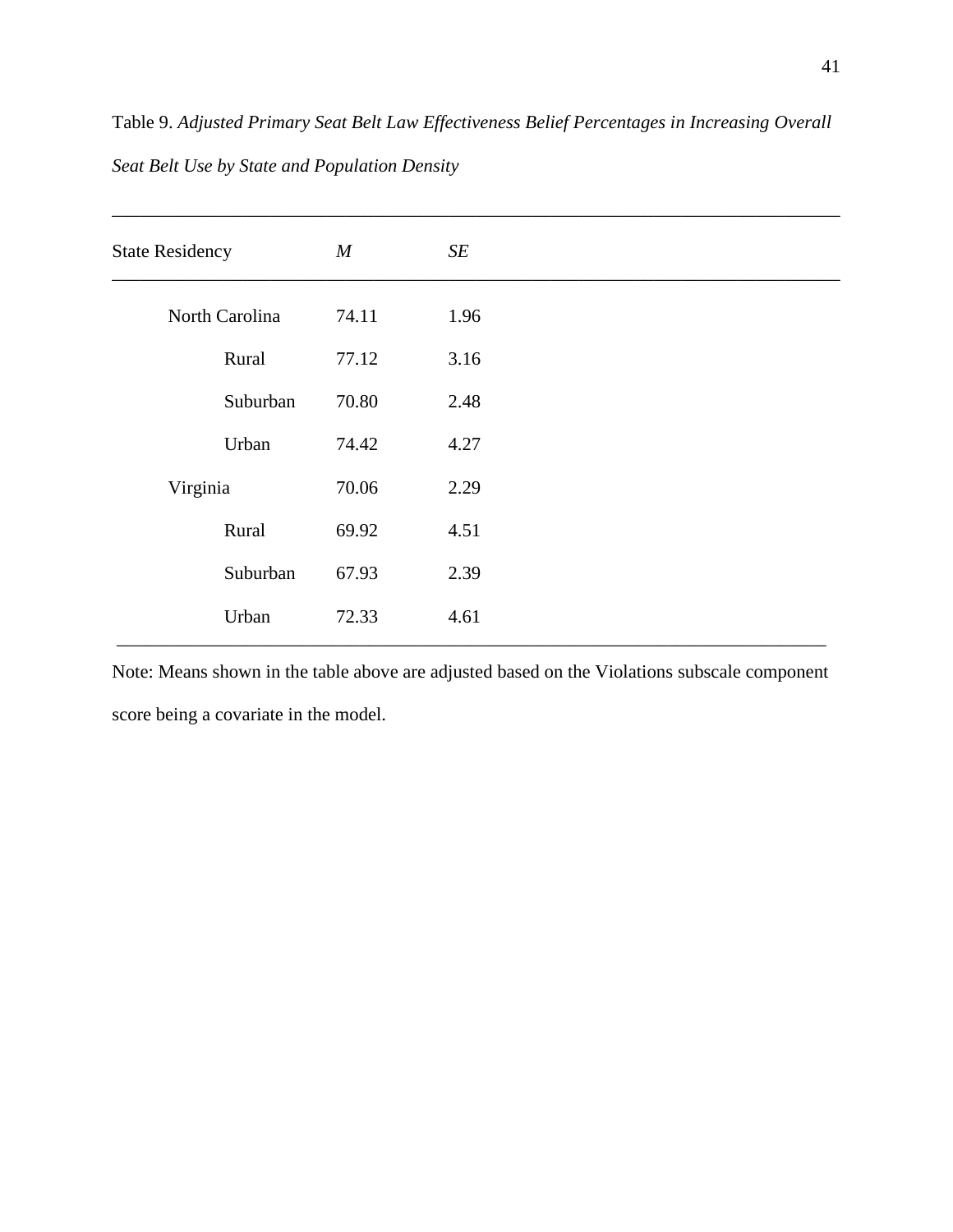\_\_\_\_\_\_\_\_\_\_\_\_\_\_\_\_\_\_\_\_\_\_\_\_\_\_\_\_\_\_\_\_\_\_\_\_\_\_\_\_\_\_\_\_\_\_\_\_\_\_\_\_\_\_\_\_\_\_\_\_\_\_\_\_\_\_\_\_\_\_\_\_\_\_\_\_\_\_\_\_\_\_\_\_\_ *Source df SS MS F p η<sup>p</sup>*  $\eta_p^2$ \_\_\_\_\_\_\_\_\_\_\_\_\_\_\_\_\_\_\_\_\_\_\_\_\_\_\_\_\_\_\_\_\_\_\_\_\_\_\_\_\_\_\_\_\_\_\_\_\_\_\_\_\_\_\_\_\_\_\_\_\_\_\_\_\_\_\_\_\_\_\_\_\_\_\_\_\_\_ Sum of DBQ Violations 1 7.01 7.01 .01 .910 <.001 State Residency 1 986.24 986.24 1.81 .180 .006 Population Density 2 1263.37 631.69 1.16 .316 .007 State Residency by 2 287.09 143.54 .26 .769 .002 Population Density Error 316 172531.18 545.99 Total 322 175908.06

Table 10. *Factorial Analysis of Co-Variance of Primary Law Effectiveness Belief by State* 

*Residency and Population Density*

*Exploratory Question 3*. In an overall omnibus model, self-reported driver behavior characteristics, as collected by both subscales of the DBQ, as compared to education level, gender, health insurance status, self-reported population density, and state residency will be the best predictor of how effective one believes a primary seat belt law is.

\_\_\_\_\_\_\_\_\_\_\_\_\_\_\_\_\_\_\_\_\_\_\_\_\_\_\_\_\_\_\_\_\_\_\_\_\_\_\_\_\_\_\_\_\_\_\_\_\_\_\_\_\_\_\_\_\_\_\_\_\_\_\_\_\_\_\_\_\_\_\_\_\_\_\_\_\_\_

An omnibus test was conducted via multiple regression to determine how individual characteristics affect primary seat belt law effectiveness**.** To demonstrate which demographic factors were most influential in affecting primary seat belt law effectiveness belief, a regression model was used to determine the change in variance explained in primary seat belt effectiveness belief. Factors considered in the model were based on the hypotheses above and included gender (self-identified Male or Female), education level (Associate's degree or less versus Bachelor's degree or higher), health insurance status (Yes or No), state residency (Virginia vs. North Carolina), population density (rural vs. suburban vs. urban), and driver behavior. Driver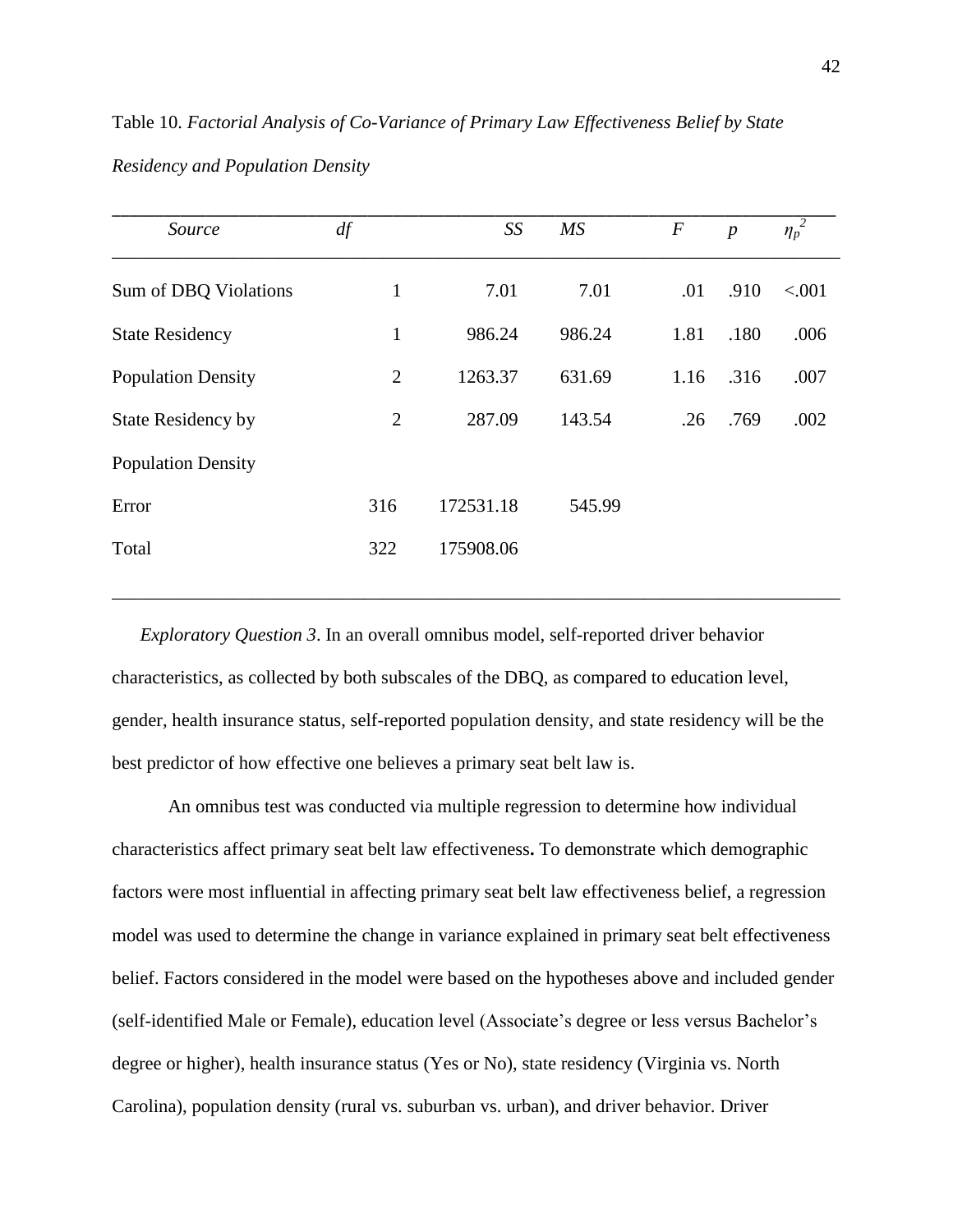behavior, as collected by both subscales (Errors and Violations) of the DBQ, was predicted to be the best predictor of primary seat belt law effectiveness belief because how one drives tends to influence their law effectiveness beliefs.

Results indicated that the best predictor of primary seat belt law effectiveness was the sum of the DBQ Errors scale component with a standardized beta weight of -.158. The r squared change was .014 which indicated that when the sum of the DBQ errors component was added after all the other variables, it uniquely explained 1.40% of the variance in primary seat belt law effectiveness belief percentage. For education level, the standardized beta weight was -.147. The r squared change was .019 which indicated that when education level was added after all the other variables, it uniquely explained 1.90% of the variance in primary seat belt law effectiveness belief percentage. These results indicated that the hypothesized result was not supported. The author was correct about the DBQ Errors subscale being a significant contributor to the model but incorrect about the significance of the DBQ Violations subscale. The significant contributors to the omnibus model were: Education level (coded as 0 for Associate's degree or less, 1 for Bachelor's degree or higher) and the sum of the DBQ Errors subscale with change in r squared values of .019 and .014, respectively. Based on *p* values, no other variables were significant contributors to the model. Based on standardized beta weights, driving behaviors as measured by the Errors subscale of the DBQ was the best predictor for how effective one believes a primary seat belt law would be in increasing overall seat belt use. Table 13 below shows the contribution of all variables to the omnibus model.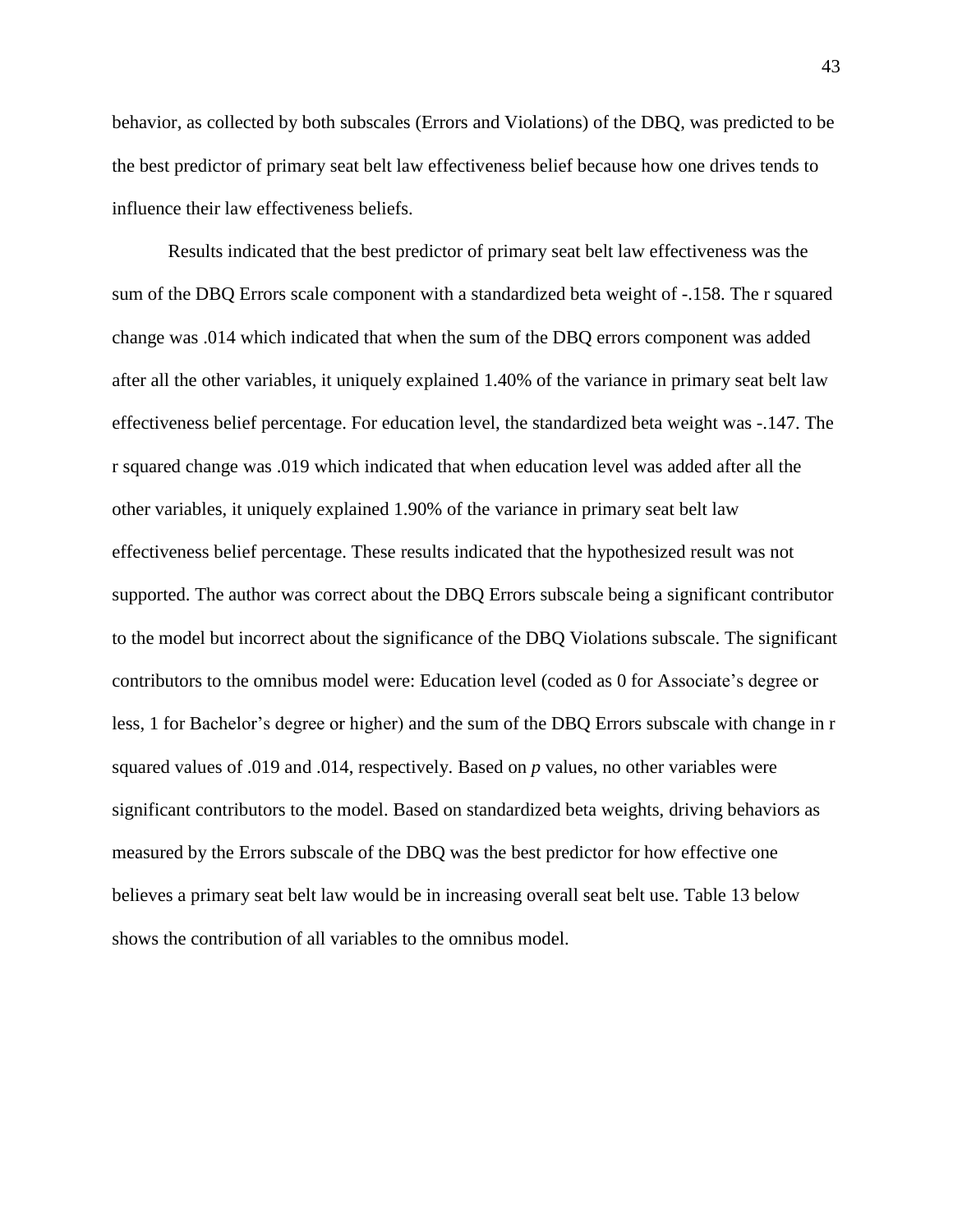| Variable                       | <b>Standardized Beta</b> | R Square Change | $\boldsymbol{p}$ |
|--------------------------------|--------------------------|-----------------|------------------|
| <b>Education Level</b>         | $-.147$                  | .019            | $.012*$          |
| Gender                         | $-.037$                  | .001            | .511             |
| <b>Health Insurance Status</b> | $-.044$                  | .002            | .437             |
| <b>Population Density</b>      | .001                     | < .001          | .983             |
| <b>State Residency</b>         | $-.096$                  | .009            | .087             |
| Sum DBQ Errors                 | $-.158$                  | .014            | $.034*$          |
| <b>Sum DBQ Violations</b>      | .104                     | .006            | .170             |

Table 11. *Omnibus Model of Primary Seat Belt Law Effectiveness Percentage Changes by* 

*Demographic Variable*

Note. The following variables were measured dichotomously: Education level (0 was Associate's degree or less and 1 was Bachelor's degree or higher), Gender (0 was male and 1 was female health insurance status (0 was Yes and 1 was No), and state residency (0 was North Carolina (NC) and 1 was Virginia (VA)). Population density was self-report and measured with three levels: Rural, suburban and urban. Sum of DBQ Errors and Sum DBQ Violations were based on the total sub score of the respective subscale of the Driver Behavior Questionnaire (Cordazzo et al., 2014). Standardized Beta is the final beta when all variables are in the model. R squared change is when the respective variable is entered last in the model. \**p* < .05

Certain demographics are robust predictors of primary seat belt law effectiveness belief or for self-reported seat belt use. For primary seat belt law effectiveness, education level was a significant predictor while health insurance status, state residency, gender, and population density were not. The significant predictors for primary seat belt law effectiveness belief percentage in increasing overall seat belt use was education level and the sum of DBQ Errors scale for the overall omnibus model. For self-reported seat belt use as a driver, DBQ Violations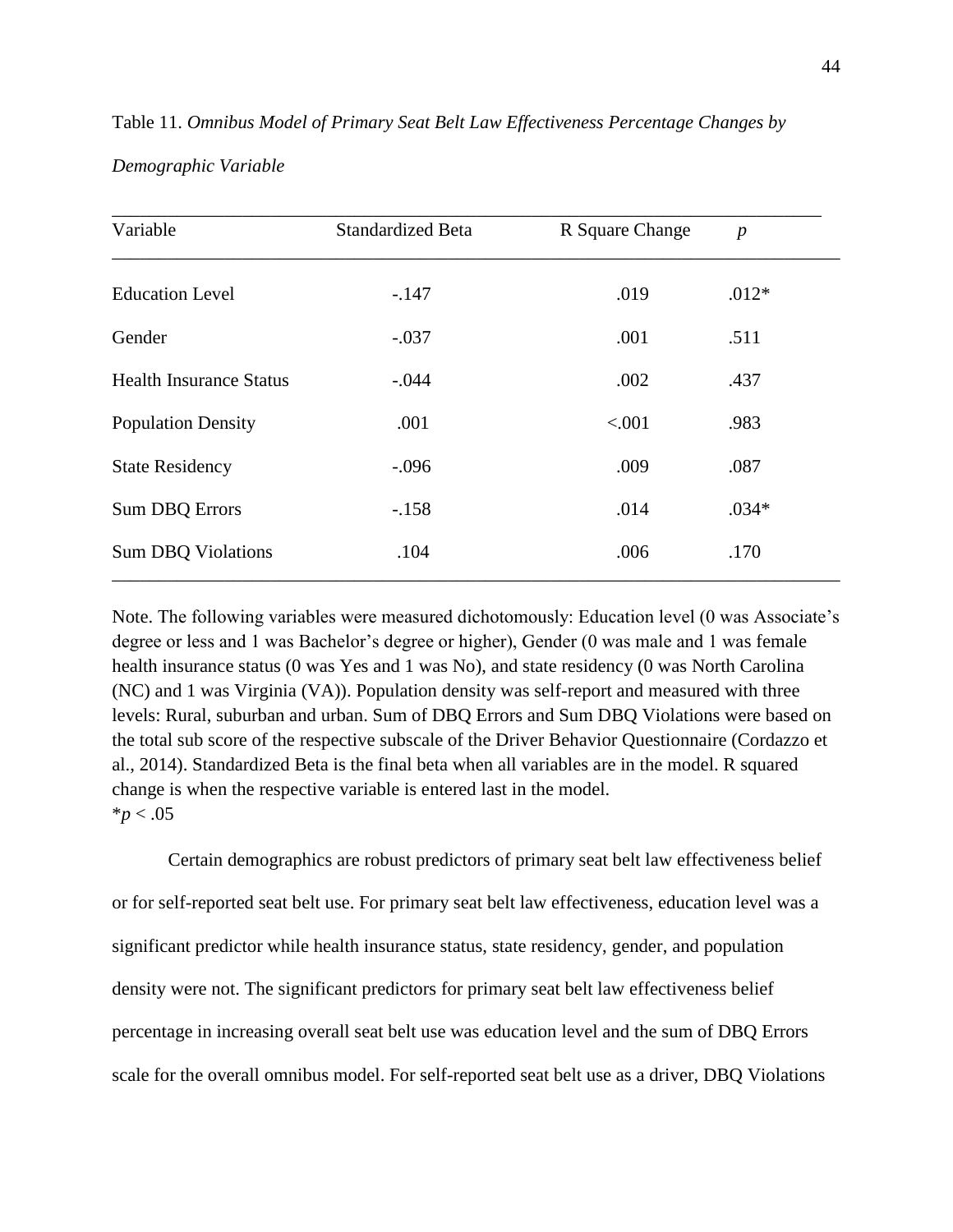was a significant predictor, while gender, state residency, and self-reported population density were not. The summary of hypotheses results is shown below in Table 12.

Table 12. *Summary of Hypotheses Results*

| Hypothesis                              | Test, Result                            | Supported?     |
|-----------------------------------------|-----------------------------------------|----------------|
| EQ1: Education                          | ANCOVA, Significant                     | Yes            |
| H1: Health Insurance                    | ANCOVA, Not significant                 | N <sub>o</sub> |
| EQ2: DBQ Errors and Violations          | Regression, Significant                 | Partially,     |
|                                         |                                         | Errors-Yes,    |
|                                         |                                         | Violations-No  |
| H2: Driver Belt Use and Gender          | Logistic regression, Not significant No |                |
| H3: Population and State Differences on | Regression for seat belt, only          | N <sub>o</sub> |
| Self-Reported Seat Belt Use as a Driver | Sum of DBQ Violations was               |                |
| and Law Effectiveness Beliefs           | significant                             |                |
| Rural lowest on both measures.          | ANCOVA for law effectiveness,           | N <sub>0</sub> |
|                                         | Not significant                         |                |
| EQ3: Omnibus Model                      | Two significant predictors,             | Partially, DBQ |
| Both subscales of DBQ predicted         | <b>Education and DBQ Errors</b>         | Errors-Yes     |
| to be significant                       |                                         | Violations-No  |

*Note*: EQ = Exploratory Question, H = Hypothesis.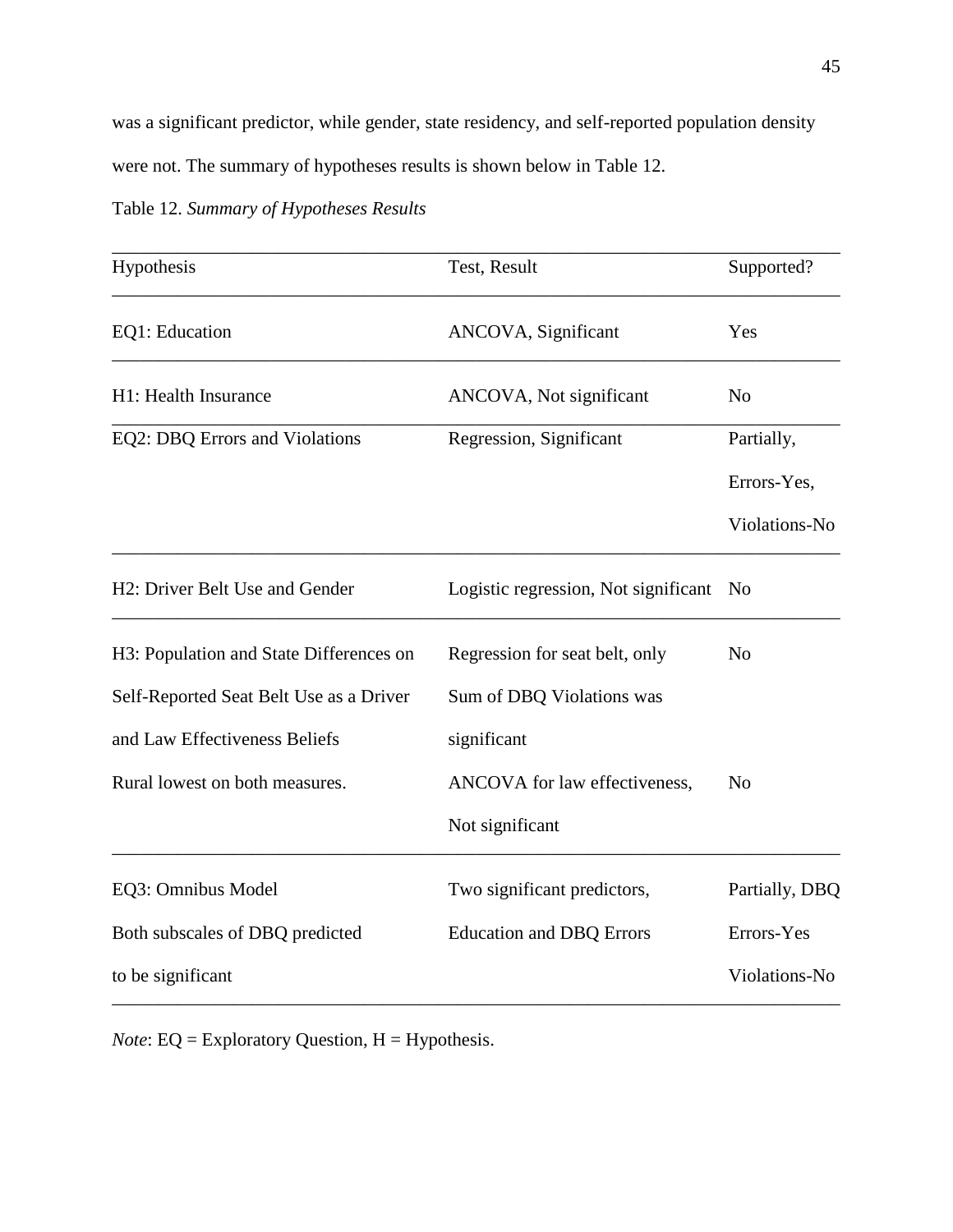# **CHAPTER IV DISCUSSION**

The purpose of this study was to determine how demographics such as education (Associate's or less versus Bachelor's or higher), health insurance status (Yes or No), driving behaviors (measured by the Errors and Violations subscales of the Driver Behavior Questionnaire (DBQ)), population density of where one lives (rural, suburban, and urban), and the type of seat belt enforcement law state one lives in (primary North Carolina versus secondary Virginia) correlated with primary seat belt law effectiveness belief. A further purpose was to determine how population density, state residency, and gender correlated with self-reported seat belt use as a driver. The work was completed to further the traffic culture framework hypothesized by Özkan and Lajunen (2011) and add to findings from Perkins et al. (2009). Per Özkan and Lajunen, individual (micro), regional (meso), and state (macro) characteristics are an integral part of traffic culture. Understanding the importance of the variables and levels investigated in this study can help guide future studies to understand law beliefs and interventions designed to increase seat belt use.

Education level and the sum of the Errors component of the Driver Behavior Questionnaire (DBQ) (Cordazzo et al., 2014) were the two significant predictors of primary seat belt law effectiveness belief found in this study. Education level was inversely related to primary law effectiveness belief percentage; beliefs in effectiveness increased as education level decreased. The author will spend time explaining each major finding and lack of findings below.

## **Education Level**

Education was significantly related to how effective one believed a primary seat belt law would be in increasing overall seat belt use. Participants with a lower education level (Associate's or less) believed more in the effectiveness of a primary law in increasing overall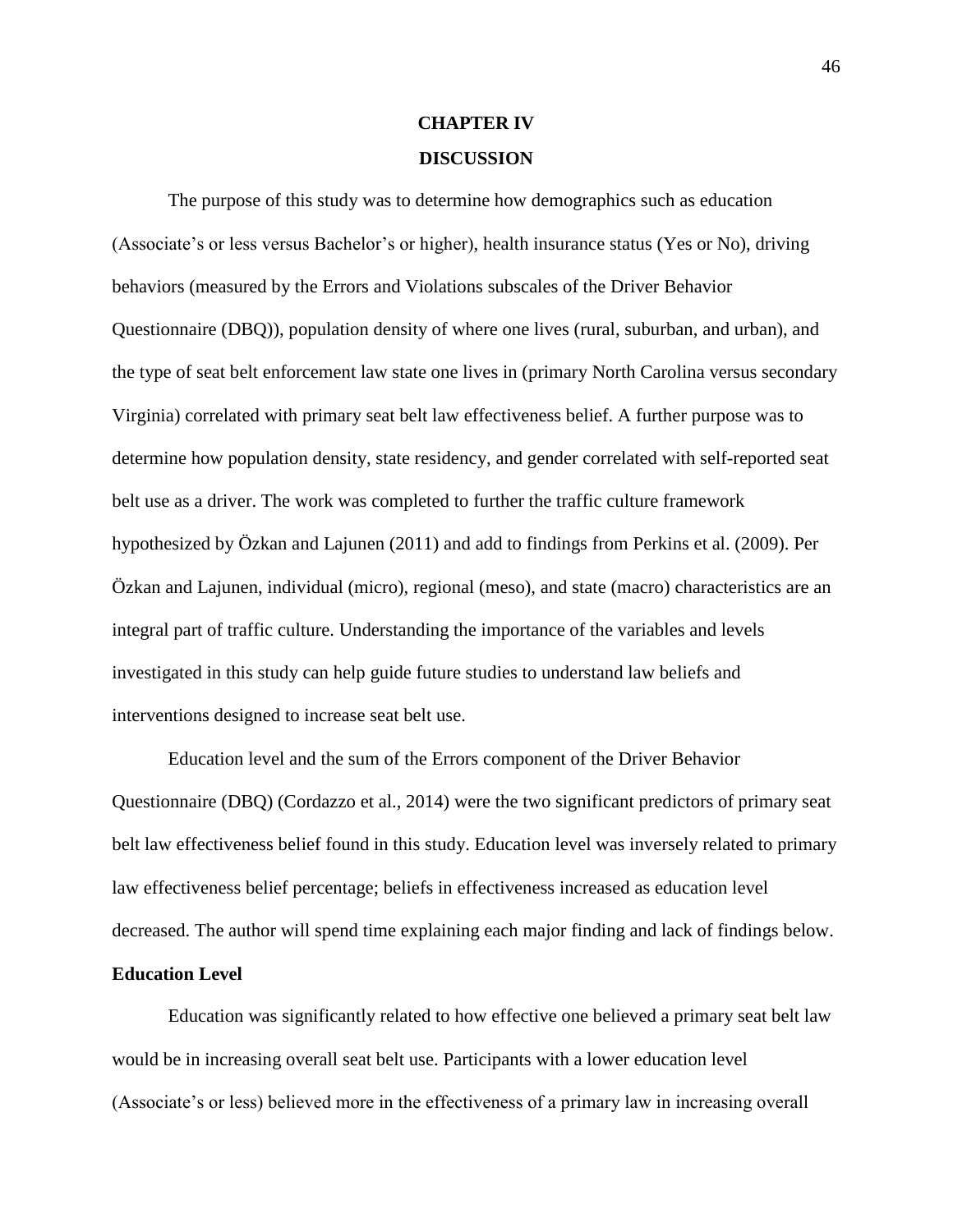seat belt use compared to those with higher levels of education (Bachelor's or higher). This result concurred with Perkins et al. (2009). The current study dichotomized its sample at the Associate's degree level to allow approximations of equal sample size in the two groups, which psychometrically is more desired for analytic and interpretative assumptions (Cohen, 1992; Tabachnick & Fidell, 2013). In addition, education levels were distributed roughly equivalently in both states of interest.

Law makers could interpret the finding as indicating that education about the importance of the law is sufficient during the earlier education years but tends to wane during college. This could be due to their parents telling their children seat belts are safe, their viewing of safety videos during elementary and middle school years, and stressed importance of safety behavior during early formative years. However, if one decides to proceed with obtaining a higher education level, these adults now have far more independence, less influence from their parents, as well as time and access to resources that can help develop independent thinking. This finding adds to the literature that the public believes that a primary law is effective in increasing overall seat belt use, this primary law in turn helps to reduce fatalities. Policymakers may want to proceed by developing a more stringent law to reduce fatalities while educators can ensure that seat belt safety curriculum is developed for use at each education level. In addition, these results help add to the literature that the public believes that a primary seat belt law is effective in increasing seat belt use overall.

#### **Health Insurance Status**

The current study used health insurance status to assess health. Health insurance is a good proxy to measure health because those with health insurance have the ability to take better care of their health issues than those without health insurance. In addition, those with health insurance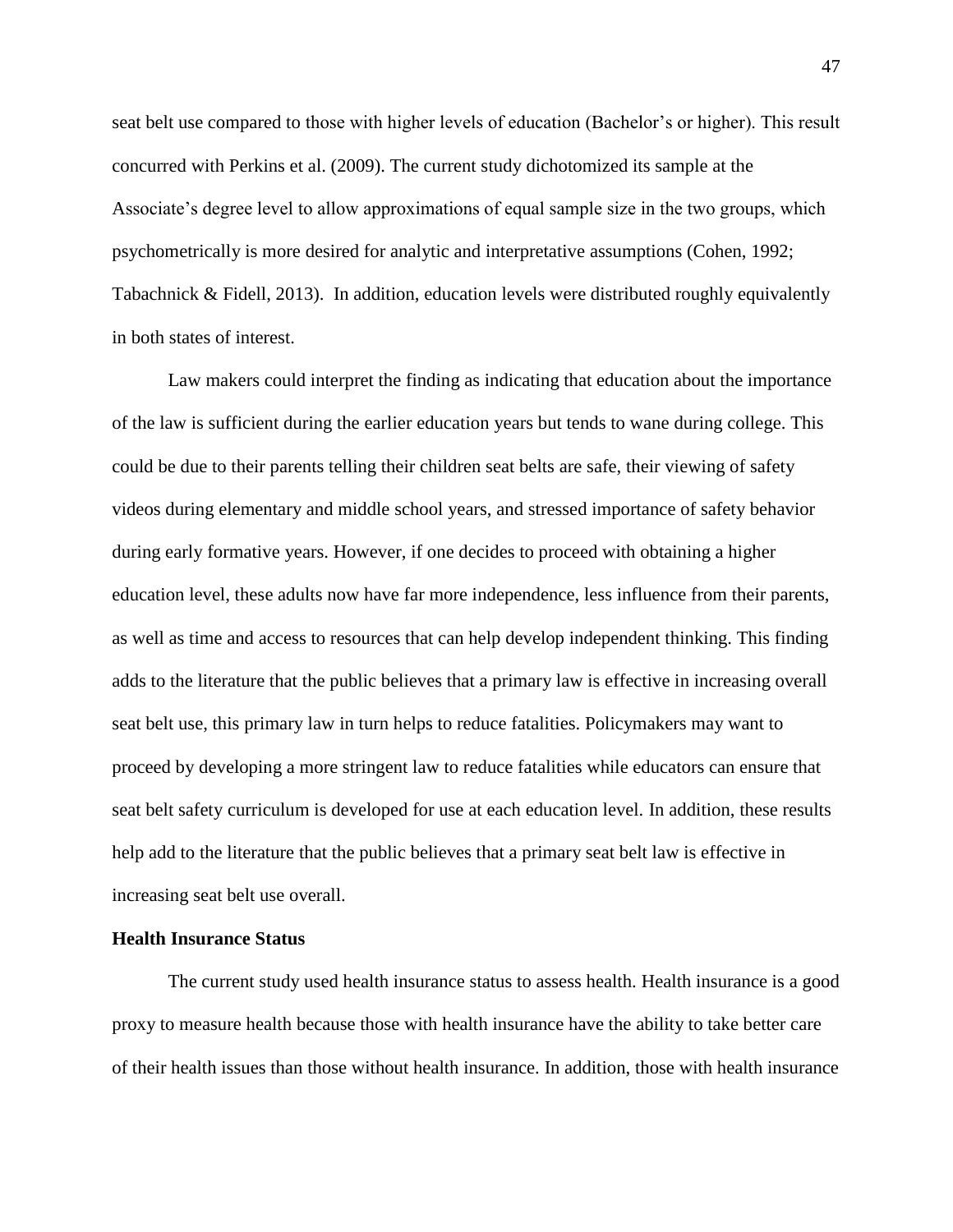typically support laws that have a direct impact on public health (i.e. seat belt law status). However, health insurance status had no significant relationship with how effective one believed a primary seat belt law would be in increasing overall seat belt use. The groups mean differences, even if not statistically significant, were in the same direction as Perkins et al. (2009). Specifically, they found that a higher percentage of individuals with health insurance supported a primary law versus those without health insurance. This finding remains to be validated in future work.

In the meantime, the author can offer several factors that may have affected the power of this analysis. The sample size of those with health insurance  $(N = 290)$  versus those without health insurance  $(N = 34)$  was certainly a factor. In one way, it is good that majority of participants had insurance; however the disparate sample sizes may have affected the analysis model's power to test this hypothesis. Interestingly, Perkins also had a large sample size difference between those with health insurance versus those without health insurance, leading to the question about the effect found in Montana versus what was found 10 years later in Virginia and North Carolina. What other factors played a role here, such as state of residence and income level would need further consideration in additional work on the topic.

Another measurement that could be useful in assessing a state's overall health would be McDaniel's (2006) state health scores. While not used in the current study (there were only two states in this sample, and McDaniel's work is best used for a larger sample of states), these scores were used by Ash et al. (2014) to measure differences between states on positive health behaviors. Health is an important part of culture and must be considered as part of the traffic culture framework (Ash et al., 2014; Özkan & Lajunen, 2011).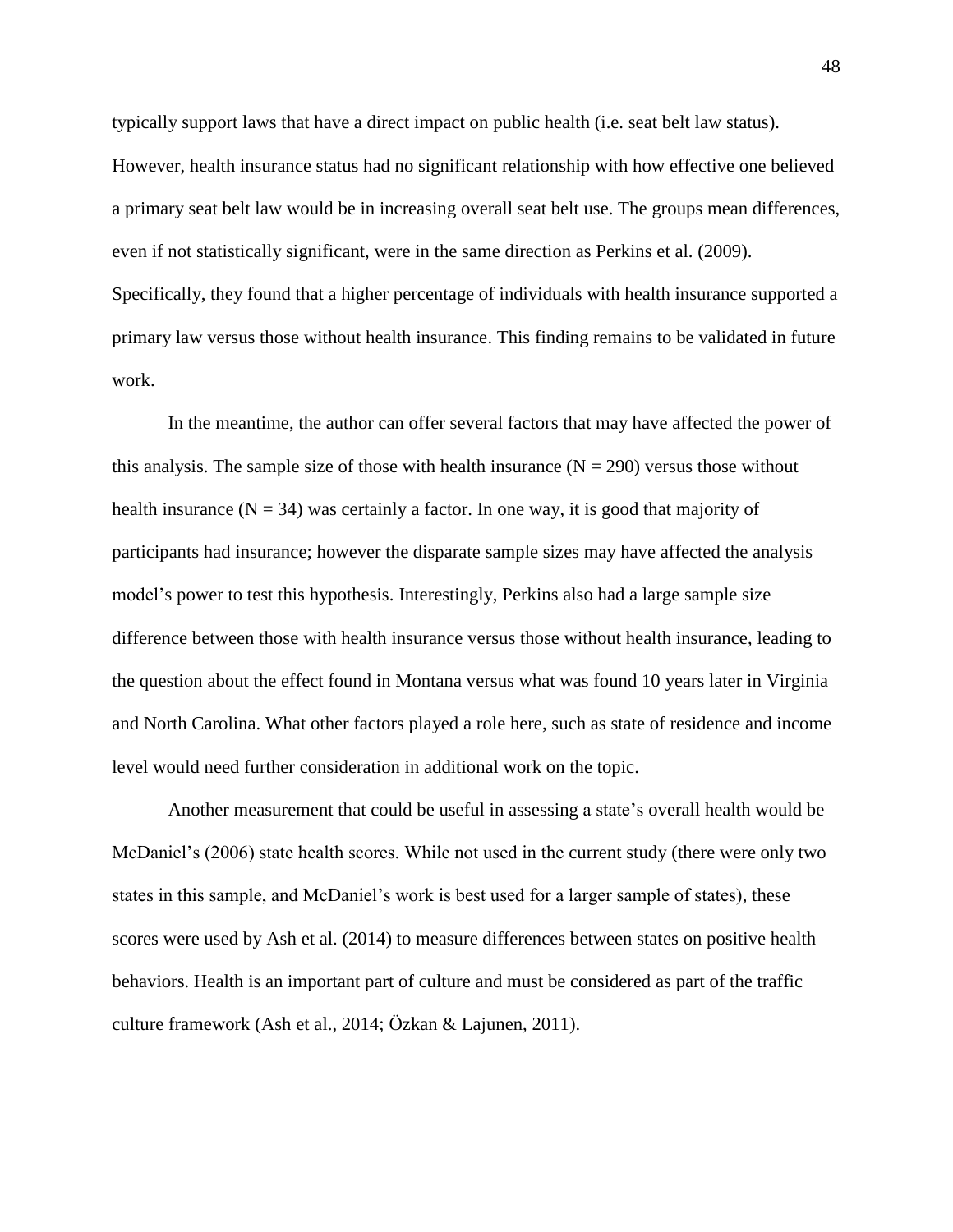#### **Gender**

The author found no significant gender difference in self-reported seat belt use as a driver. Such a result appears counterintuitive to what is typically observed. Several previous studies have found a significant difference between genders on seat belt use (Ash et al., 2014; Molnar et al., 2012; Strine et al., 2010). Due to the coding of the self-reported seat belt as a driver variable into a dichotomous one, it is likely that the variance between the genders was reduced. Since 61.61% of men always wear their seat belt as a driver while 61.90% of women do; there was a 0.29% difference between the genders. Due to this, it is unlikely a significant difference could have been found between the genders.

Several previous studies have found a significant difference between genders on seat belt use (Ash et al., 2014; Molnar et al., 2012; Strine et al., 2010). Given the findings of the present study are counter-indicated by several previous studies, future studies exploring this relationship must attempt to replicate this current finding. This study alone must not be used to indicate or illustrate a non-significant relationship between the genders on seat belt use.

#### **State of Residence**

Most participants regardless of state residency believed that a primary seat belt law was effective in increasing overall seat belt use. In addition, those residing in a primary law state (North Carolina) had a significantly higher rate of belief in the effectiveness of a primary law versus those living in a secondary law state (Virginia). This indicates that those that live in a primary law state find the law to be more effective in increasing overall seat belt use than those residing in secondary seat belt law states. This is likely due to greater enforcement and fines for not wearing a seat belt and a traffic culture that enforces seat belt use in primary seat belt law states (NHTSA, 2008; Özkan & Lajunen, 2011). The maximum fine for first offense in the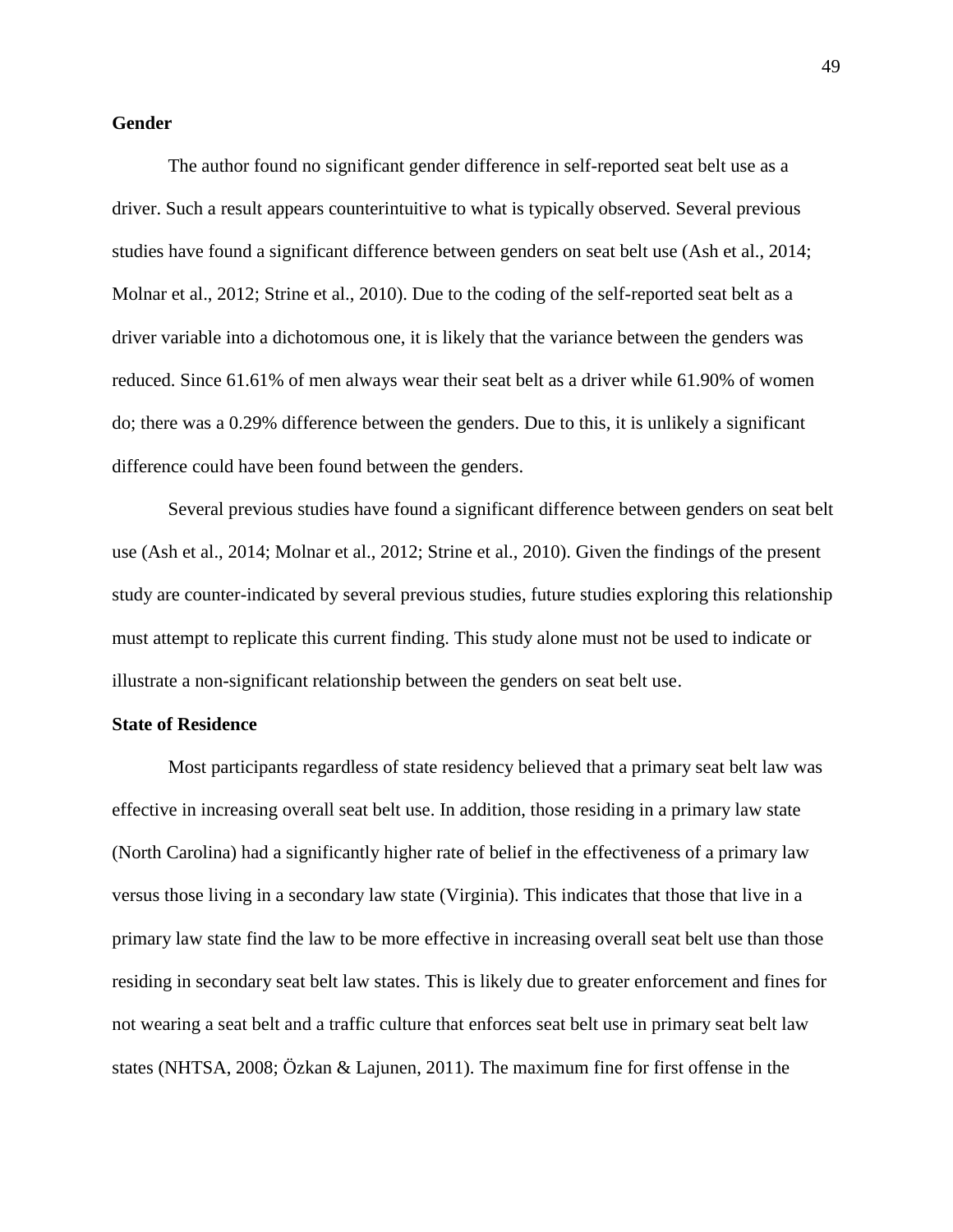primary law enforcement state North Carolina is \$25.50 plus \$135.50 in court costs; while the fine is \$25 in secondary law enforcement state Virginia (GHSA, 2017). All drivers violating this law in North Carolina are assessed the court costs and must pay the total amount of \$161 (North Carolina Department of Public Safety, 2019). However, these court costs may be dropped if they decide to go to court. The traffic culture of a primary law state more strongly enforces seat belt use compared to secondary states. The law strength is the important difference between these states and the current study demonstrates that a primary seat belt law is believed to be more effective at increasing seat belt use overall than a secondary seat belt law (NHTSA, 2008).

## **Population Density and State of Residence: Impact on Self-Reported Seat Belt Use**

In contrast to previous research (ARC, n.d; Birru et al., 2016; Perkins et al., 2009), selfreported seat belt use in this study was not significantly associated with neither self-reported population density nor state of residence (limited to Virginia vs. North Carolina). Self-reported population density and state residency did not significantly increase the likelihood that one reported always wearing their seat belt as a driver. This is likely an artifact of categorizing the self-reported seat belt use as a driver variable into a categorical dichotomous one. This categorization was done due to the original distribution of the variable exhibiting dichotomy. One possible explanation is the dichotomization of the self-reported seat belt use as a driver variable rendered insufficient variance remaining to be explained by state residency or population density.

#### **Population Density and State of Residence: Impact on Effectiveness**

Based on previous research, belief in effectiveness of a primary seat belt law was expected to be associated with population density of where one lives (ARC, n.d.; Birru et al., 2016; Perkins et al., 2009). It was expected that those residing in rural areas would have the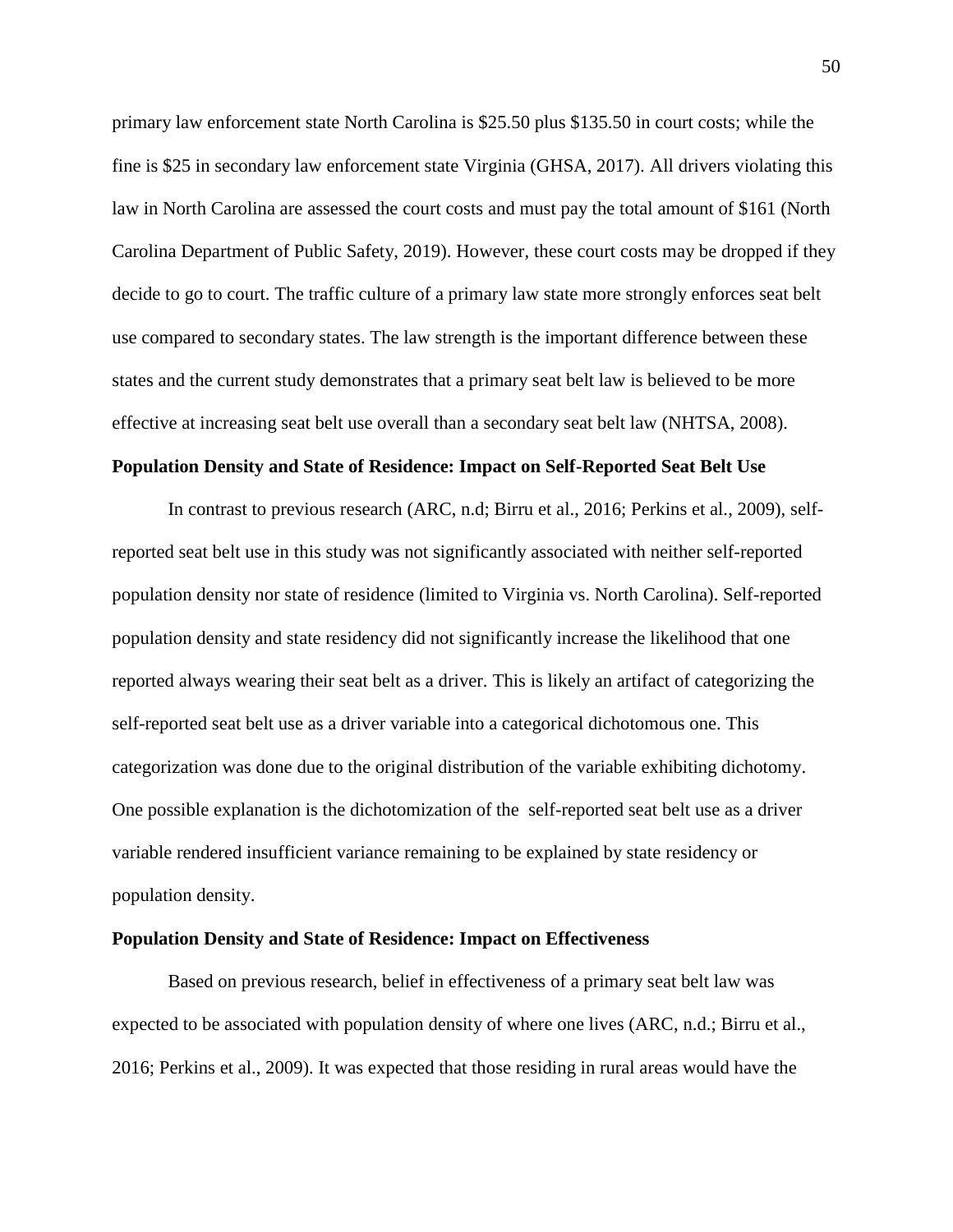lowest effectiveness belief. However, suburban areas had the lowest percentage belief in the effectiveness of a primary seat belt in increasing overall seat belt use, but there were no significant differences among the population density levels. This null finding is likely due to the relatively uniform percentage belief amongst states and population levels as shown in Table 9 above. Based on these percentages, most people believe that a law has positive effect on increasing belt use and negative effect on unsafe driving (NHTSA, 2008). Lawmakers could understand that this study adds to the evidence that many drivers in a secondary law state believe in the effectiveness of a primary law, allowing political support (and reasonable expectations for improved safety) in enacting a primary law.

#### **Limitations**

There were several limitations for this study. Effect sizes were small for all hypotheses. The small effects raised two questions. First, estimated power analyses were overly optimistic, and n-sizes were insufficient to test most effects. Second, the small effects themselves seem to challenge the importance of these issues (i.e., importance of traffic culture). However, other traffic culture studies that investigated similar topics have had similar effect sizes. Ash, Edwards, Porter (2014) had small to medium effect sizes, that ranged from .004 to .235, in all models using primary seat belt law enforcement status. Another study that correlated the DBQ with variables such as collisions, gender and age also had small effect sizes, which ranged from less than .001 to .25 (Cordazzo et al., 2014). Perkins et al. (2009), the study most similar to the author's study, used confidence intervals and odds ratios. The odds ratios in that study ranged from 0.85 to 4.59; while they ranged from 0.50 to 2.64 in the current study.

According to Borenstein, Hedges, Higgins, and Rothstein (2009), one can convert odds ratios to Cohen's d and then r squared. After conversion, the range of r-squared for Perkins et al.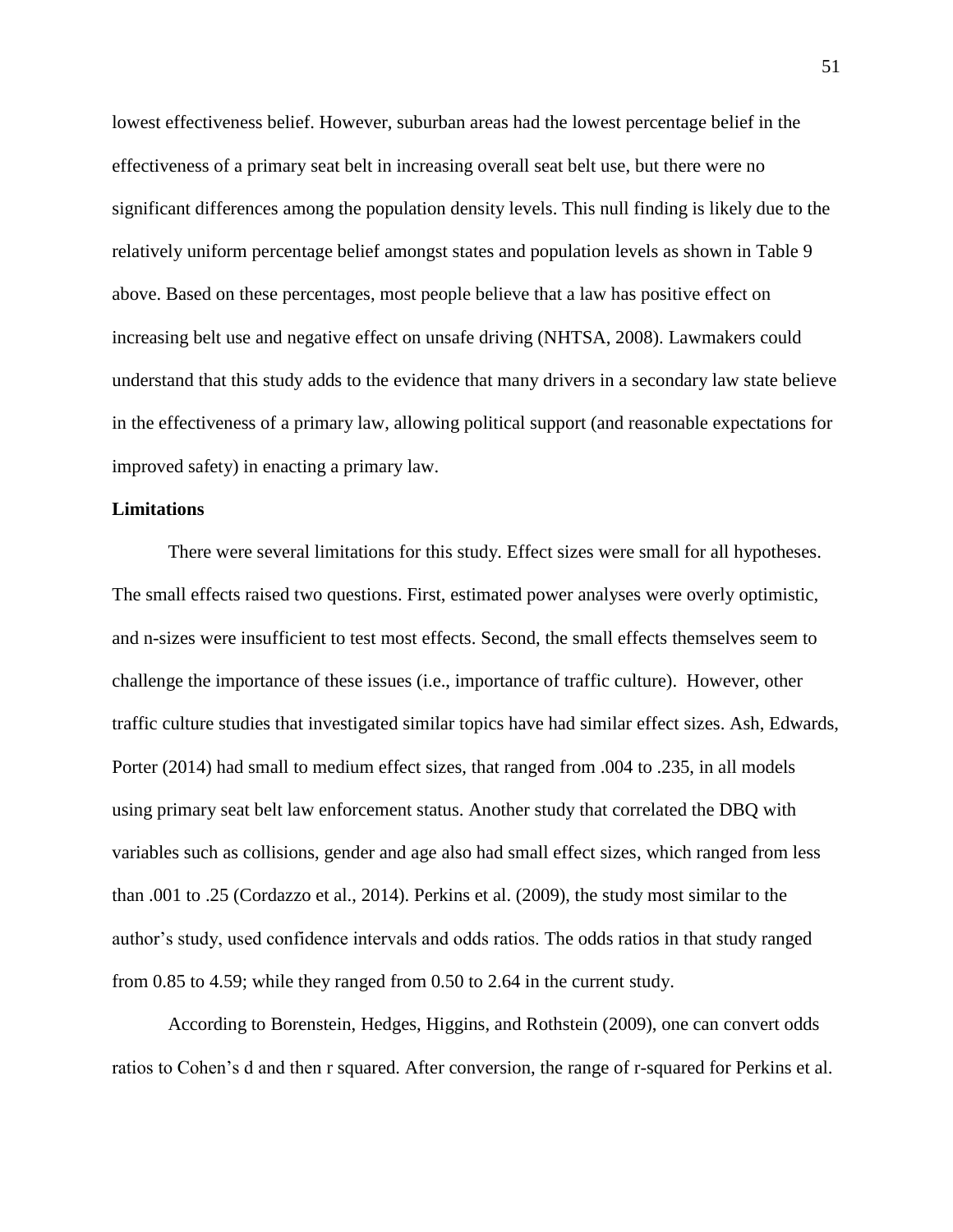(2009) was from .23 to .78. The current study used eta squared which is calculated the same way as r-squared and can be directly compared to each other (Maxwell & Delaney, 2004). In the current study, the effect size range for those analyses using the continuous primary seat belt law effectiveness belief variable was from .002 to .05, while it was .14 to .24 for those analyses that used the dichotomous self-reported seat belt use as a driver variable and these effect sizes are smaller as compared to Cordazzo et al. (2014) and Perkins et al. (2009). However, the larger difference in range from Perkins et al. (2009), the most similar study to the current one, may have resulted from using one rural state with a secondary law compared to two states with different law statuses in the current study. It is also plausible that the 10-year span between studies renders the comparison less sound as well due to history effects (Shadish, Cook, & Campbell, 2002).

Another limitation is that the author's study focused on self-reported survey data and participants may have answered in a favorable manner that is societally acceptable (i.e. reporting that they wear their seat belt more than they actually do). However, this was the only viable method to conduct the author's study. In addition, the survey was available online only to those with Internet access, a valid MTurk account, residency in Virginia or North Carolina, a valid driver's license, and being 18 years old or older. Residents of these states without Internet access were excluded, with the possibility the data and findings presented here not fully representing the typical Virginia or North Carolina driver. However, all limitations applied to both states, creating confidence that differences for the states was the result of more than the outcomes of any limitation.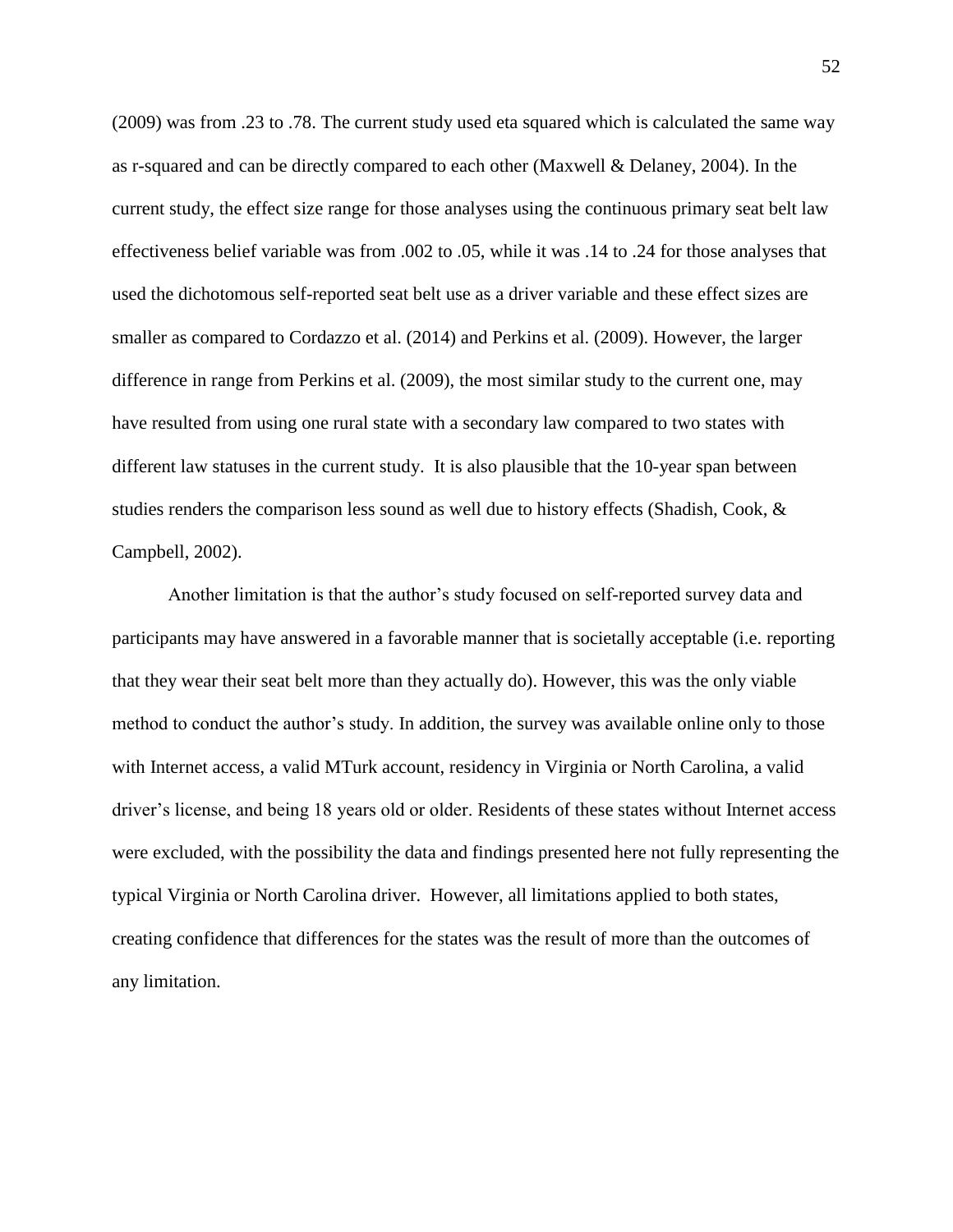#### **Future Directions**

Future studies should focus on updating findings of previous research and what has been found in this study by focusing on more states with secondary laws and pairs of demographically similar states with contrasting seat belt laws (primary versus secondary). This can further develop the traffic culture model and demonstrate the saliency of demographics used in previous studies and the current study. The study that researched a similar topic as the current study is ten years old and did not take multiple states into account (Perkins et al., 2009). In addition, the studies most similar to the author's focused on only one state or one demographic (Demimer et al., 2012; Perkins et al., 2009). Would a focus on a region of states with similar economies and demographics illustrate differences in belief better or in a similar way to a demographically similar pair of states did? Exploring this could further the macro level of the traffic culture model.

Future studies should further examine differences between genders on seat belt use. The null finding in the current study indicates that either gender is less discerning in differences for this topic, or the study's methods were insensitive to detecting differences. Previous literature points to a significant difference between genders on belt use (Ash et al., 2014; Molnar et al., 2012; Strine, Beck, Bolen, Okoro, Dhingra, & Ballus, 2010). This gender difference is salient with other types of behavior (i.e. speeding and drunk driving) and has been shown to be a factor in seat belt use. These next steps can help better explain the findings of this study and further the traffic culture model.

Further questions might include a focus on health-related factors such as the presence or absence of health-related behaviors. Do those that smoke, drink, speed, etc. have a lower or higher seat belt usage rate? Do these factors affect their law beliefs? Are there cultural links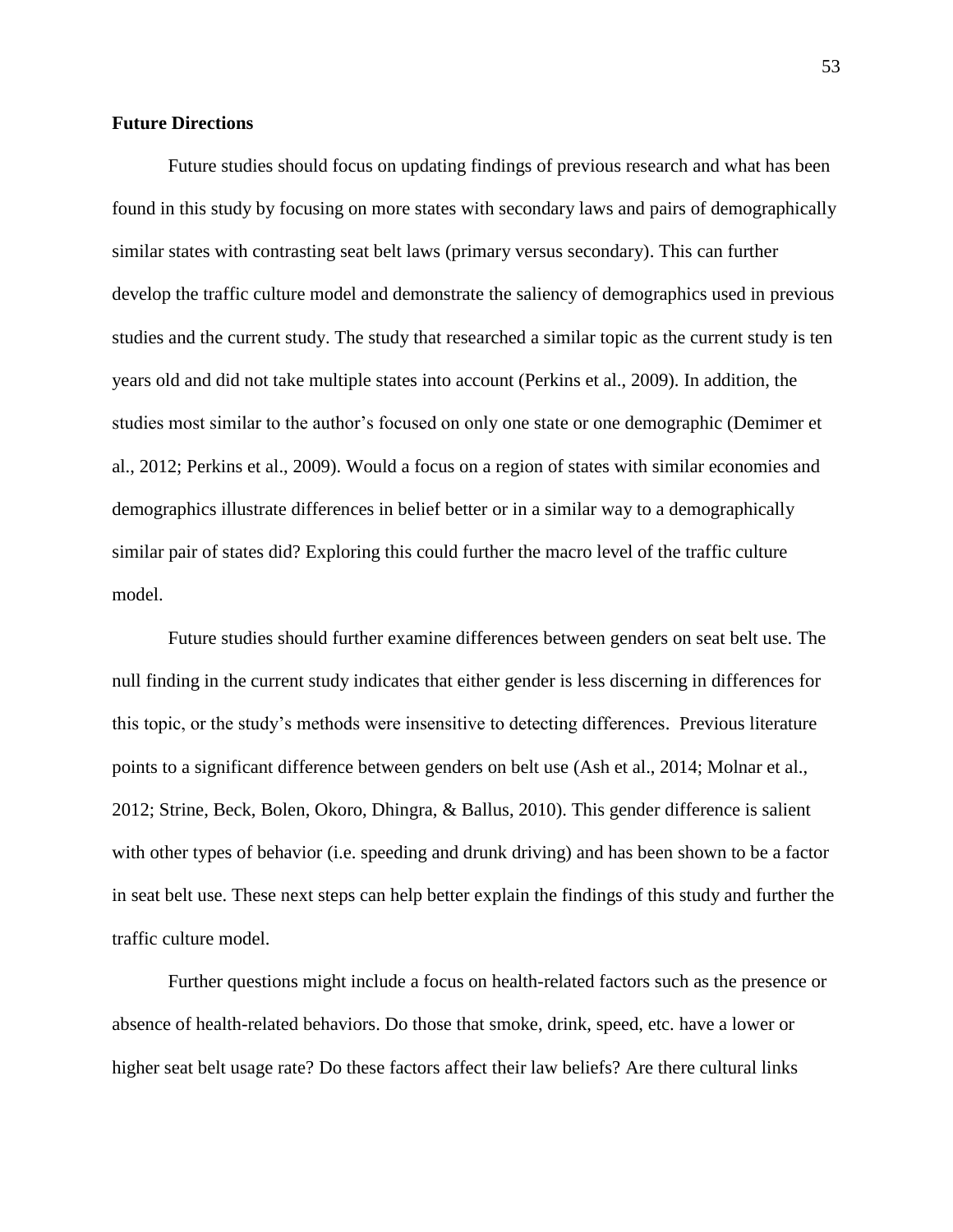among multiple health behaviors? Seat belt use is a health-related behavior and exploring these avenues would be an excellent way to further this study.

#### **Conclusions**

Traffic safety culture is important because it provides a framework for issues that affect driver behavior, law beliefs, and law enforcement strength. Based on the omnibus model, 2.90% of the variance in primary seat belt law effectiveness belief can be attributed to education level (1.50%) and the sum of DBQ Errors (1.40%) which indicates that these demographics are significant contributors to how effective one believes a primary seat belt law would be in increasing overall seat belt use and are important demographics to target.

This study furthered data presented on traffic culture and on primary seat belt laws. Variables associated with traffic culture do correlate with seat-belt law beliefs, which allow the possibility that laws can be better designed for effectiveness and acceptance in the future by linking them to the cultures within which they will be enacted. However, much more additional work is required before the research community is ready to claim, with certainty, how best to create laws matched for maximum impact in a particular culture. This study further explains how and why demographics may affect law beliefs and helps show how driver's beliefs may influence how law strength and cultural beliefs correlated with behavior in a certain regional area.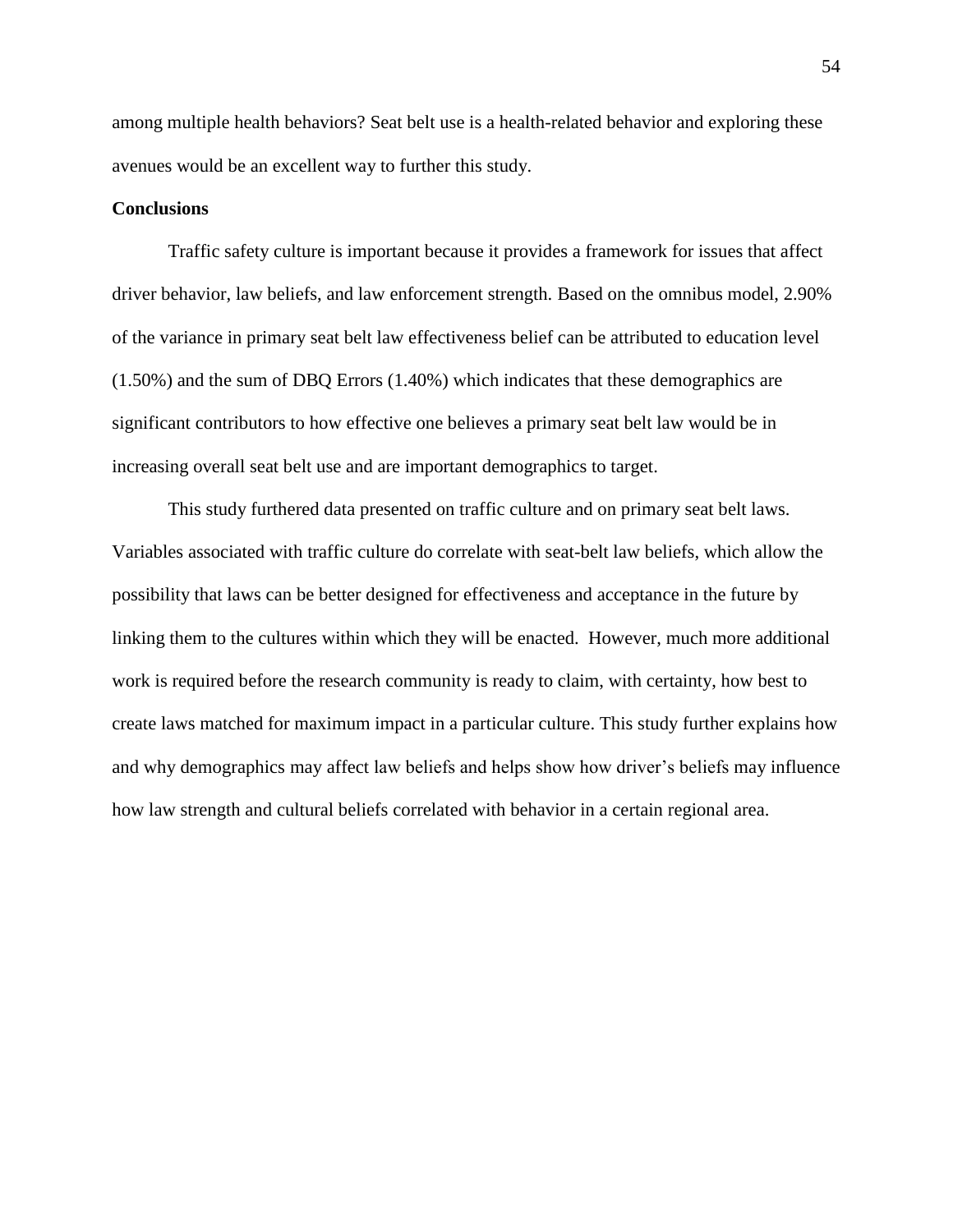#### **BIBLIOGRAPHY**

- AAA Foundation of Traffic Safety (2007). Improving Traffic Safety Culture in the United States: The Journey Forward. Washington, D.C: AAA Foundation of Traffic Safety.
- Appalachian Regional Commission (ARC). (n.d). *The Appalachian region*. Retrieved April 1, 2017 from https://www.arc.gov/appalachian\_region/TheAppalachianRegion.asp.
- Ash, I.K., Edwards, A.L., & Porter, B.E. (2014). An investigation of state population characteristics that moderate the relationship of state seat belt law and use in the United States. *Accident Analysis and Prevention*, *71*, 129-136.
- Atchley, P., Shi, J., & Yamamoto, T. (2014). Cultural foundations of safety culture: A comparison of traffic safety culture in China, Japan, and the United States. *Transportation Research Part F*, *26*, 317-325.
- Baratian-Ghorghi, F., Zhou, H., & Franco-Watkins, A. (2017). Effects of red light cameras on driver's stop/go decision: Assessing the green extension hypothesis. *Transportation Research Part F*, *46*, 87-95.
- Beck, L.F., & Shults, R.A. (2009). Seat belt use in states and territories with primary and secondary laws-United States, 2006. *Journal of Safety Research*, *40*, 469-472.
- Birru, H., Rudisill, T.M., Fabio, A., & Zhu, M. (2016). A comparison of self-reported seat belt usage among Appalachian and non-Appalachian United States. *Annals of Epidemiology*, *26*, 227-230.
- Brijs, K., Daniels, S., Brijs, T., & Wets, G. (2011). An experimental approach towards the evaluation of a seat belt campaign with an inside view on the psychology behind seat belt use. *Transportation Research Part F*, *14*, 600-613.
- Borenstein, M., Hedges, L.V., Higgins, J.P.T, & Rothstein, H.R. (2009). Chapter 7: Converting among Effect Sizes. *In Introduction to Meta-Analysis*. West Sussex, United Kingdom: Wiley.
- Cohen, J. (1992). A Power Primer. Qua*ntitative Methods in Psychology, 112*, 155-159.
- Cordazzo, S.T.D., Scialfa, C.T., Bubric, K., & Ross, R.J. (2014). The Driver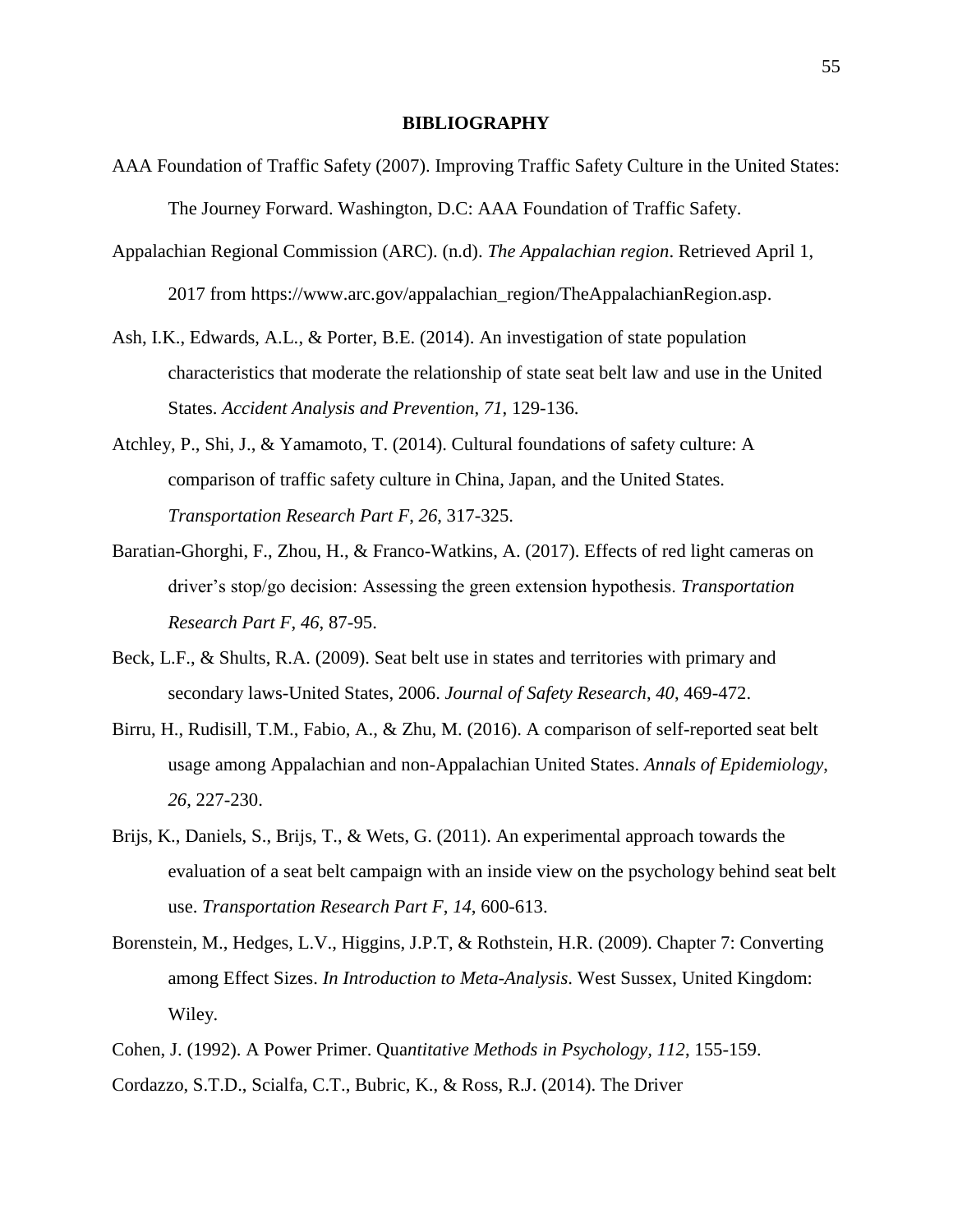Behaviour questionnaire: A North American analysis. *Journal of Safety Research*, *50*, 99- 107.

- Dayton, C.J., & Malone, J.C. (2017). Development and socialization of physical aggression in very young boys. *Infant Mental Health Journal*, *38*, 150-165.
- De Winter, J.C.F., Kyriakidis, M., Dodou, D., & Happee, R. (2015). Using CrowdFlower to study the relationship between self-reported violations and traffic accidents. *Procedia Manufacturing*, *3*, 2518-2525.
- Demimer, A., Durat, M., & Haşimoğlu, C. (2012). Investigation of seat belt use among drivers of different education levels. *Safety Science*, *50*, 1005-1008.
- Dinh-Zarr, T.B., Zaza, S., & Sosin, D.M. (2001). Reviews of Evidence Regarding Interventions to Increase the Use of Safety Belts. *American Journal of Preventive Medicine*, *21*, 48-65.
- Edwards, J., Freeman, J., Soole, D., & Watson, B. (2014). A framework for conceptualising traffic safety culture. *Transportation Research Part F*, *26*, 293-302.
- Furr, R.M. & Bacharach, V.R. (2014). Psychometrics: Am Introduction ( $2<sup>nd</sup>$  ed.). Washington, DC: Sage Publications Ltd.
- Gehlert, T., Hagemeister, C., & Özkan, T. (2014). Traffic safety climate attitudes of road users in Germany. *Transportation Research Part F*, *26*, 326-336.
- Glendon, A.I. (2011). Chapter 9: Neuroscience and Young Drivers. In B. Porter (ed.)). Handbook of Traffic Psychology (pp. 109-125). San Diego, CA: Academic Press.
- Governors Highway Safety Administration (GHSA). (2012). Seat Belt Laws. Retrieved from http://www.ghsa.org/html/stateinfo/laws/seatbelt\_laws.html.
- Governors Highway Safety Administration (GHSA). (2017). Seat Belts. Retrieved from http://www.ghsa.org/state-laws/issues/Seat-Belts.
- Heinrich-Heine-Universität Düsseldorf. (2016). G\*Power: Statistical Power Analyses for Windows and Mac. Retrieved from http://www.gpower.hhu.de/en.html.

Insurance Institute for Highway Safety Highway Loss Data Institute (IIHS HLDI) (2016).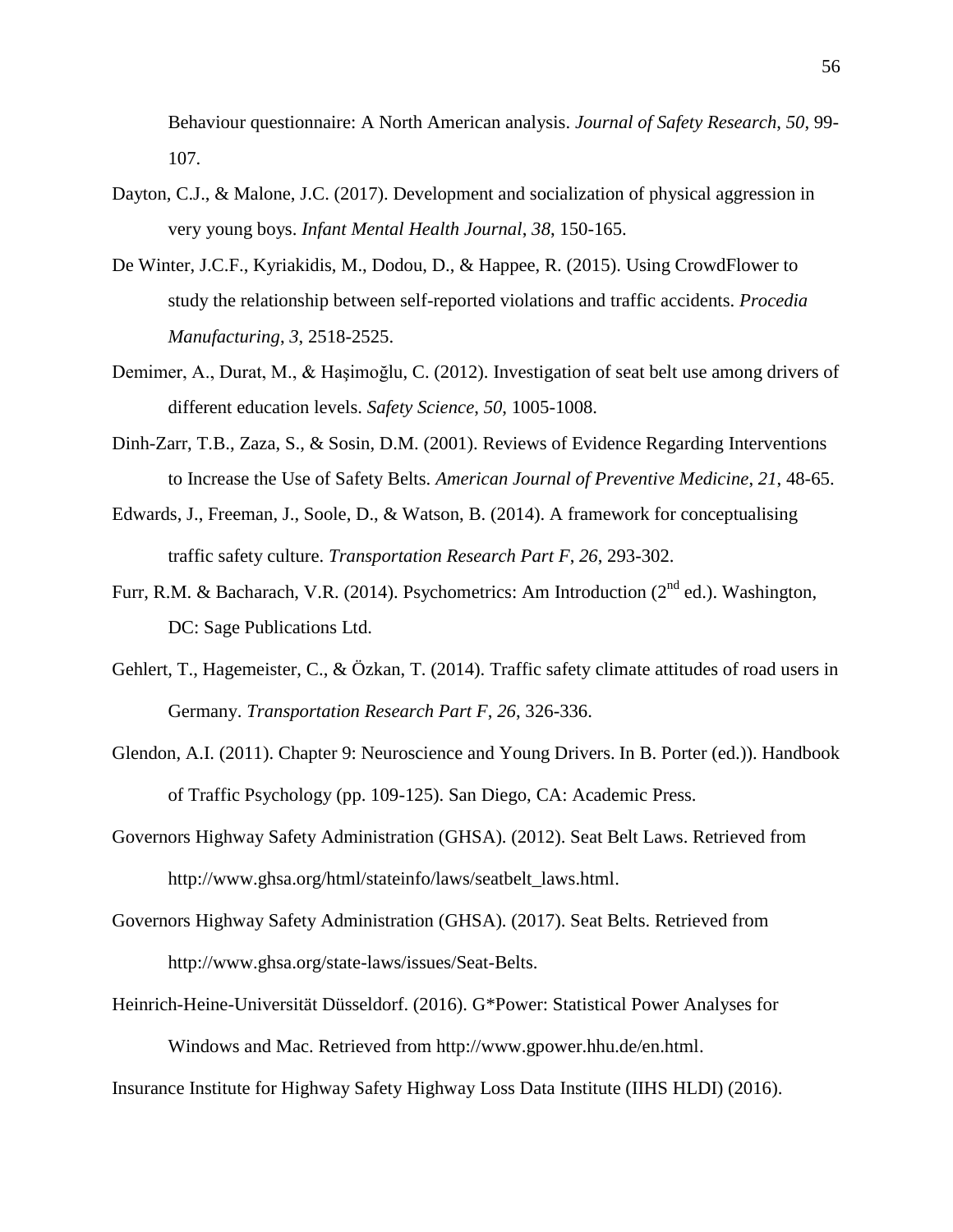Fatality Facts: General Statistics. Retrieved from

http://www.iihs.org/iihs/topics/t/general-statistics/fatalityfacts/state-by-state-overview.

- Kline, D. W., Kline, T. J., Fozard, J. L., Kosnik, W., Schieber, F., & Sekuler, R. (1992). Vision, aging and driving: The problems of older drivers. *Journals of Gerontology*, *47*, 27–34.
- Lajunen, T., Parker, D., & Summala, H. (2004). The Manchester Driver Behaviour Questionnaire: A cross-cultural study. *Accident Analysis and Prevention*, *36*, 231–238.
- Lv, J., Lord, D., Zhang, Y., & Chen, Z. (2015). Investigating Peltzman effects in adopting mandatory seat belt laws in the US: Evidence from non-occupant fatalities. *Transport Policy*, *44*, 58-64.
- Maxwell, S.E., & Delaney, H.D. (2004). *Designing Experiments and Analyzing Data: A Model Comparison Perspective* (2<sup>nd</sup> ed.). New York, NY; Taylor & Francis.
- McDaniel, M.A. (2006). Estimating state IQ: Measurement challenges and preliminary correlates. *Intelligence*, *34*, 607-619.
- Michigan State Police. (2017, May). *Click it or ticket*. Retrieved from https://www.michigan.gov/msp/0,4643,7-123-72297\_64773\_33018\_75496-375700-- ,00.html.
- Molnar, L.J., Eby, D.W., Dasgupta, K., Yang, Y., Nair, V.N., & Pollock, S.M. (2012). Explaining state-to-state difference in seat belt use: A multivariate analysis of cultural variables. *Accident Analysis and Prevention*, *47*, 78-86.
- National Highway Traffic Safety Administration (NHTSA). (2008). How states achieve high seat belt use rates.
- National Highway Traffic Safety Administration (NHTSA). (2016). Fatalities in the United States.
- Nordfjaern, N., Şimşekoğlu, O., Zavareh, M.F., Hezaveh, A.M., Mamdoohi, A.R., & Rundmo, T. (2014). Road traffic culture and personality traits related to traffic safety in Turkish and Iranian samples. *Safety Science*, *66*, 36-46.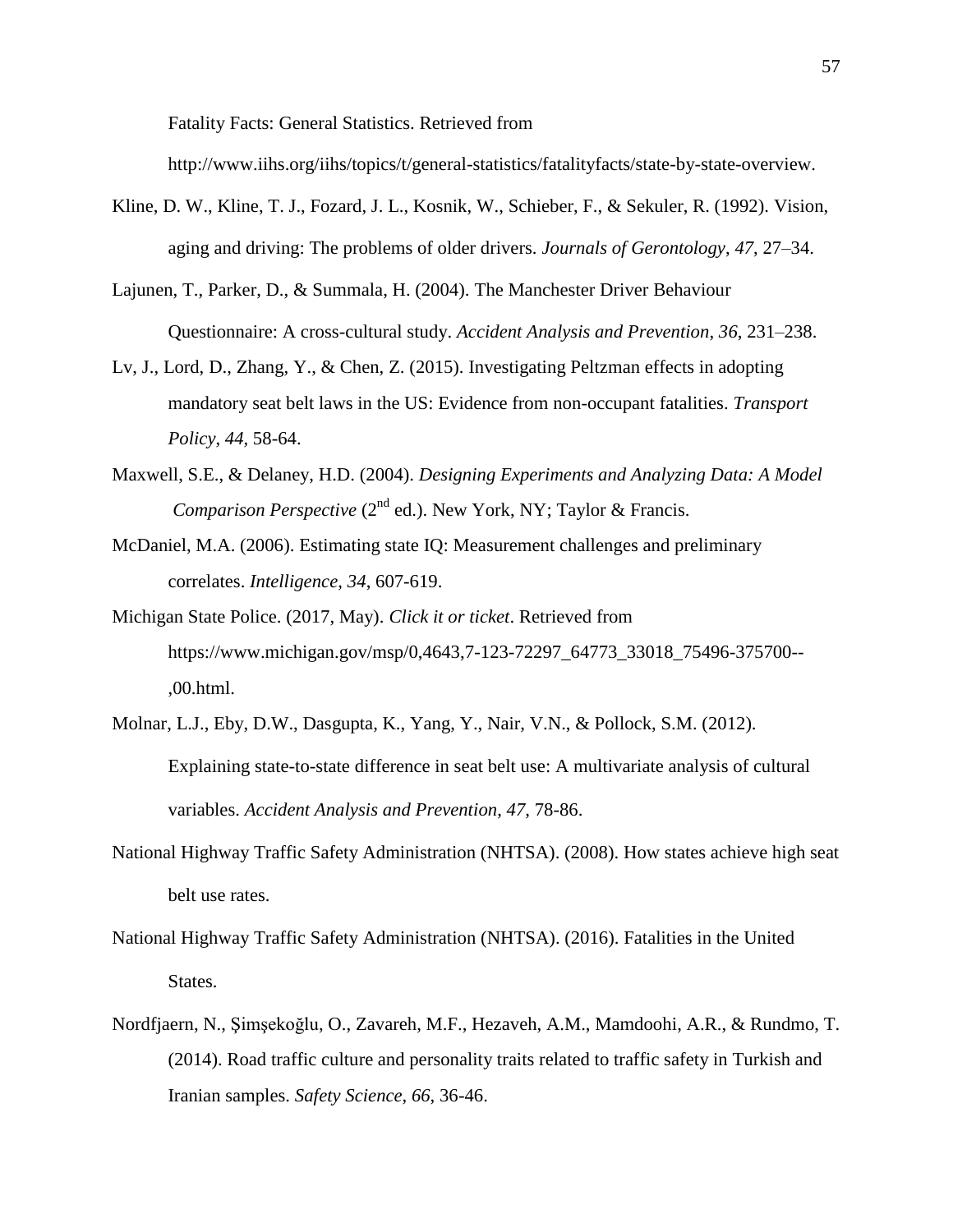- North Carolina Department for Public Safety (NCDPS). (2019). Frequently Asked Questions. Retrieved from https://www.ncdps.gov/Our-Organization/Law-Enforcement/State-Highway-Patrol/FAQ
- Özkan, T., Lajunen, T., & Summala, H. (2006). Driver Behaviour Questionnaire: A follow up study. *Accident Analysis and Prevention*, *38*, 386–395.
- Özkan, T., & Lajunen, T. (2011). Chapter 14: Person and Environment: Traffic Culture. In B. Porter (ed.). *Handbook of Traffic Psychology* (pp. 179-191). San Diego, CA: Academic Press.
- Parker, D., Reason, J.T., Manstead, A.S.R., & Stradling, S.G. (1995). Driving errors, driving violations, and accident involvement. *Ergonomics*, *38*, 1036-1048.
- Parker, D., McDonald, L., Rabbitt, P., & Sutcliffe, P. (2000). Elderly drivers and their accidents: The aging driver questionnaire. *Accident Analysis and Prevention*, *32*, 751–759.
- Peer, E., Brandimarte, L., Samat, S., Acquisiti, A. (2017). Beyond the Turk: Alternative platforms for crowdsourcing behavioral research. *Journal of Experimental Social Psychology*, *70*, 153-163.
- Peltzer, K. (2011). Chapter 35: Road Use Behavior in Sub-Saharan Africa. In B. Porter (ed.). Handbook of Traffic Psychology (pp. 503-518). San Diego, CA: Academic Press.
- Perkins, B.J., Helgerson, S.D., & Harwell, T.S. (2009). Attitudes toward a primary seat belt law among adults in a rural state with a secondary seat belt law. *Journal of Safety Research*, *40*, 49-52.
- Pickrell, T. M., & Li, R. (2016). Seat Belt Use in 2016—Overall Results (Traffic Safety Facts Research Note. Report No. DOT HS 812 351). Washington, DC: National Highway Traffic Safety Administration.

Porter, B.E. (2011). Chapter 31: Enforcement. In B. Porter (Ed.). *Handbook of Traffic*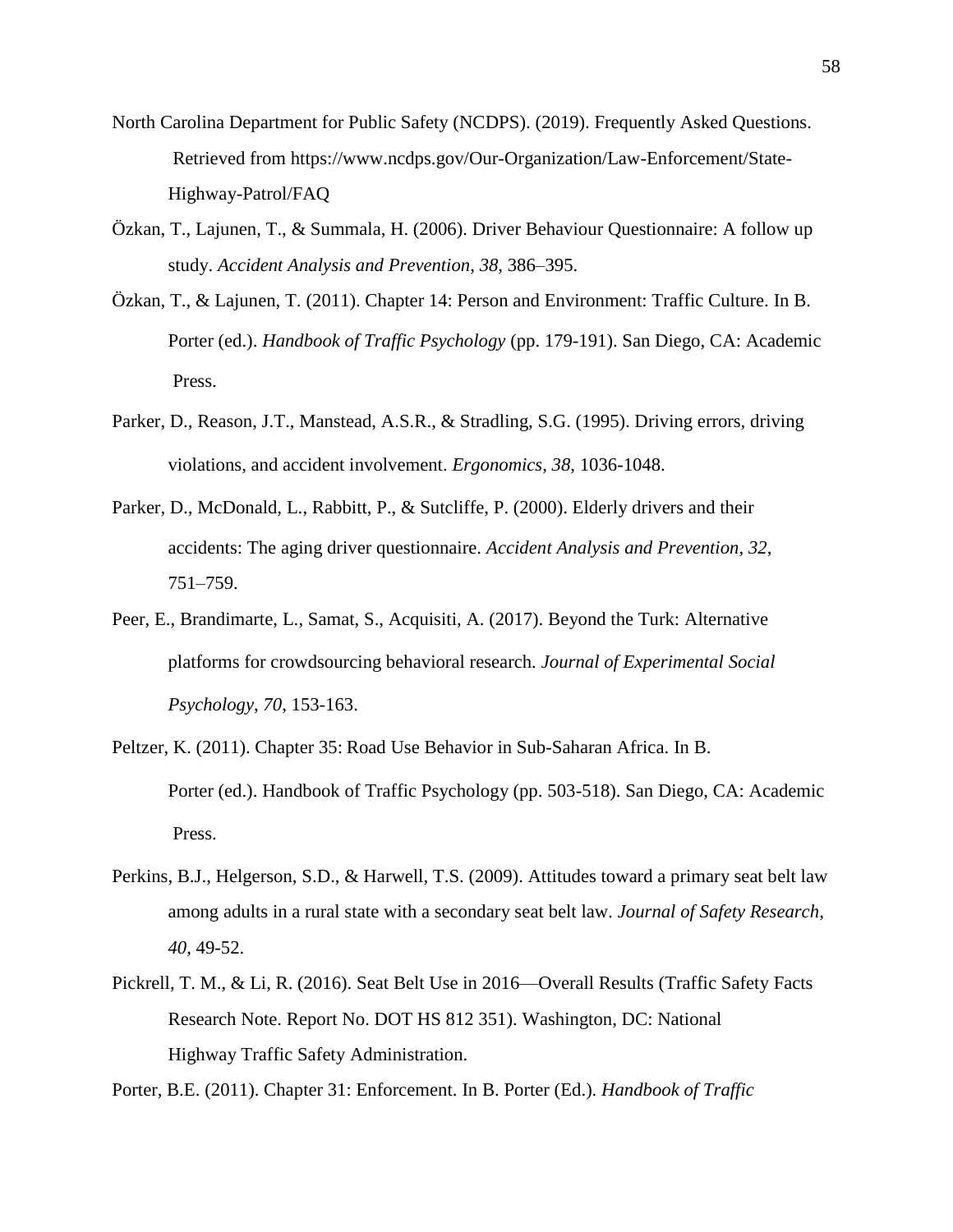*Psychology* (pp. 441-483). San Diego, CA: Academic Press.

- Porter, B.E.,& Diawara, N. (2013). 2013 Seat Belt Use in Virginia: Final Report. Richmond, VA: Virginia Department of Motor Vehicles Highway Safety Office
- Reason, J., Manstead, A., Stradling, S., Baxter, J., & Campbell, K. (1990). Errors and violations of the road: A real distinction? *Ergonomics*, *33*, 1315-1322.
- Shadish, W.R., Cook, T.D., & Campbell, D.T. (2002). *Experimental and quasi-Experimental designs for generalized causal inference*. Boston, MA: Houghton Mifflin Company.
- Shawver, Z., Griffith, J.D., Adams, L.T., Evans, J.V., Benchoff, B., Sargent, R. (2015). An examination of the WHOQOL-BREF using four popular data collection methods. *Computers in Human Behavior*, *55*, 446-454.
- Şimşekoğlu, O., & Lajunen, T. (2008). Social psychology of seat belt use: A comparison of theory of planned behavior and health belief model. *Transportation Research Part F*, *11*, 181-191.
- Strine, T.W., Beck, L.F., Bolen, J., Okoro, C., Dhingra, S., & Ballus, L. (2010). Geographic and sociodemographic variation in self-reported belt use in the United States. *Accident Analysis and Prevention*, *42*, 1066-1071.
- Tabachnick, B.G., & Fidell, L.S. (2013). *Using multivariate statistics* (6<sup>th</sup> ed.). Boston: Pearson.
- United States Census Bureau (2015). 2010 Census Urban and Rural Classification and Urban Area Criteria. Retrieved from https://www.census.gov/geo/reference/ua/urban-rural-2010.html.
- Vivoda, J.M., & Eby, David W. (2011). Chapter 16: Factors Influencing Seat Belt Use. In B. Porter (Ed.). *Handbook of Traffic Psychology* (pp. 215-229). San Diego, CA: Academic Press.

Washington Post, The. (2010, August 24). Buckle up, Virginia; The commonwealth, fearing a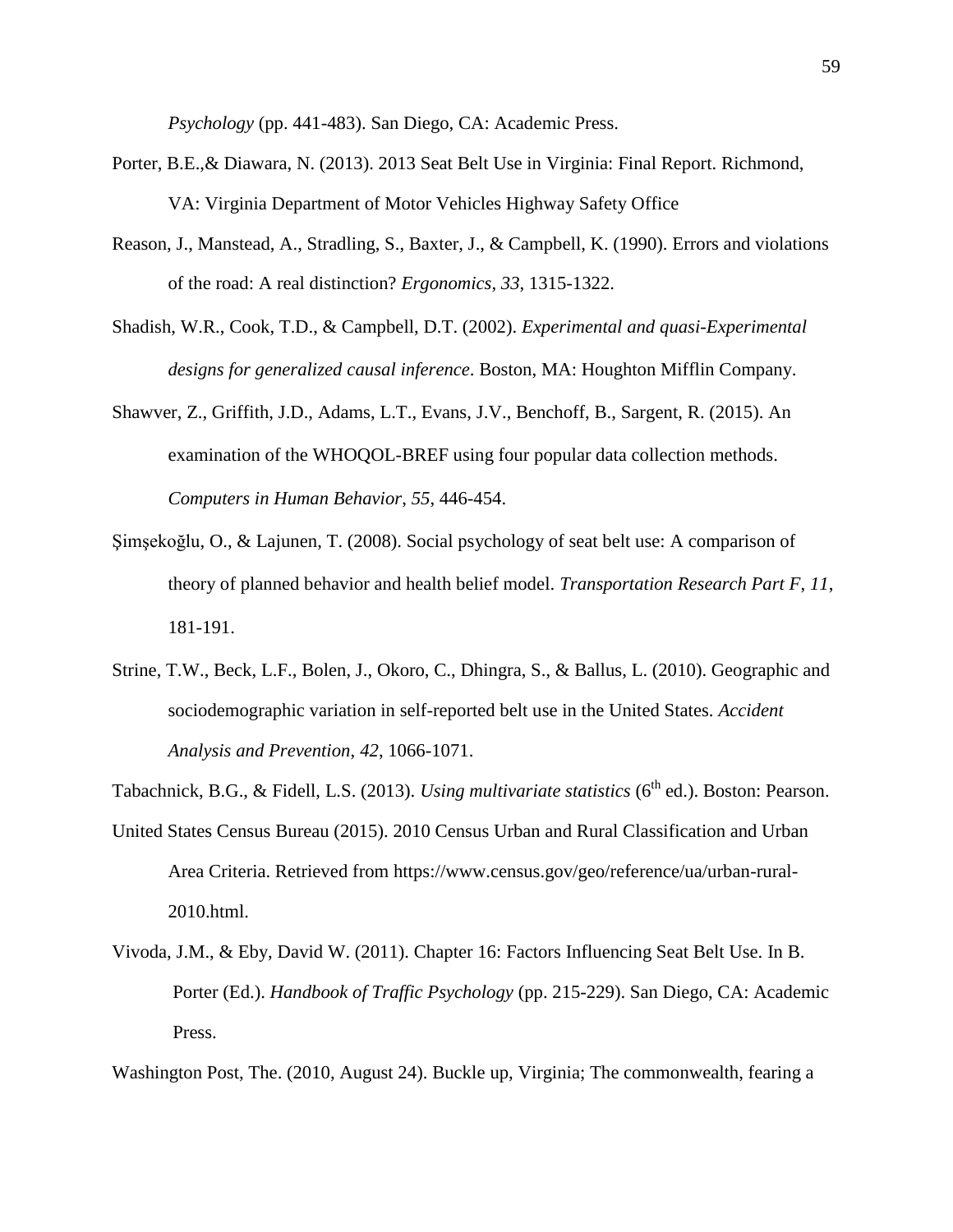nanny state opts for carnage. *The Washington Post*. Retrieved from

https://www.highbeam.com/doc/1P2-21159209.html.

World Health Organization (WHO). (2015). Global Status Report on Road Safety.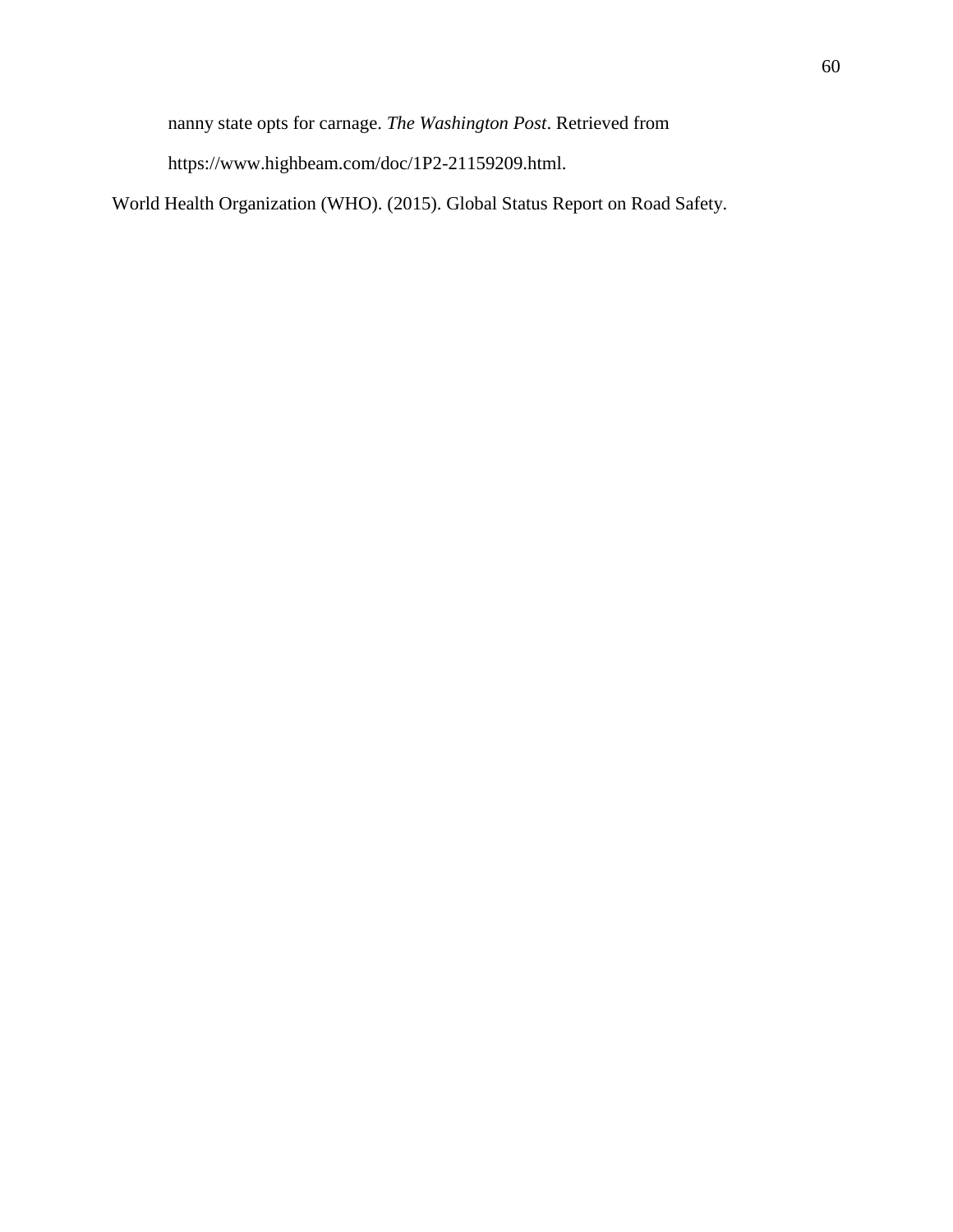## **APPENDIX A. PERMISSION FOR FIGURE**

## Dear Rochelle Rushlow

We hereby grant you permission to reprint the material below at no charge **in your thesis** subject to the following conditions:

- 1. If any part of the material to be used (for example, figures) has appeared in our publication with credit or acknowledgement to another source, permission must also be sought from that source. If such permission is not obtained then that material may not be included in your publication/copies.
- 2. Suitable acknowledgment to the source must be made, either as a footnote or in a reference list at the end of your publication, as follows: "This article was published in Publication title, Vol number, Author(s), Title of article,

Page Nos, Copyright Elsevier (or appropriate Society name) (Year)."

- 3. Your thesis may be submitted to your institution in either print or electronic form.
- 4. Reproduction of this material is confined to the purpose for which permission is hereby given.
- 5. This permission is granted for non-exclusive world **English** rights only. For other languages please reapply separately for each one required.
- 6. Permission excludes use in an electronic form other than submission. Should you have a specific electronic project in mind please reapply for permission.
- 7. Should your thesis be published commercially, please reapply for permission.

Thanks Akshaya **Akshaya G R** Copyrights Coordinator, GR - Copyrights **ELSEVIER** | Global Book Production +91 44 4299 4930 office [a.ganesh.1@elsevier.com](mailto:a.ganesh.1@elsevier.com)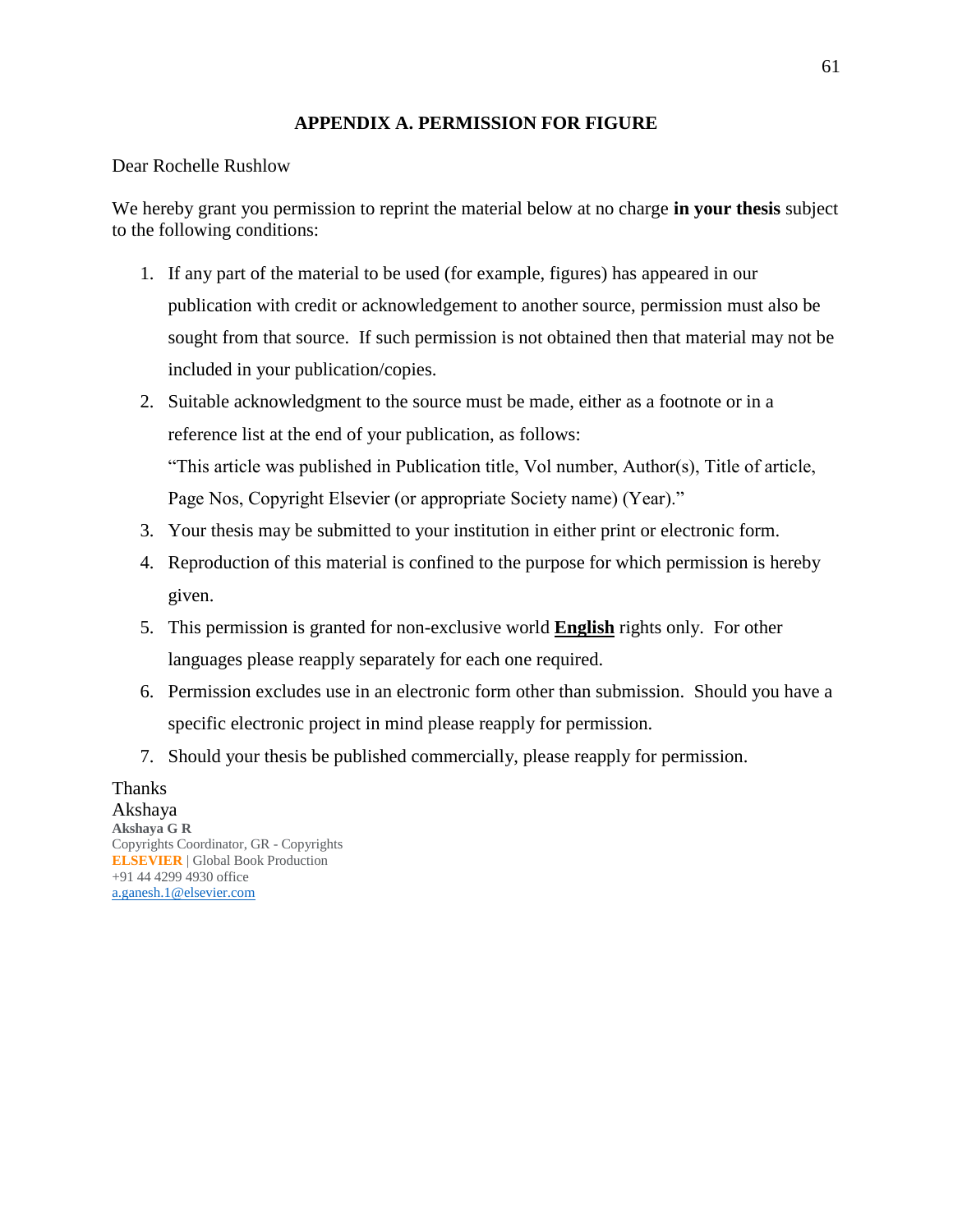#### **Type of Publication:** Book

Book Title: Handbook of Traffic Psychology Book ISBN: 978-0-12-381984-0 Book Author: Bryan E. Porter Book Year: 2011 Book Pages: 189 to 189 Book Chapter number: 14 Book Chapter title: Person and Environment: Traffic Culture

**I would like to use:** Figure(s)

**Quantity of material**: 1 figure. Figure 14.4 Multilevel model of "traffic safety culture and climate" **Excerpts**: **Are you the author of the Elsevier material?** No **If not, is the Elsevier author involved?** Yes **If yes, please provide details of how the Elsevier author is involved:** The Elsevier author is the adviser for my thesis project. **In what format will you use the material?** Print and Electronic **Will you be translating the material?** No **If yes, specify language: Information about proposed use:** Reuse in a thesis/dissertation **Proposed use text:** My university requires the submission of defended theses in ProQuest. **Additional Comments / Information:**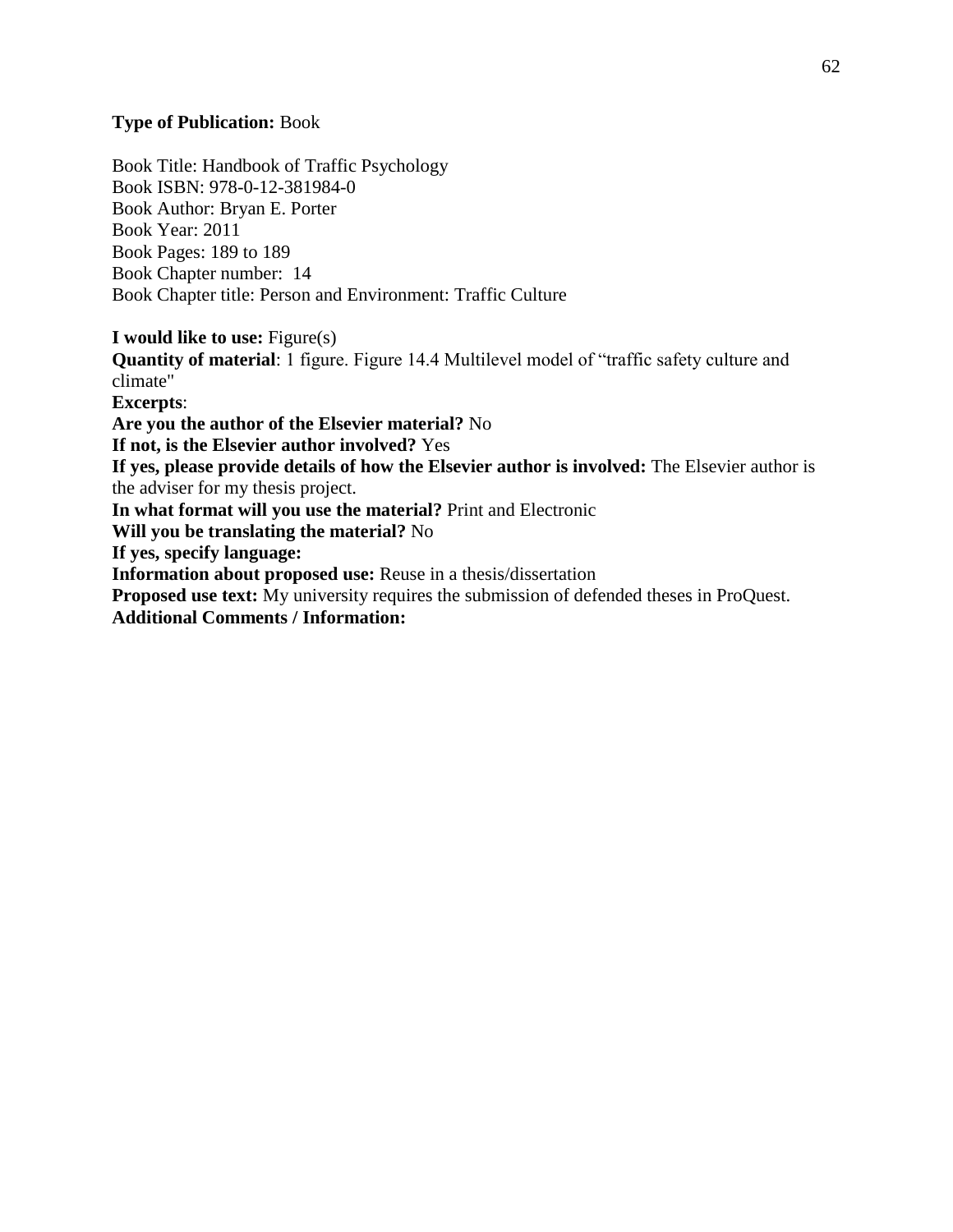### **APPENDIX B. INFORMATION SHEET**

**Information Sheet** Old Dominion University College of Sciences Department of Psychology

**Title of Research:** Seat Belt Research **Principal Investigator:** Bryan E. Porter, Ph.D. **Investigator**: Rochelle Rushlow, Applied Psychological Sciences Master's Student

**Description of Research:** This study requests you to complete a survey dealing with traffic culture, driving behavior, and seat belt beliefs. This will take you approximately 30-45 minutes to complete.

**Exclusionary Criteria:** You must be at least 18-years-old, live in either Virginia or North Carolina, and hold a valid US driver's license.

**Risks and Benefits:** There are very few risks to completing this survey. As a participant, you may experience an increased self-awareness regarding your driving behavior as well as an increased understanding of seat belt laws. However, as a benefit, you may also find the survey interesting and you will gain an awareness about how certain psychological studies are conducted. Also, by taking part in this research, you are creating benefits for the Investigator as she completes her thesis regarding seat belt beliefs.

**Costs and payments:** Participation is entirely voluntary. You, as a survey taker on Mechanical Turk, will receive a \$1.00 for satisfactory completion of the survey. Satisfactory completion involves full completion of the driving behavior survey, full completion of the seat belt usage and beliefs items survey, and completion of all the demographic items. All survey takers must be residents of either North Carolina or Virginia and geographic markers must indicate that the survey was taken in either Virginia or North Carolina. **Confidential information including your IP address will be collected to verify location.**

**Withdrawal Privilege:** You are free to participate in this study or to withdraw at any time. If you wish to withdraw, you may do so without penalty. You may also refuse to answer any question that makes you feel uncomfortable. The investigator also reserves the right to withdraw your participation at any time throughout the investigation.

**Contact Information:** If you have any further questions concerning this study, please contact Dr. Bryan Porter; (757) 683-3259; bporter@odu.edu.

THANK YOU FOR YOUR ASSISTANCE.

IF YOU AGREE TO THE ABOVE TERMS, CLICK NEXT TO CONTINUE.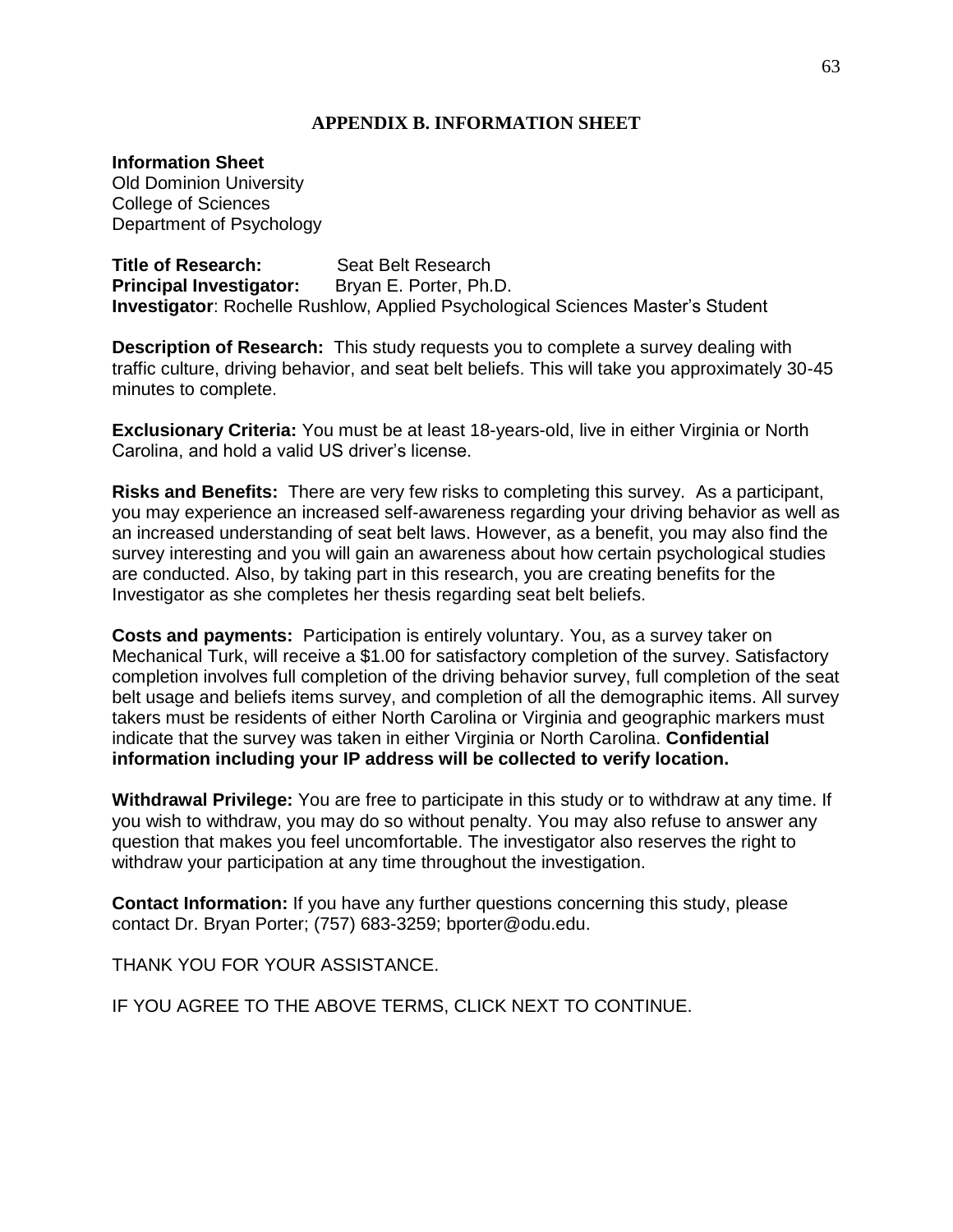# **APPENDIX C. EXCLUSIONARY DEMOGRPAHIC QUESTIONS**

- Are you 18 years old or older?
	- o (Choices) Yes, No (if no, exclude and go to end of survey)
- Do you live in the United States?
	- o (Choices) Yes, No (If no, exclude and go to end of survey)
- Do you live in either Virginia or North Carolina?
	- o (Choices) Yes, No (if no, exclude and go to end of survey)
- Do you hold a valid United States driver's license?
	- o (Choices) Yes, No (if no, exclude and go to end of survey)
		- (Follow up) Is your license currently suspended or revoked?
			- (Choices) Yes, No (if yes, exclude and go to end of survey)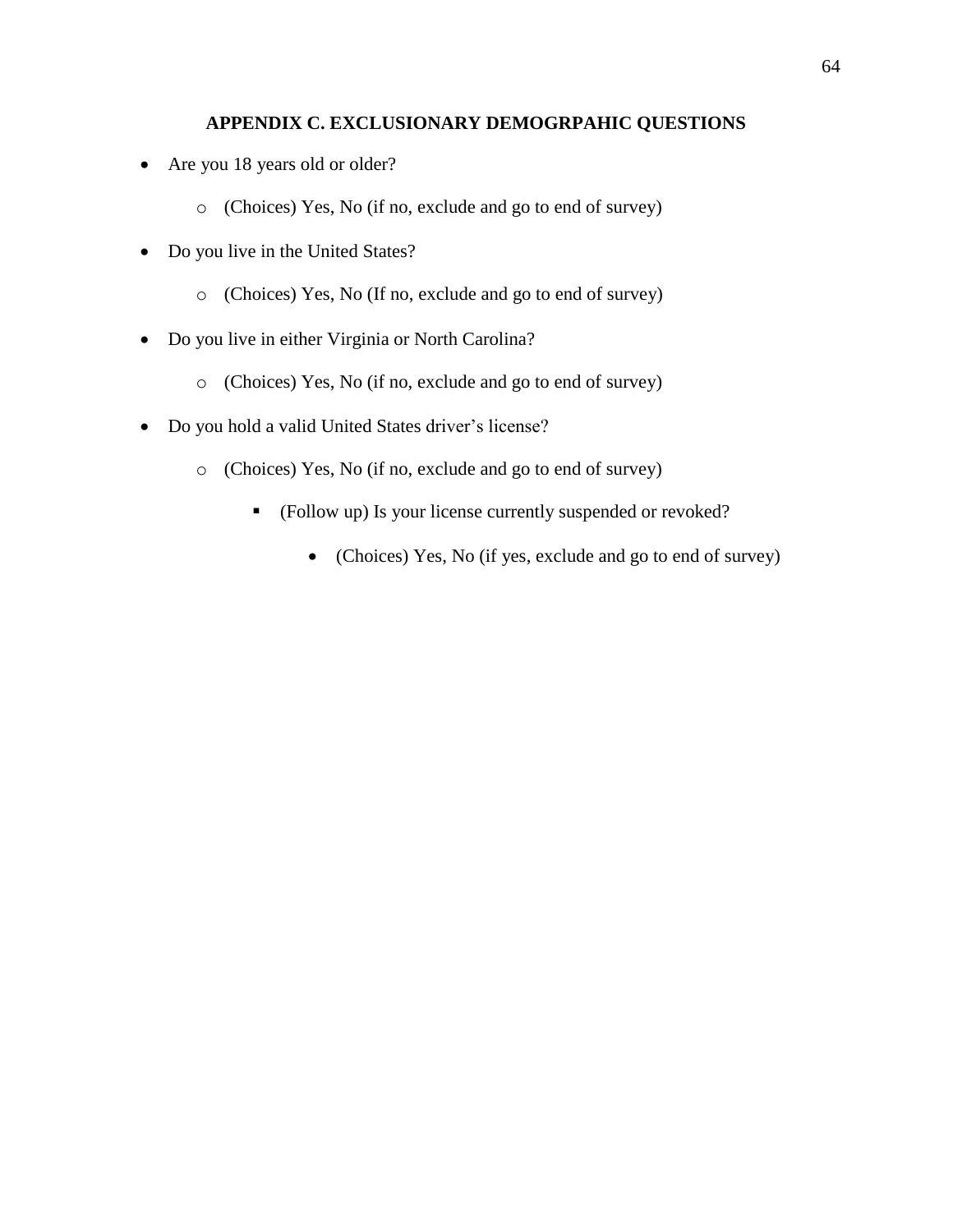# **APPENDIX D. DRIVER BEHAVIOR QUESTIONNAIRE (DBQ) (CORDAZZO ET AL., 2014)**

This version of the DBQ has two subscales: Errors and Violations. Errors are coded as E and Violations are coded as V at the end of each statement. This information (e.g. (E) and (V)) was not shown to participants.

Instructions given to survey takers: The following instrument asks about behaviors that may be done in a driving context. For each statement, select how often you do each of the following driving behaviors on the following scale: Never, Very Rarely, Occasionally, Often, Nearly all the time, Always.

- 1. Attempt to leave a parking space in the wrong gear. (E)
- 2. Check your speedometer and discover that you are traveling faster than the posted speed limit. (V)
- 3. Drive as fast along country roads at night on low beams as you would on high beams. (E)
- 4. Drive especially close or 'flash' the car in front of you to try and get them to go faster or get out of your way. (V)
- 5. Forget where you parked your car. (E)
- 6. Realize that the vehicle ahead has slowed, and have to slam on the brakes to avoid a collision because you were distracted or preoccupied. (E)
- 7. Switch on one thing, such as the headlights, when you meant to turn on something else, such as wipers. (E)
- 8. Turn left into the path of an oncoming vehicle that you hadn't seen. (E)
- 9. Misjudge the space available in a parking lot and nearly (or actually) hit another vehicle. (E)
- 10. Realize you have no clear recollection of the road along which you have just been traveling. (E)
- 11. Miss your exit on a highway and have to make a detour. (E)
- 12. Try to pass in risky circumstances when stuck behind a slow-moving vehicle on a two-lane highway. (V)
- 13. Intending to drive to destination A, you realize you are actually en route to B, perhaps because destination B is your more usual destination. (E)
- 14. Take a chance and run a red light. (V)
- 15. Feel angered by another driver's behavior and chase after him/her with the intention of giving him/her a piece of your mind. (V)
- 16. Deliberately disregard the speed limits late at night or very early in the morning. (V)
- 17. Forget that you have your high beams on until 'flashed' by other motorists. (E)
- 18. When turning right, nearly hit a cyclist who has come up behind you. (E)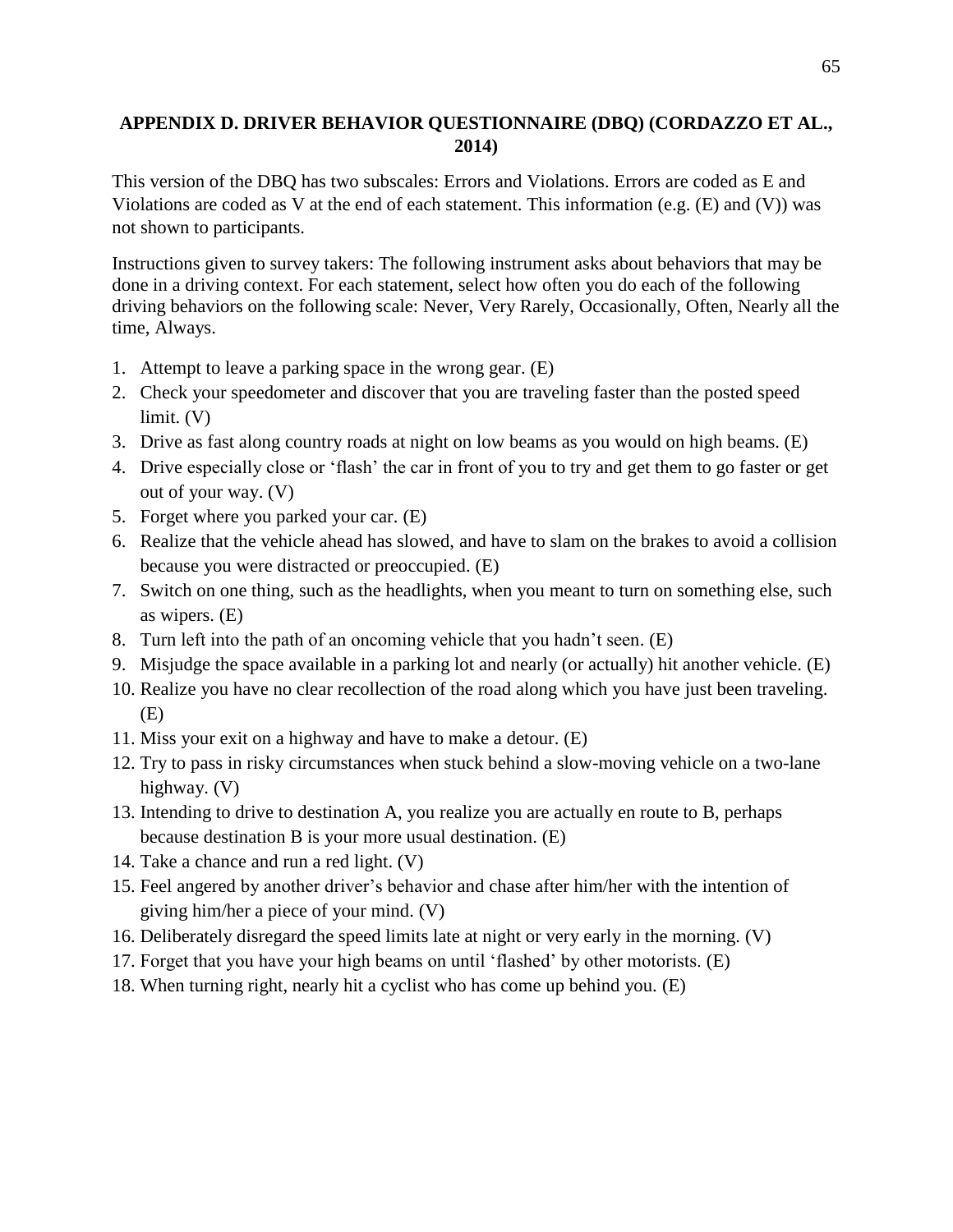- If you are reading this, select Never.
	- o (Choices) Never, Very Rarely, Occasionally, Often, Nearly all the time, Always
- 19. In a line of cars turning left onto a main road, pay such close attention to the main stream of traffic that you nearly hit the car in front. (E)
- 20. Drive even though you realize you may be over the legal blood-alcohol limit. (V)
- 21. Fail to notice someone waiting at a crosswalk. (E)
- 22. Underestimate the speed of an oncoming vehicle when passing on a two-lane highway. (E)
- 23. Hit something when backing up that you did not see. (E)
- 24. Fail to notice someone stepping out from behind a bus or parked vehicle until it is nearly too late.  $(E)$
- 25. Get into the wrong lane when approaching an intersection or roundabout. (E)
- 26. Fail to yield right-of-way to a bus signaling its intention to pull out. (V)
- 27. Ignore a yield sign and almost collide with traffic having right-of-way. (V)
- 28. Fail to check your mirrors before pulling out, changing lanes, turning, etc. (E)
- 29. On a two-lane road, attempt to pass a vehicle that you hadn't noticed was signaling its intention to turn left. (E)
- 30. Drive the wrong direction down a deserted one-way street. (V)
- 31. Disregard red lights or stop signs when driving late at night along empty roads. (V)
- 32. Drive while looking at a map or GPS device, changing the radio station, etc. (E)
- 33. Fail to notice pedestrians crossing when turning into a side-street from a main road. (E)
- 34. Get involved in unofficial 'races' with other drivers. (V)
- 35. Brake too hard on a slippery road or steer the wrong way in a skid. (E)
- 36. Misjudge the distance between oncoming vehicles when turning left and narrowly miss a collision. (E)

- If you are reading this, select Often.
	- o (Choices) Never, Very Rarely, Occasionally, Often, Nearly all the time, Always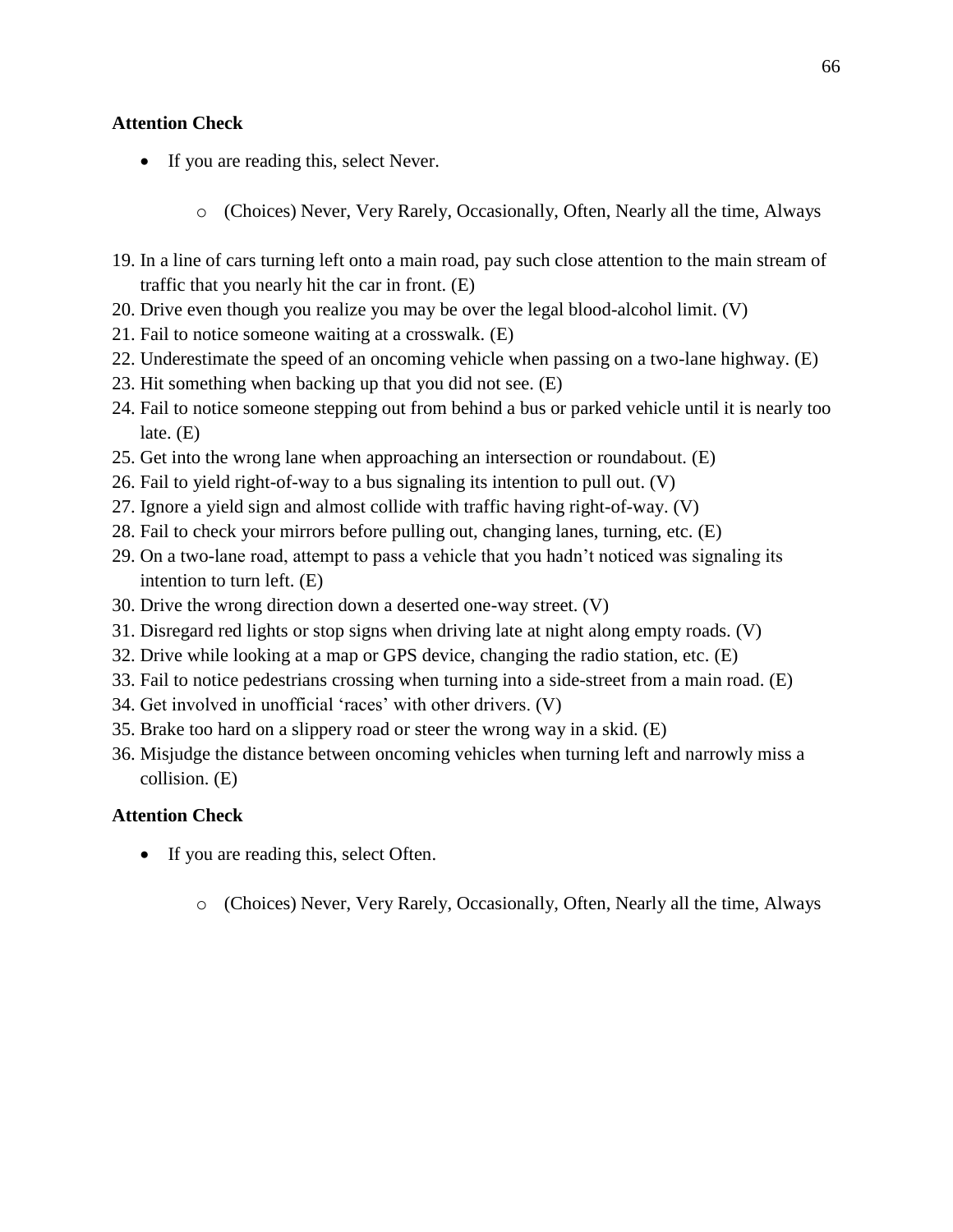#### **APPENDIX E. SEAT BELT USAGE AND BELIEFS ITEMS**

• How often do you wear a seat belt?

| $1$ (never) | $5\text{ (often)}$ |
|-------------|--------------------|
|-------------|--------------------|

 Provide a reason or situation for which you would not or have not worn a seat belt. (Fill-in) The following definitions are provided to facilitate response to the following two questions.

**Primary enforcement**: One can be pulled over and receive a ticket or fine for committing that behavior

**Secondary enforcement**: One cannot be pulled over and receive a ticket or fine for committing that behavior unless another law is also being broken (e.g., running a red light, speeding, etc.)

**No enforcement**: no action is taken against those who do not wear a seat belt while driving

- What do you believe the current seat belt enforcement law in your state is?
	- o (Choices) Primary enforcement, Secondary enforcement, No enforcement
- What type of enforcement do you believe would be most effective?
	- o (Choices) Primary enforcement, Secondary enforcement, No enforcement
- (Follow up) Explain why you believe that type of enforcement would be most effective in increasing seat belt use. (Fill in)
- If one does not wear a seat belt while driving and is pulled over, what do you believe the appropriate type of enforcement should be?
	- o (Choices) Primary enforcement, Secondary enforcement, No enforcement, Other enforcement: Please be specific: (Fill in)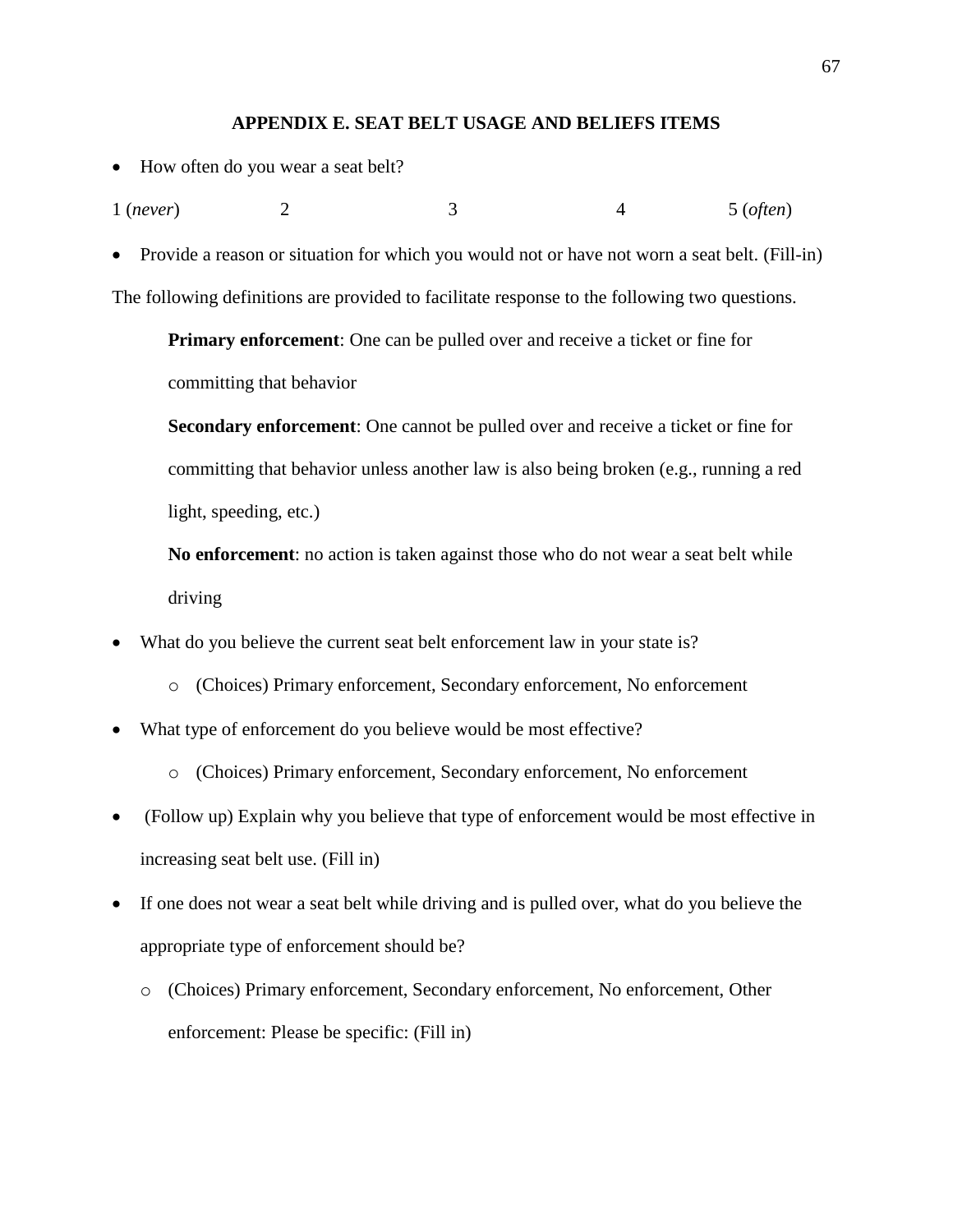(Follow up) Explain why you believe that type of enforcement would be most effective in increasing seat belt use while driving. (Fill in)

### **Attention Check**

- If you are reading this select No enforcement.
	- o (Choices) Primary enforcement, Secondary enforcement, No enforcement
- How effective do you believe a primary law would be in increasing overall seat belt use?
	- o Used a sliding scale for this (0 to 100) (Main Criterion)
- How effective do you think a primary law would be in increasing your own seat belt use?
	- o Used a sliding scale for this (0 to 100)
- As a driver, approximately what percentage of the time do you wear a seat belt?
	- o Used a sliding scale for this (0 to 100) used as a second response for Likert scale above
- As a passenger, approximately what percentage of the time do you wear a seat belt?
	- o Used a sliding scale for this (0 to 100) used as a second response for Likert scale above
- What one thing, above all others, would convince you to consistently wear a seat belt? (Fillin)

- If you are reading this, select primary.
	- o (Choices) Prime, Secondary, Primary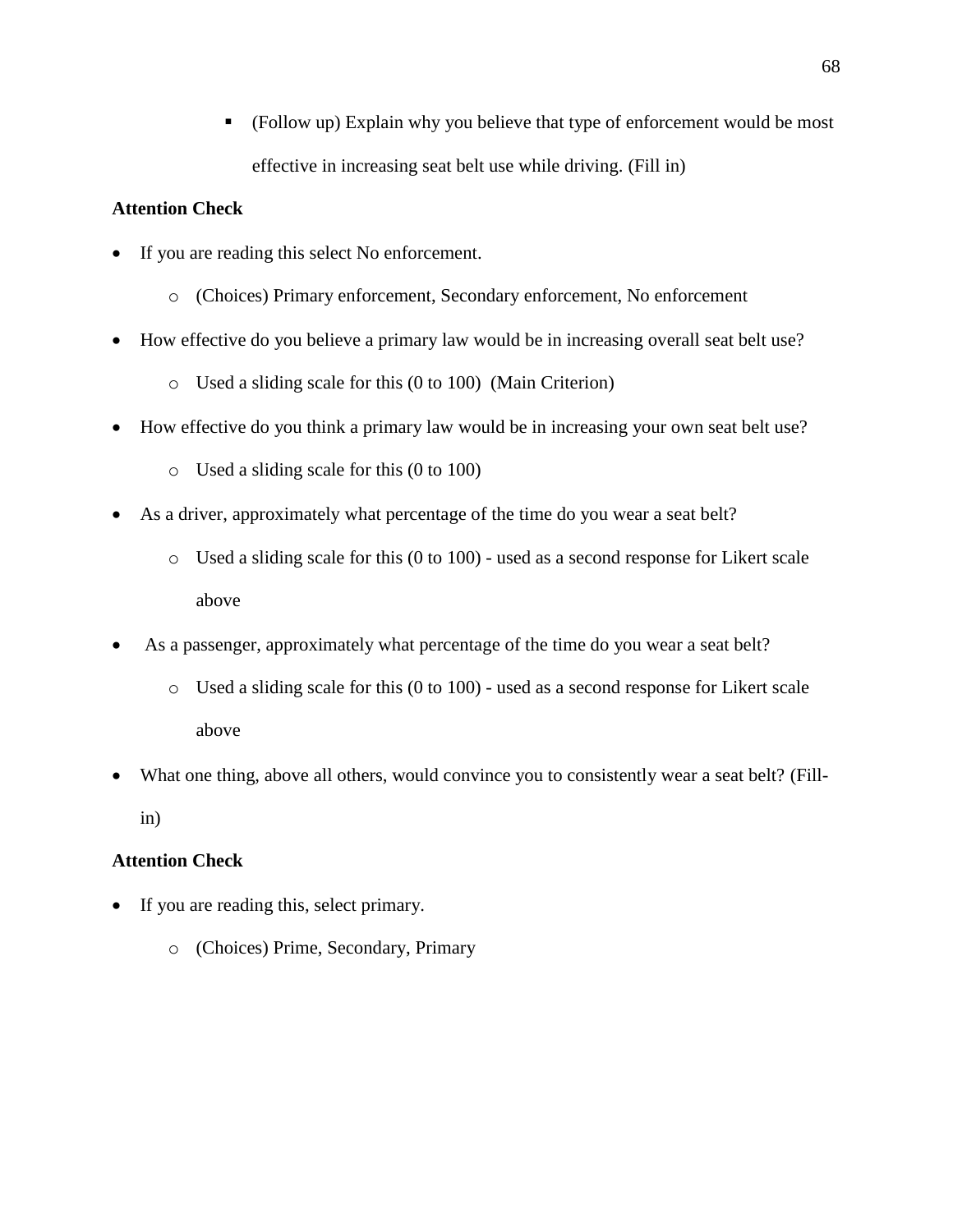#### **APPENDIX F. DEMOGRAPHICS SURVEY**

- What is your biological sex?
	- o (Choices) Male, Female, Intersex
- What is your gender?
	- o (Choices) Male, Female, Trans Man, Trans Woman, Agender, Genderqueer/Nonbinary, Other gender identity. Specify if desired: (Fill in)
- What is your race/ethnicity?
	- o (Choices) Alaskan Native, Asian, Black, Indian, Middle Eastern, Native American, Pacific Islander, White-Hispanic or Latino/a, White-NOT Hispanic or Latino/a, Biracial, More than two ethnicities, Other ethnic identity. Specify if desired (Fill in), Prefer not to self-identify
- How old are you?
	- o Please type in age (whole numbers only).
		- **Less than 18: Exclude and go to end of survey**
- Which US State issued your current driver's license?
	- o Please type in state name or use the state abbreviation (Example: VA is the abbreviation for Virginia) (Fill in)
- How long have you had your driver's license? **Round to nearest year.** (Fill in)
- During which year did you take your first driving test? **Type in four-digit year (Example: 2018)**.
	- o In which US state did you take your first driver's test? Type out name or use state abbreviation (Example: VA is the abbreviation for Virginia). (Fill in)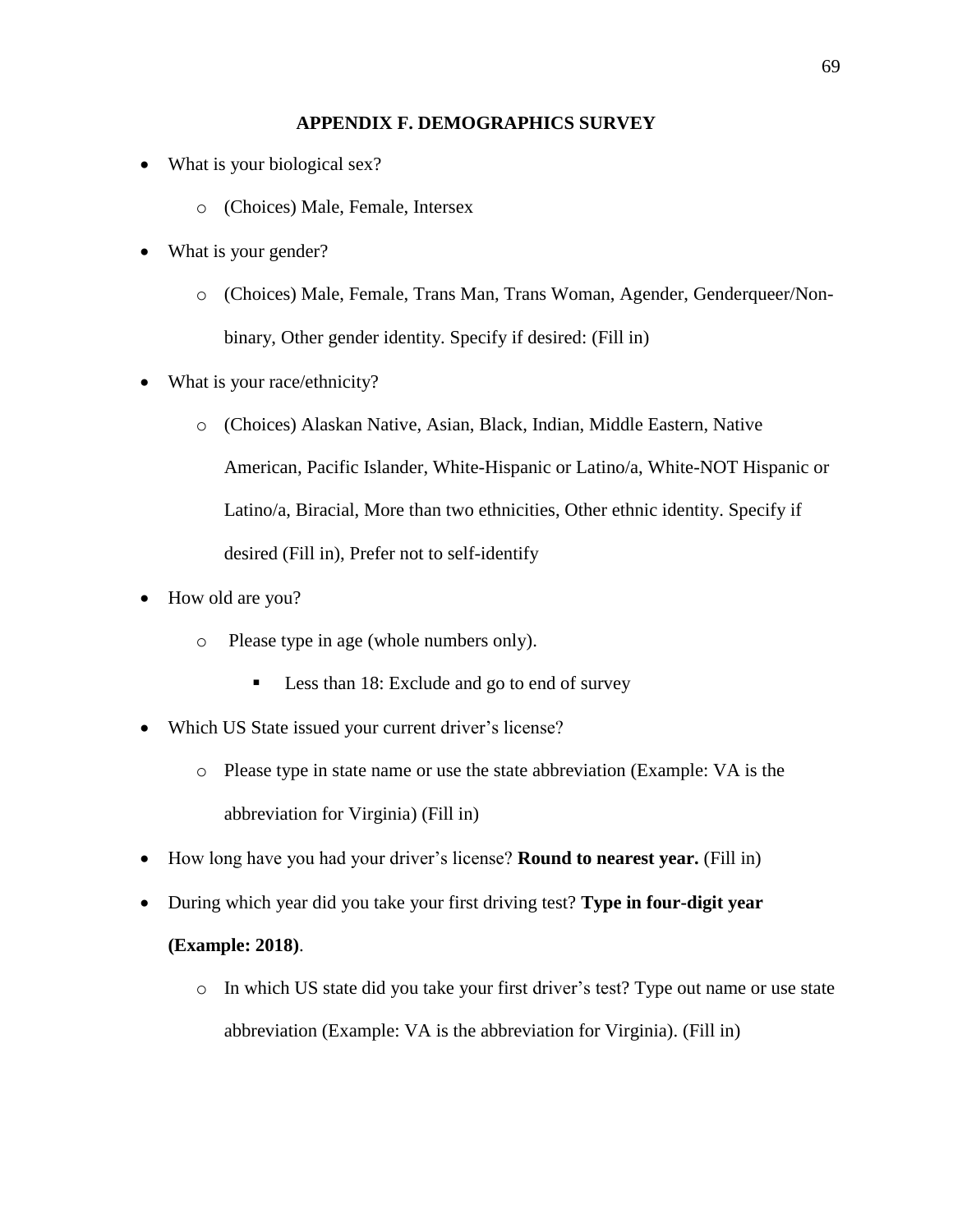- Where are you originally from (In which country or US state did you spend most of your childhood)? (Fill in)
- In which city do you currently reside? Type in. State will be asked for in following question. (Fill in)
- In which state do you currently reside?
	- o (Choices) North Carolina, Virginia, Another US State
- How would you classify the place you live in?
	- o (Choices) Rural, Suburban, Urban
- What is your highest completed level of education?
	- o (Choices) Less than high school diploma, High school diploma or GED, Some college, Associate's degree, Bachelor's degree, Some graduate school, Master's degree, Doctoral degree, Other professional degree. Please specify (Fill in).
- What is your (excluding other family members) yearly gross income (before taxes)? (Choose one)
	- o (Choices) Less than \$25,000, \$25,001-\$50,000, \$50,001-\$75,000, \$75,001-\$100,000, More than \$100,000
	- What is the approximate mileage that you drive per week? **Round to the nearest mile.** (Fill in)
	- What is the average number of hours that you drive per week? **Round to nearest whole hour.** (Fill in)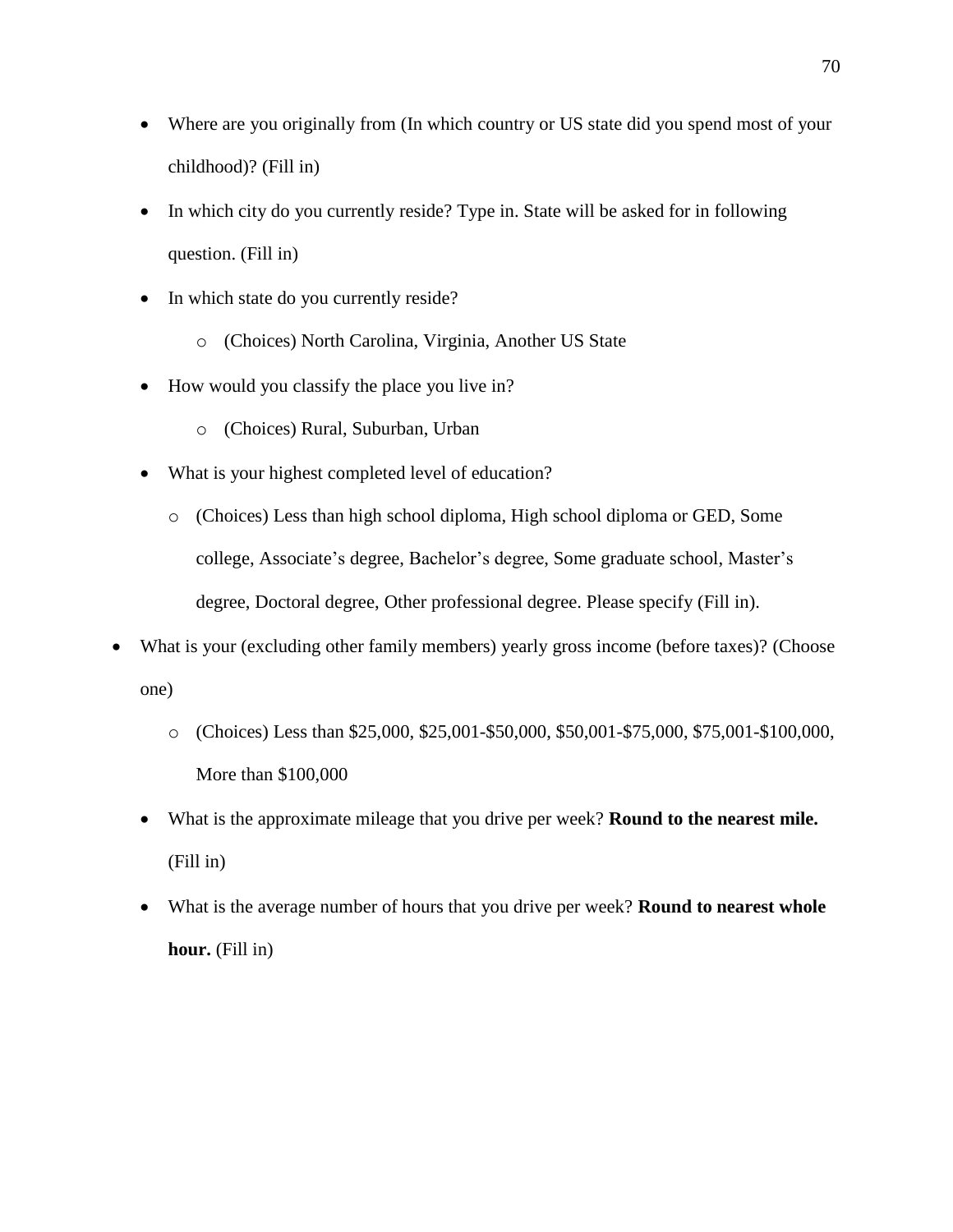- In which type of road environment do you do drive the most?
	- o (Choices) Mostly highway roads, Mostly city roads, Mostly rural roads, Mix of highway and city roads. Mix of highway and rural roads, Mix of city and rural roads, Mix of highway, city, and rural roads, Other: Please describe: (Fill in)
- What type of road environment do you feel most comfortable driving in?
	- o (Choices) Highway roads, City roads, Rural roads
- Provide a reason why you feel most comfortable driving in the road environment selected in the previous question. (Fill in)

- If you are reading this, select More than \$100,000.
	- o (Choices) Less than \$25,000, \$25,001-\$50,000, \$50,001-\$75,000, \$75,001-\$100,000, More than \$100,000
- Within the past five years, have you had any traffic violations where you received a ticket or fine (excluding parking tickets)?
	- $\circ$  Traffic violations include but are not limited to: speeding, failure to yield, running a red light or stop sign, failure to wear a seat belt, drunk driving, texting, illegal passing, etc. (Choices) Yes or No (If no, survey will skip to attention check)
- How many tickets for speeding have you received within the past five years? (Fill in)
- How many tickets for red light running, running a stop sign, or failure to yield have you received within the past five years? (Fill in)
- How many tickets for not wearing a seat belt have you received within the past five years? (Fill in)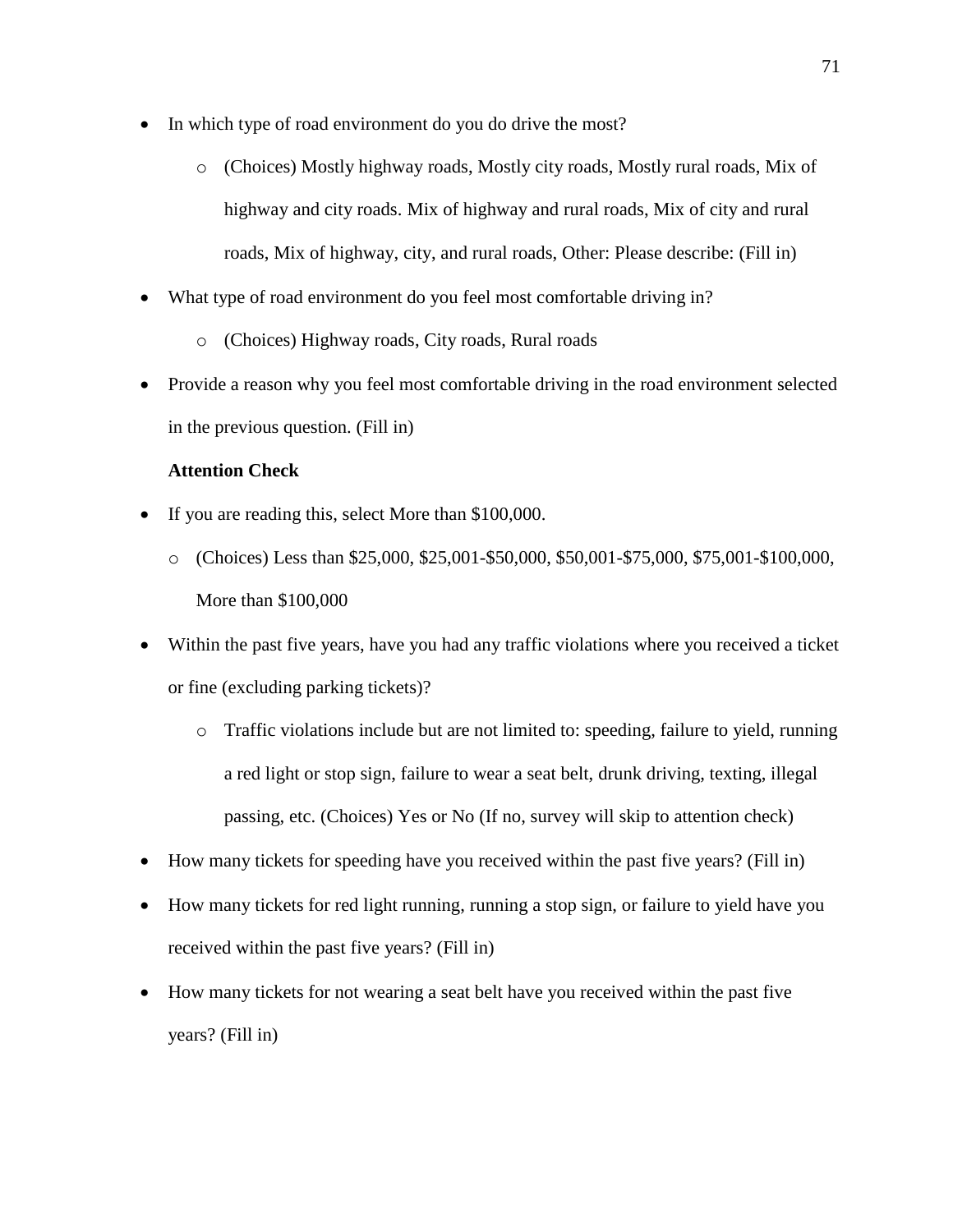- How many tickets for drunk driving have you received within the past five years? (Fill in)
- How many tickets for texting have you received within the past five years? (Fill in)
- How many tickets for illegal passing have you received within the past five years? (Fill in)
- How many tickets for other traffic violations have you received within the past five years? (Fill in)
- What violation did you have in mind when answering the previous question? Please be specific. (Fill in)

- If you are reading this, select Urban.
	- o (Choices) Rural, Suburban, Urban
- Have you ever been involved in a car crash? (If no, survey will skip to health insurance question)
	- o How many crashes have you been involved in? If you have only been involved in one crash, fill in same information for all crash related questions. (Fill in)
		- When did the first crash occur? Provide four-digit year. (Fill in)
		- How old were you at the time? Type in age (whole numbers only). (Fill in)
	- o When did the most recent crash occur? Provide four-digit year. (Fill in)
		- How old were you at the time? Type in age (whole numbers only). (Fill in)
	- o How many crashes involved serious injuries requiring medical care? (Fill in)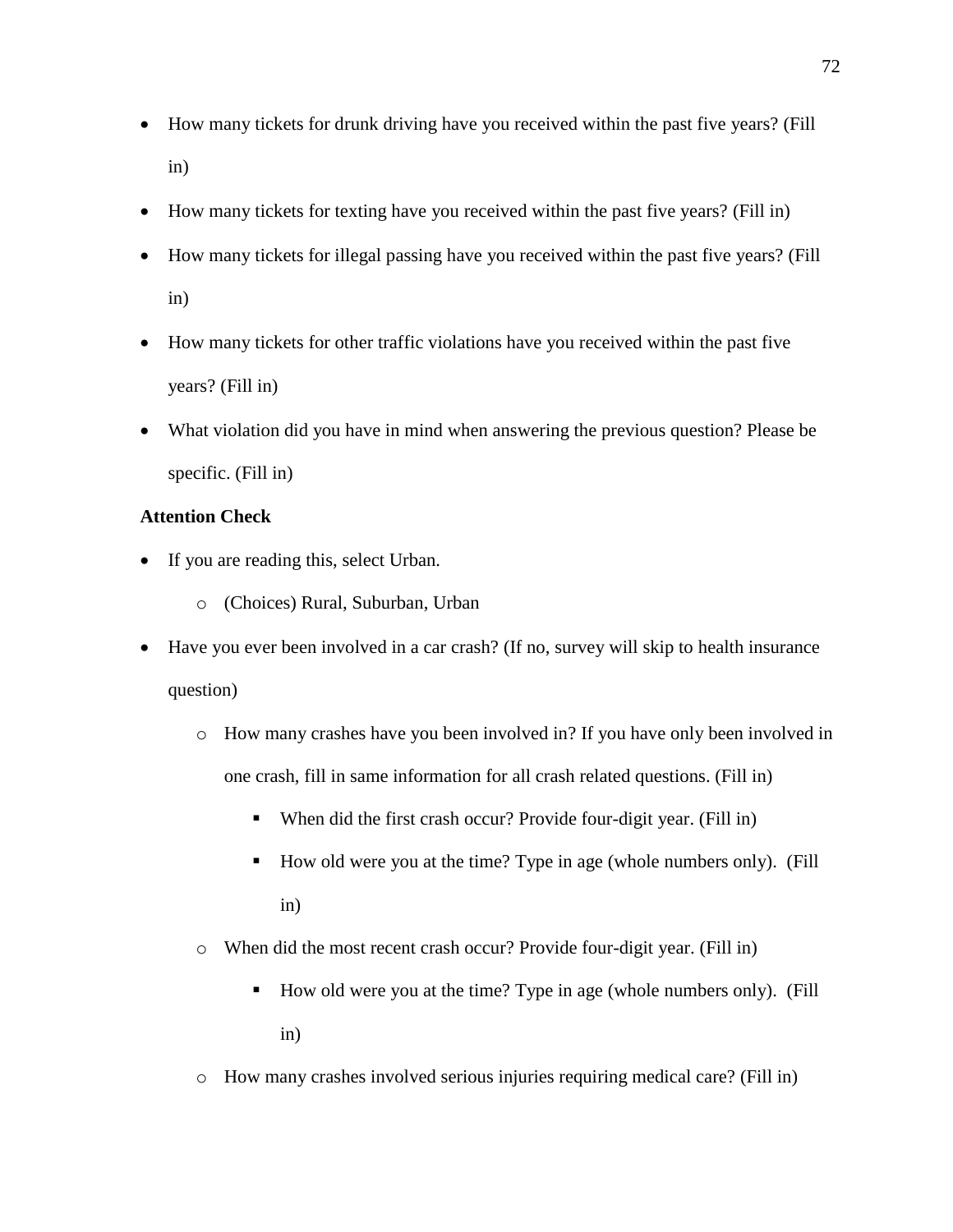- o How many crashes involved minor vehicle damage only (fender benders)? (Fill in)
- Do you have health insurance?
	- o (Choices) Yes: Private, Yes: Through workplace, Yes: Medicaid or Medicare, Yes: Other, No

- If you are reading this, select City roads.
	- o (Choices) Highway roads, City roads, Rural roads